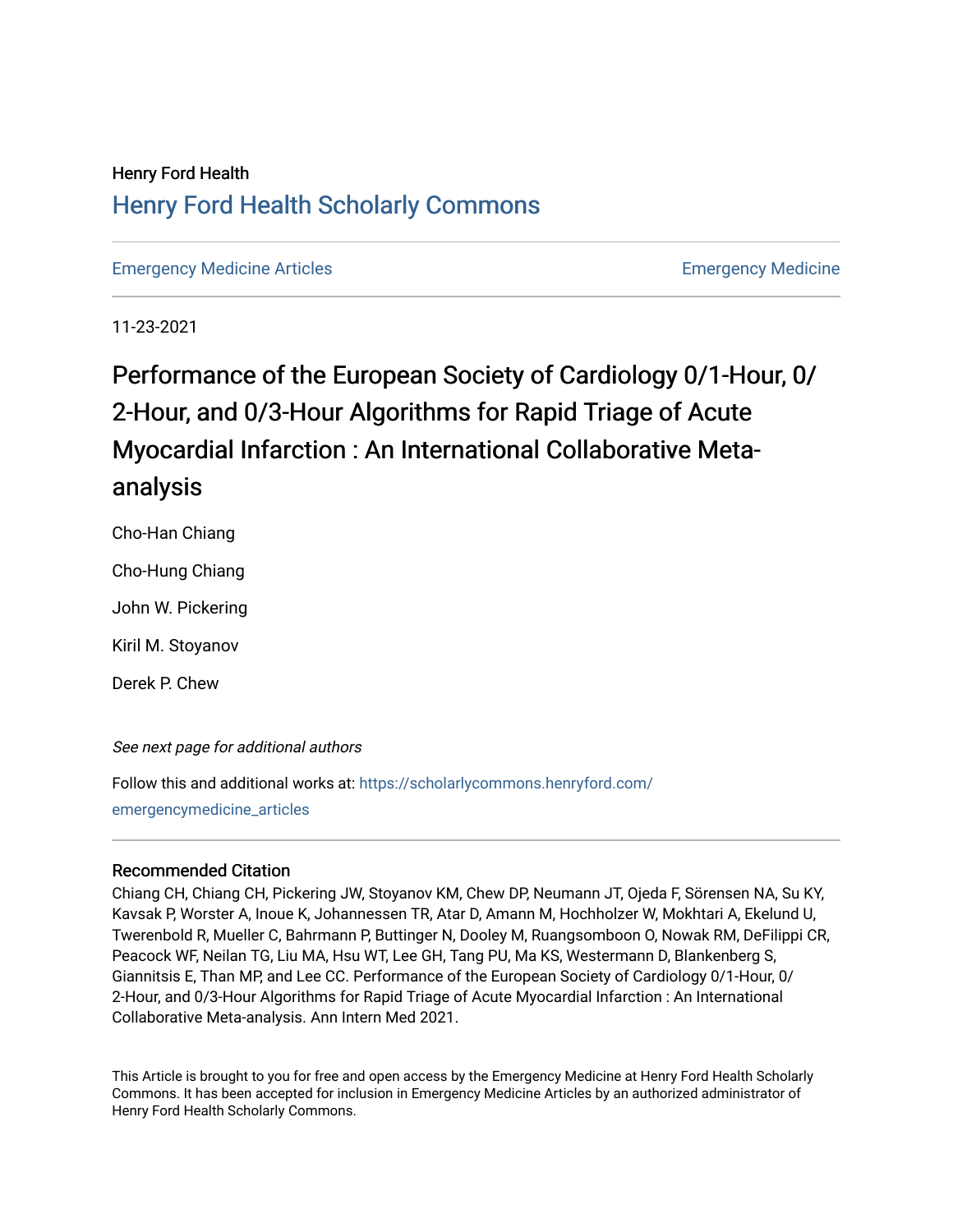#### Authors

Cho-Han Chiang, Cho-Hung Chiang, John W. Pickering, Kiril M. Stoyanov, Derek P. Chew, Johannes T. Neumann, Francisco Ojeda, Nils A. Sörensen, Ke-Ying Su, Peter Kavsak, Andrew Worster, Kenji Inoue, Tonje R. Johannessen, Dan Atar, Michael Amann, Willibald Hochholzer, Arash Mokhtari, Ulf Ekelund, Raphael Twerenbold, Christian Mueller, Philipp Bahrmann, Nicolas Buttinger, Maureen Dooley, Onlak Ruangsomboon, Richard M. Nowak, Christopher R. DeFilippi, William F. Peacock, Tomas G. Neilan, Michael A. Liu, Wan-Ting Hsu, Gin Hoong Lee, Pui-Un Tang, Kevin Sheng-Kai Ma, Dirk Westermann, Stefan Blankenberg, Evangelos Giannitsis, Martin P. Than, and Chien-Chang Lee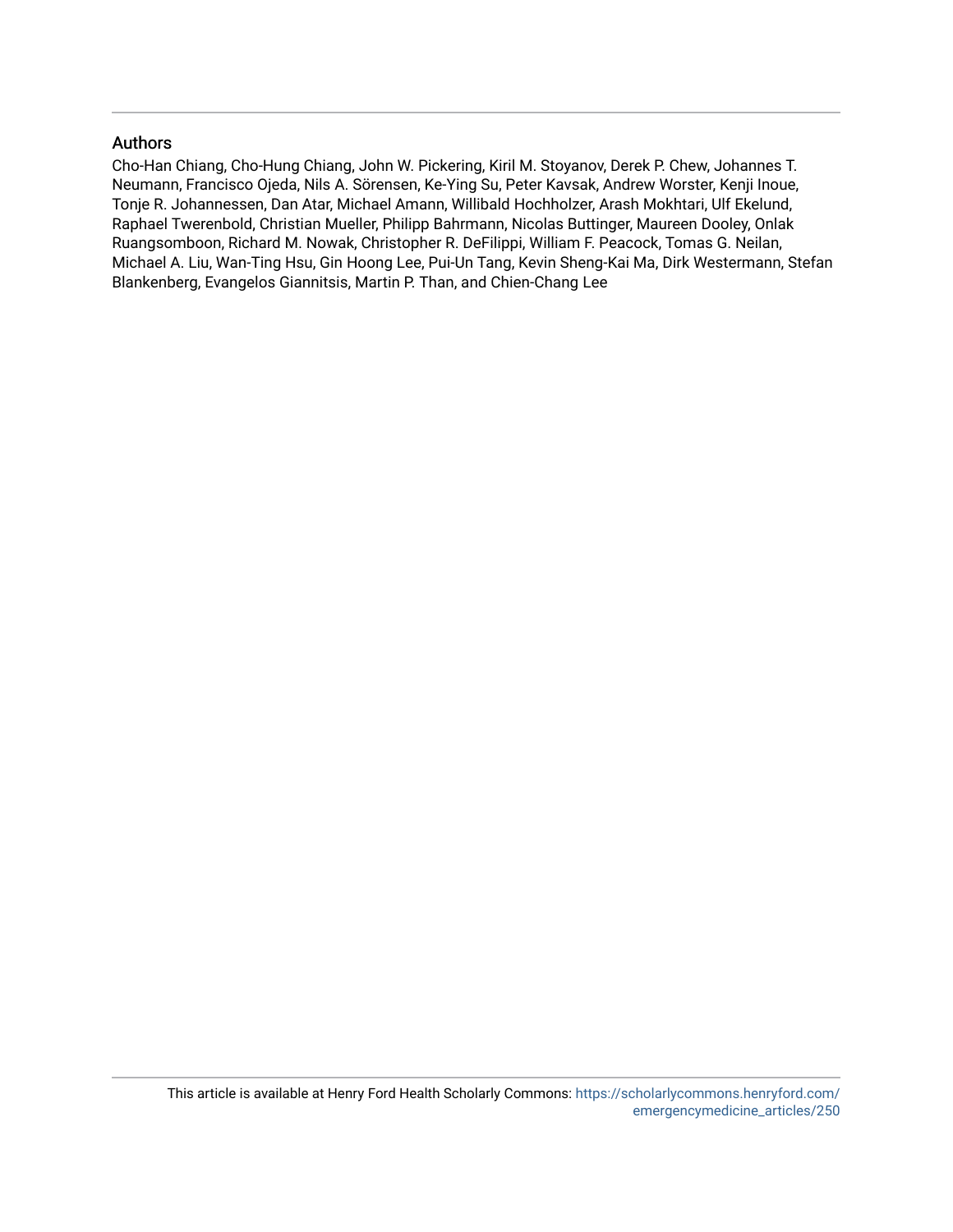## **Annals of Internal Medicine Review Annals of Internal Medicine**

# Performance of the European Society of Cardiology 0/1-Hour, 0/2- Hour, and 0/3-Hour Algorithms for Rapid Triage of Acute Myocardial Infarction

### An International Collaborative Meta-analysis

Cho-Han Chiang, MD\*; Cho-Hung Chiang, MD\*; John W. Pickering, PhD; Kiril M. Stoyanov, MD; Derek P. Chew, MBBS, MPH, PhD; Johannes T. Neumann, MD; Francisco Ojeda, PhD; Nils A. Sörensen, MD; Ke-Ying Su, MSc; Peter Kavsak, PhD; Andrew Worster, MD, MSc; Kenji Inoue, MD, PhD; Tonje R. Johannessen, MD; Dan Atar, MD; Michael Amann, MD; Willibald Hochholzer, MD; Arash Mokhtari, MD, PhD; Ulf Ekelund, MD, PhD; Raphael Twerenbold, MD; Christian Mueller, MD, PhD; Philipp Bahrmann, MD, MHBA; Nicolas Buttinger, MD; Maureen Dooley, MD; Onlak Ruangsomboon, MD; Richard M. Nowak, MD; Christopher R. DeFilippi, MD; William F. Peacock, MD; Tomas G. Neilan, MD, MPH; Michael A. Liu, MD, MPH; Wan-Ting Hsu, MSc; Gin Hoong Lee, MD; Pui-Un Tang, MD; Kevin Sheng-Kai Ma, DDS; Dirk Westermann, MD; Stefan Blankenberg, MD; Evangelos Giannitsis, MD, PhD; Martin P. Than, MBBS; and Chien-Chang Lee, MD, ScD

Background: The 2020 European Society of Cardiology (ESC) guidelines recommend using the 0/1-hour and 0/2 hour algorithms over the 0/3-hour algorithm as the first and second choices of high-sensitivity cardiac troponin (hs-cTn)– based strategies for triage of patients with suspected acute myocardial infarction (AMI).

**Purpose:** To evaluate the diagnostic accuracies of the ESC 0/1-hour, 0/2-hour, and 0/3-hour algorithms.

Data Sources: PubMed, Embase, Cochrane Central Register of Controlled Trials, Web of Science, and Scopus from 1 January 2011 to 31 December 2020. (PROSPERO: CRD42020216479)

**Study Selection:** Prospective studies that evaluated the ESC 0/1-hour, 0/2-hour, or 0/3-hour algorithms in adult patients presenting with suspected AMI.

Data Extraction: The primary outcome was index AMI. Twenty unique cohorts were identified. Primary data were obtained from investigators of 16 cohorts and aggregate data were extracted from 4 cohorts. Two independent authors assessed each study for methodological quality.

Data Synthesis: A total of 32 studies (20 cohorts) with 30 066 patients were analyzed. The 0/1-hour algorithm had a pooled sensitivity of 99.1% (95% CI, 98.5% to 99.5%) and negative predictive value (NPV) of 99.8% (CI, 99.6% to 99.9%) for ruling out AMI. The 0/2-hour algorithm had a

Thest pain of suspected cardiac origin is common in<br>the emergency department (ED), but only 10% to 20%<br>of these access are avantually discussed as equity museum of these cases are eventually diagnosed as acute myocardial infarction (AMI) (1). Rapid rule-out of patients at low risk for AMI not only reduces ED overcrowding (2) but also mitigates the potential risks for prolonged hospitalization (3). Accordingly, recent development of accelerated diagnostic protocols based on high-sensitivity cardiac troponin (hs-cTn) tests has allowed earlier ED discharge and detection of non–ST-segment elevation myocardial infarction (NSTEMI), leading to improved patient outcomes (4, 5).

The European Society of Cardiology (ESC) diagnostic protocols for ruling out or ruling in AMI have been adopted by many institutions worldwide. One of the earliest and pooled sensitivity of 98.6% (CI, 97.2% to 99.3%) and NPV of 99.6% (CI, 99.4% to 99.8%). The 0/3-hour algorithm had a pooled sensitivity of 93.7% (CI, 87.4% to 97.0%) and NPV of 98.7% (CI, 97.7% to 99.3%). Sensitivity of the 0/3-hour algorithm was attenuated in studies that did not use clinical criteria (GRACE score <140 and pain-free) compared with studies that used clinical criteria (90.2% [CI, 82.9 to 94.6] vs. 98.4% [CI, 88.6 to 99.8]). All 3 algorithms had similar specificities and positive predictive values for ruling in AMI, but heterogeneity across studies was substantial. Diagnostic performance was similar across the hs-cTnT (Elecsys; Roche), hs-cTnI (Architect; Abbott), and hs-cTnI (Centaur/Atellica; Siemens) assays.

Limitation: Diagnostic accuracy, inclusion and exclusion criteria, and cardiac troponin sampling time varied among studies.

**Conclusion:** The ESC 0/1-hour and 0/2-hour algorithms have higher sensitivities and NPVs than the 0/3-hour algorithm for index AMI.

**Primary Funding Source: National Taiwan University Hospital.** 

Ann Intern Med. doi:10.7326/M21-1499<br>For author, article, and disclosure information, see end of text. This article was published at [Annals.org](http://www.annals.org) on 23 November 2021. \* Drs. Cho-Han Chiang and Cho-Hung Chiang contributed equally to this work.

most commonly used protocols is the ESC 0/3-hour algorithm (6). This algorithm applies a cardiac troponin threshold at the 99th percentile of a normal reference population at presentation and 3 hours, in conjunction with clinical criteria, to rule out or rule in myocardial infarction (7, 8).

See also:

Editorial comment

Web-Only Supplement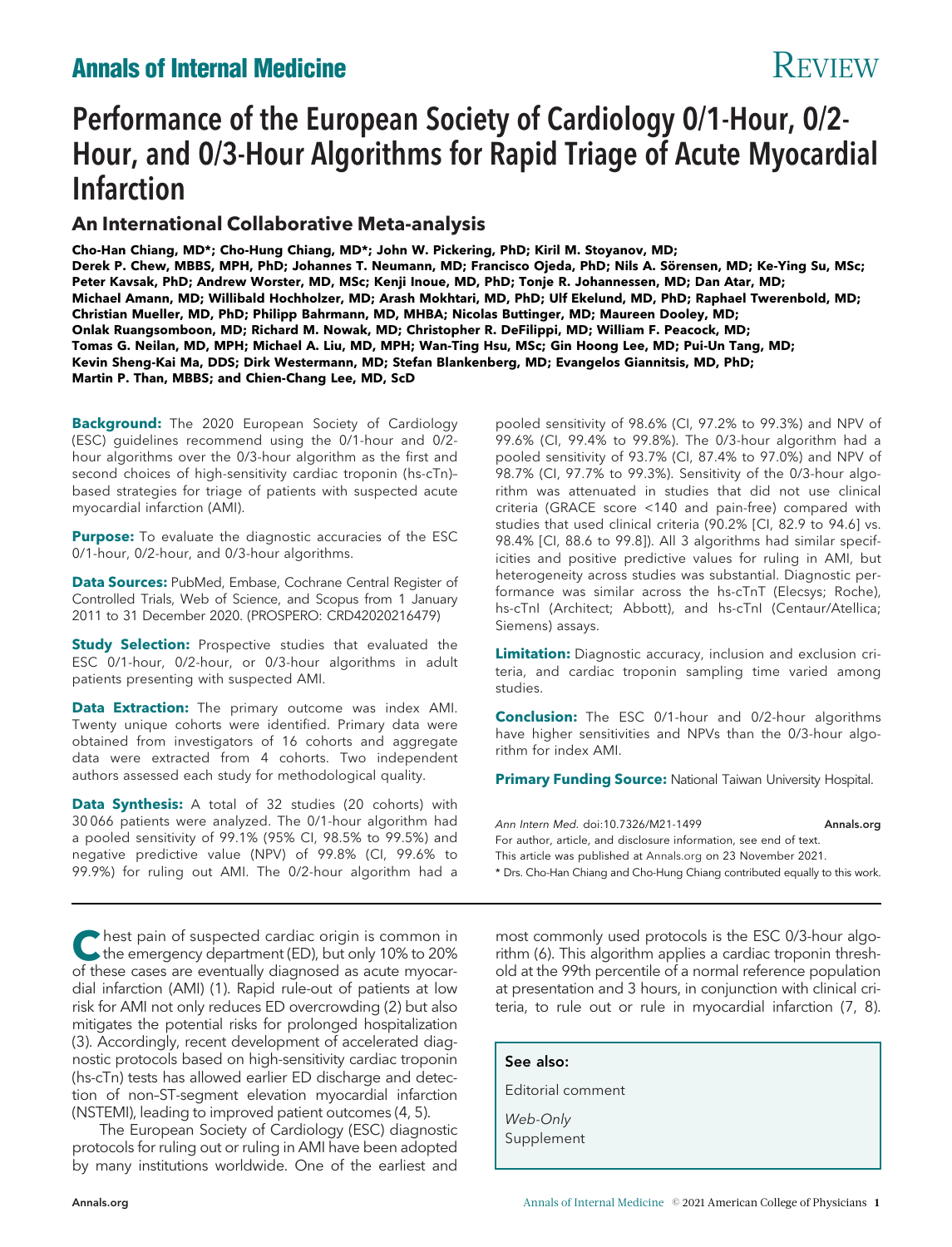Whereas an earlier study reported a sensitivity and negative predictive value (NPV) greater than 99% for this algorithm (9), recent studies reported only a modest sensitivity of 90% to 95% (10–12). Consequently, the 0/3-hour algorithm is now recommended only as an alternative to the other ESC algorithms in the 2020 guidelines (13).

In the latest ESC recommendations, the 0/1-hour and 0/2-hour algorithms are featured as the first and second choices for hs-cTn–based accelerated diagnostic protocols for the triage of NSTEMI (13). The 0/1-hour and 0/2-hour algorithms apply assay-specific cardiac troponin thresholds lower than the 99th percentile of a normal reference population at presentation, combined with absolute changes within the first or second hour, to triage patients into rule-out, observation, and rule-in groups. The 0/1-hour algorithm was first featured in the 2015 guidelines and was shown to have high diagnostic accuracy across multiple cohorts and subpopulations of patients (8, 14–18). On the other hand, the 0/2-hour algorithm is a newly introduced protocol and has been validated in only a few prospective studies (19–21).

A 1% miss rate for AMI is generally considered acceptable among emergency physicians, with some advocating for a 1% miss rate for major adverse cardiac events at 30 days as an acceptable benchmark (22). To examine the performance of hs-cTn–based diagnostic protocols, we aimed to summarize and compare the diagnostic accuracies and triage efficacies of the ESC 0/ 1-hour, 0/2-hour, and 0/3-hour algorithms, with consideration of study- and population-level differences.

#### **METHODS**

This meta-analysis was conducted according to the PRISMA-DTA (Preferred Reporting Items for Systematic reviews and Meta-analyses of Diagnostic Test Accuracy studies) (23) and MOOSE (Meta-analysis Of Observational Studies in Epidemiology) guidelines (24). The review protocol is registered with PROSPERO (CRD42020216479).

#### Data Sources and Searches

We conducted a comprehensive literature search through PubMed, Embase, Cochrane Central Register of Controlled Trials, Web of Science, and Scopus without any language restrictions, using a strategy that incorporated the keywords myocardial infarction, troponin, 0/1 hour algorithm, 0/2-hour algorithm, and 0/3-hour algorithm (Appendix Table 1, available at [Annals.org](http://www.annals.org)). Studies published between 1 January 2011 (the year in which the 0/3 hour algorithm was first recommended) and 31 December 2020 were considered for inclusion. References of original and review articles were searched manually to capture additional relevant studies. Articles published in languages other than English were interpreted by using Google Translate.

#### Study Selection

Two reviewers (Cho-Han Chiang and Cho-Hung Chiang) independently screened titles and abstracts and retrieved full texts of potential studies for further review. A third reviewer (C.C. Lee) decided on the inclusion or exclusion of studies. Studies eligible for inclusion were randomized controlled trials, prospective cohort studies, or implementation studies that evaluated the diagnostic accuracy of the ESC 0/1-hour, 0/2-hour, or 0/3-hour algorithm in adult patients presenting to the ED or chest pain unit with suspected NSTEMI or acute coronary syndrome. We focused on studies that evaluated the 3 ESC algorithms using the Elecsys hs-cTnT (Roche), Architect hs-cTnI (Abbott), and Centaur/Atellica hs-cTnI (Siemens) assays because they are the predominant hs-cTn assays used by EDs. Analytic characteristics of each assay are shown in Supplement Table 1 (available at [Annals.org\)](http://www.annals.org). We contacted principal investigators and lead authors for each eligible study by email for additional aggregate data based on a predesigned template (Supplement Tables 2 and 3, available at [Annals.org\)](http://www.annals.org). We excluded articles if they did not contain sufficient information on the outcomes of interest and when the authors could not be contacted or declined to participate (Appendix Table 2, available at [Annals.org\)](http://www.annals.org). We excluded case–control studies, clinical guidelines, editorials, review articles, and case reports.

The triage strategy of the ESC 0/1-hour, 0/2-hour, and 0/3-hour algorithms is shown in Supplement Figures 1 and 2 (available at [Annals.org](http://www.annals.org)). The diagnosis of myocardial infarction was adjudicated according to the Third or Fourth Global Task Force Universal Definition of Myocardial Infarction (25, 26) (Supplement Table 4, available at [Annals.org](http://www.annals.org)). Studies that included patients with an initial diagnosis of ST-segment elevation myocardial infarction (STEMI) were excluded because the algorithms were designed for detecting NSTEMI. We used thresholds recommended in the 2015 ESC guidelines for the Architect hs-cTnI assay–based 0/1-hour algorithm because this work preceded the 2020 ESC guidelines and more studies using the 2015 thresholds were available. We evaluated a commonly utilized rule-in strategy for the 0/3-hour algorithm because the ESC guidelines did not specify the exact rule-in thresholds (27). This strategy rules in patients for myocardial infarction if they had a change in hs-cTn greater than 50% of the 99th percentile of a normal reference population at 3 hours when the initial concentration was in the 99th percentile or less, or more than 20% of the initial concentration when the initial concentration was above the 99th percentile.

#### Data Extraction and Quality Assessment

Two reviewers (Cho-Han Chiang and Cho-Hung Chiang) independently extracted data on study demographic characteristics and on the primary and secondary end points. The primary outcome was diagnostic accuracy (sensitivity, specificity, NPV, positive predictive value [PPV]) with index admission AMI (type 1 or type 2 MI). Type 1 MI is caused by atherothrombotic coronary artery disease, and type 2 MI is caused by a mismatch between oxygen supply and demand (26). The secondary outcomes were 30-day mortality and proportion of patients triaged toward rule-out, observation, or rule-in. We extracted information from studies on such variables as sample size, study setting, prevalence of AMI, hs-cTn assay used, and proportion of patients in different triage groups. We also extracted outcomes for subgroups with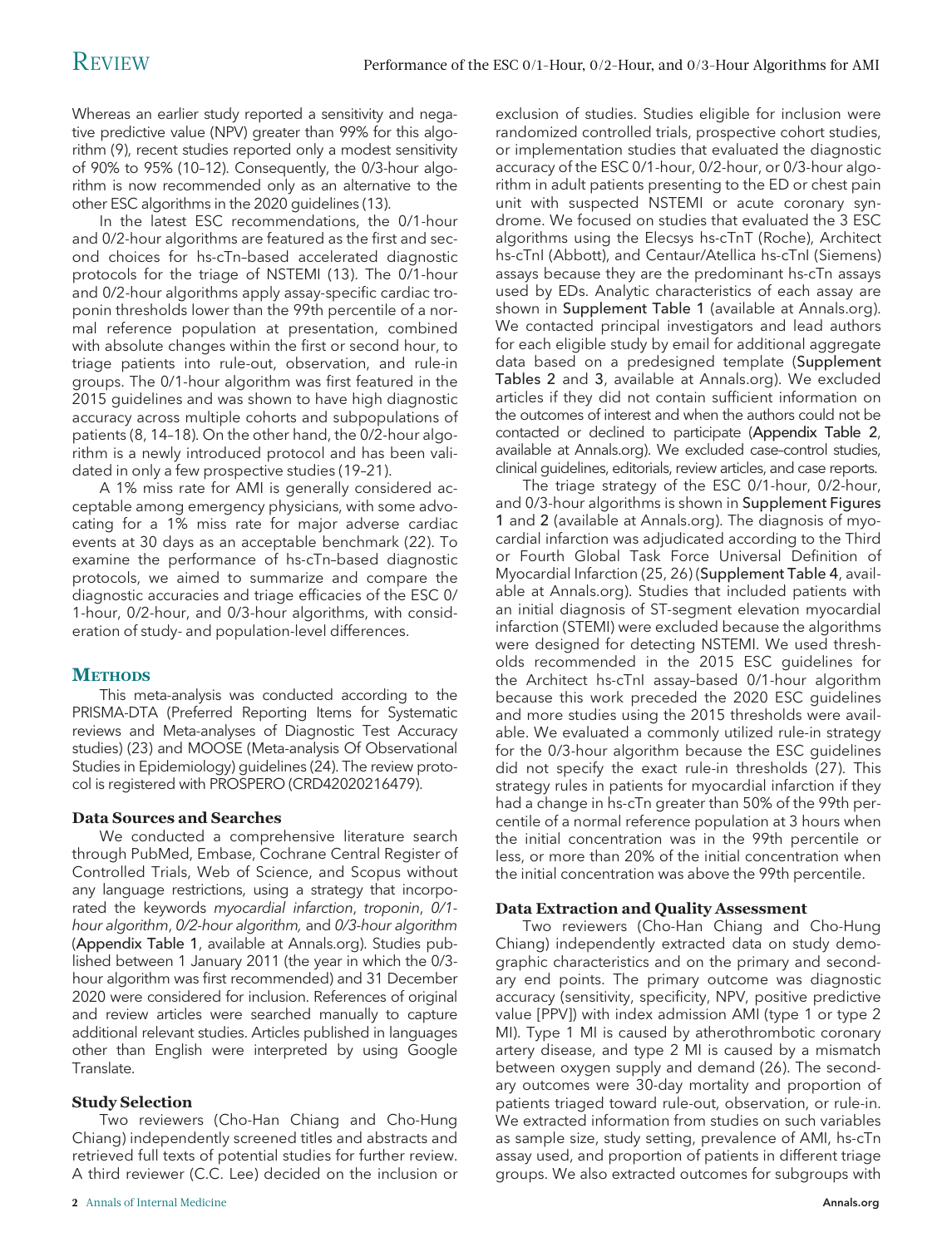early versus late onset of chest pain (≤3 hours or >3 hours) from aggregate data provided by primary investigators.

Two reviewers (Cho-Han Chiang and Cho-Hung Chiang) independently evaluated the methodological quality of included studies by using the QUADAS-2 (Quality Assessment of Diagnostic Accuracy Studies-2) tool (Supplement Table 5, available at [Annals.org](http://www.annals.org)). In cases of disagreement, consensus was reached by discussion with a third reviewer (C.C. Lee).

#### Data Synthesis and Analysis

We pooled diagnostic accuracy estimates by using the bivariate random-effects regression model to evaluate performance of the algorithms across different cohorts (28). Diagnostic accuracy was defined as the sensitivity and NPV for ruling out MI or specificity and PPV for ruling in MI. The negative likelihood ratio for the ruleout group and the positive likelihood ratio for the rule-in group were calculated directly according to the pooled sensitivity and specificity estimates. For the rule-out group, we excluded studies that used only serial sampling without the 0-hour rule-out strategy.

We calculated the inconsistency index ( $l^2$ ) statistic to measure interstudy variation with point estimates attributable to heterogeneity between studies;  $l^2$  values of 25%, 50%, and 75% represent low, moderate, and high heterogeneity, respectively (29). We explored potential sources of heterogeneity by adding covariates of interest to a bivariate regression model. We considered geographic location (Europe vs. non-Europe) as a potential source of heterogeneity because the ESC algorithms were developed in European cohorts and may perform differently outside of these settings. We considered prevalence of AMI (≤10% vs. >10%) and proportion of patients who presented with chest pain (100% vs. <100%) as potential sources of heterogeneity because these factors influence the number of patients at risk for the target condition (AMI) and can directly influence diagnostic performance. We considered risk of bias (low risk vs. high risk of bias across different domains in QUADAS), study design (observational cohort vs. quasi-experimental vs. randomized controlled trial), sample size (<500 participants vs. ≥500 participants), and method of adjudication of AMI (using the same or a different cardiac troponin assay as the index test for adjudication) as potential sources of heterogeneity because these factors may overestimate or underestimate the diagnostic accuracies of the ESC algorithms.

Because many studies used the same hs-cTn assay for evaluation of the 3 algorithms and adjudication of AMI, there were concerns about incorporation bias. Incorporation bias may occur if the index test is used as part of the gold standard for diagnosing AMI. To address this issue, we performed latent class analysis using a latent class bivariate model (LCBM) to adjust for conditional dependence (30–32). We did not assess publication bias because standard tests are not recommended in meta-analysis of diagnostic accuracy studies (33). We conducted meta-analyses of proportions to calculate mortality rates and proportions of patients in different triage groups. We conducted sensitivity analyses by including studies that made head-to-head comparisons

between the 0/1-hour, 0/2-hour, and 0/3-hour algorithms by pooling cohorts that evaluated at least 2 of the 3 algorithms. Continuous variables are presented as means (95% CIs) or medians (interquartile ranges) and categorical variables as numbers and percentages. P values less than 0.05 were considered statistically significant. Meta-analysis was performed using the midas, metatrim, metaprop, and metadta packages in Stata, version 14.0, or the Mada package in R software, version 3.5.3. Latent class analysis was performed by using Latent GOLD 6.0 software.

#### Role of the Funding Source

This work was supported by a research grant from National Taiwan University Hospital. The funding source had no involvement in the design, conduct, and analysis of this study or in the decision to submit the manuscript for publication.

#### **RESULTS**

The initial search identified 1010 articles, of which 100 studies had full-text review. A total of 32 studies (20 unique cohorts) with 30 066 patients and 4246 cases of index AMI were included in the final analysis (Figure 1) (9–12, 15, 19–21, 34–57). We obtained primary data from the principal investigators for 16 cohorts and extracted aggregate data from published articles for 4 cohorts.

#### Study Characteristics

The included studies comprised patients from Europe, Australasia, North America, and Asia (Appendix Table 3, available at [Annals.org](http://www.annals.org)). The prevalence of AMI ranged from 4% to 37% across studies. For studies that reported on the timing of sample collection, the median time from ED presentation to first sample collection ranged from 0 minutes to 136 minutes; the median time from first to second sample collection ranged from 60 minutes to 103 minutes for the 0/1-hour algorithm, 90 minutes to 138 minutes for the 0/2-hour algorithm, and 175 minutes to 215 minutes for the 0/3-hour algorithm. Supplement Tables 6 and 7 (available at [Annals.org](http://www.annals.org)) show detailed characteristics of all studies.

#### Quality Assessment

All studies prospectively recruited patients presenting to the ED or chest pain unit with symptoms suggestive of AMI. Most studies had low risk of selection bias because they enrolled patients consecutively or by random sampling and excluded patients with STEMI on electrocardiography at presentation. Most studies used prespecified thresholds as recommended in the ESC guidelines to rule out or rule in patients. However, 4 studies derived the thresholds for the 0/1-hour and 0/2 hour algorithms (20, 34, 35, 37) and 6 studies did not use the clinical criteria (Global Registry of Acute Coronary Events [GRACE] score and pain-free) for the 0/3-hour algorithm recommended in the guidelines (12, 47–49, 53, 55); as a result, these studies were considered as high risk of bias or applicability concerns for the index test. In most studies, AMI was adjudicated independently by at least 2 physicians as defined by the Global Task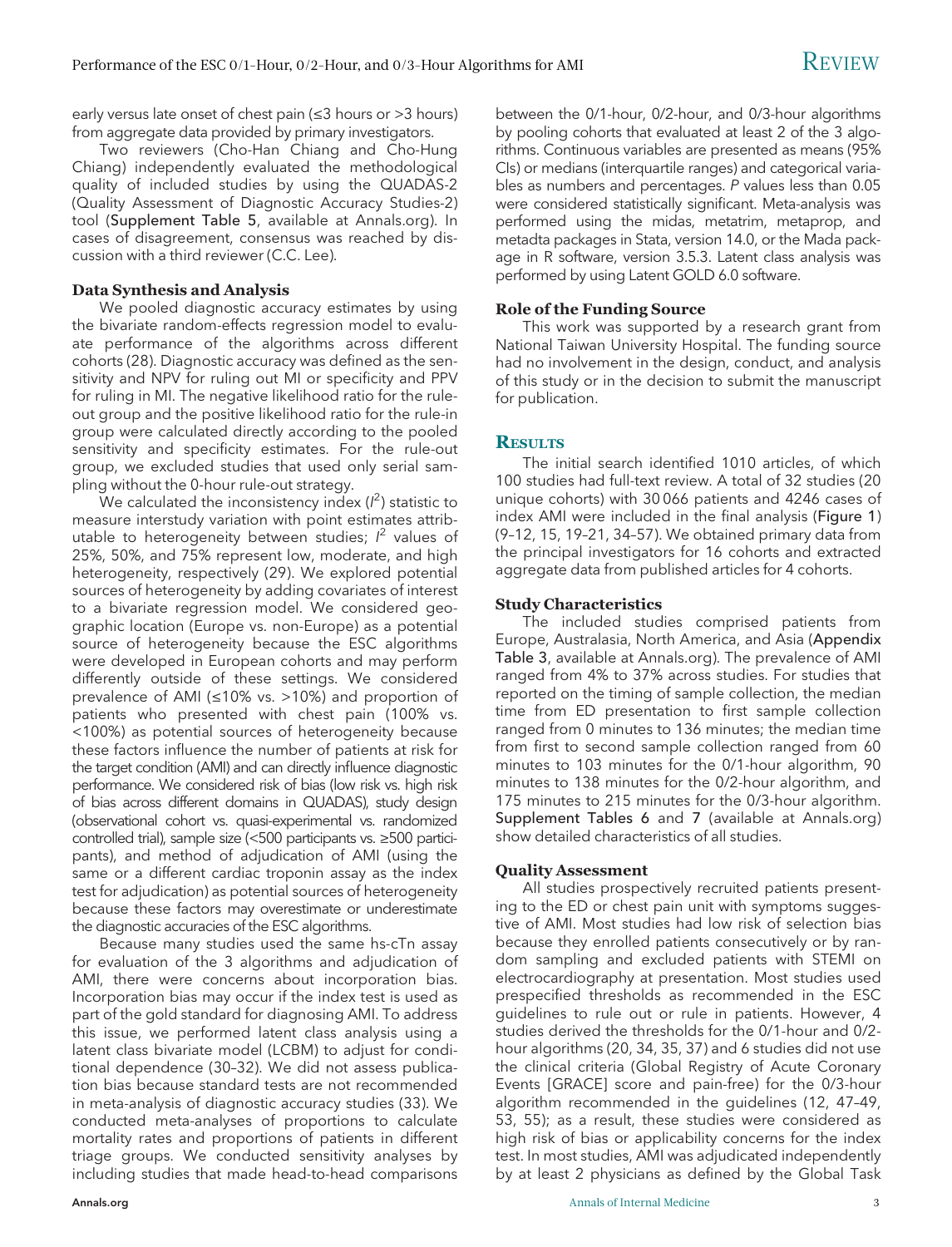Figure 1. Evidence search and selection.



ESC = European Society of Cardiology; hs-cTn = high-sensitivity cardiac troponin.

\* The number of cohorts for the rule-out group is only 14 because 2 cohorts only assessed serial sampling without the 0-hour strategy stipulated by the ESC 0/1-hour algorithm.

Force (25, 26). Some studies used a contemporary cardiac troponin assay or a different hs-cTn assay for adjudication of AMI and were considered at high risk of bias for the reference standard (12, 15, 21, 35, 41–45, 57). In most studies, samples for serial cardiac troponin measurement were collected at the timing stipulated by the algorithms. The overall risk of bias summary for each included study is shown in the Appendix Figure (available at [Annals.org](http://www.annals.org)) and Appendix Tables 4 and 5 (available at [Annals.org](http://www.annals.org)).

#### Meta-estimate of Rule-Out Performance

Overall, the 0/1-hour algorithm classified 54% (95% CI, 45% to 62%) of patients to the rule-out category, with a pooled sensitivity of 99.1% (CI, 98.5% to 99.5%;  $l^2 =$ 0%) and NPV of 99.8% (CI, 99.6% to 99.9%) (Table 1 and Figure 2). The 0/2-hour algorithm classified 61% (CI, 52% to 69%) of patients to the rule-out category, with a pooled sensitivity of 98.6% (CI, 97.2% to 99.3%;  $l^2 =$ 20%) and NPV of 99.6% (CI, 99.4% to 99.8%). The 0/3 hour algorithm classified 66% (CI, 52% to 79%) of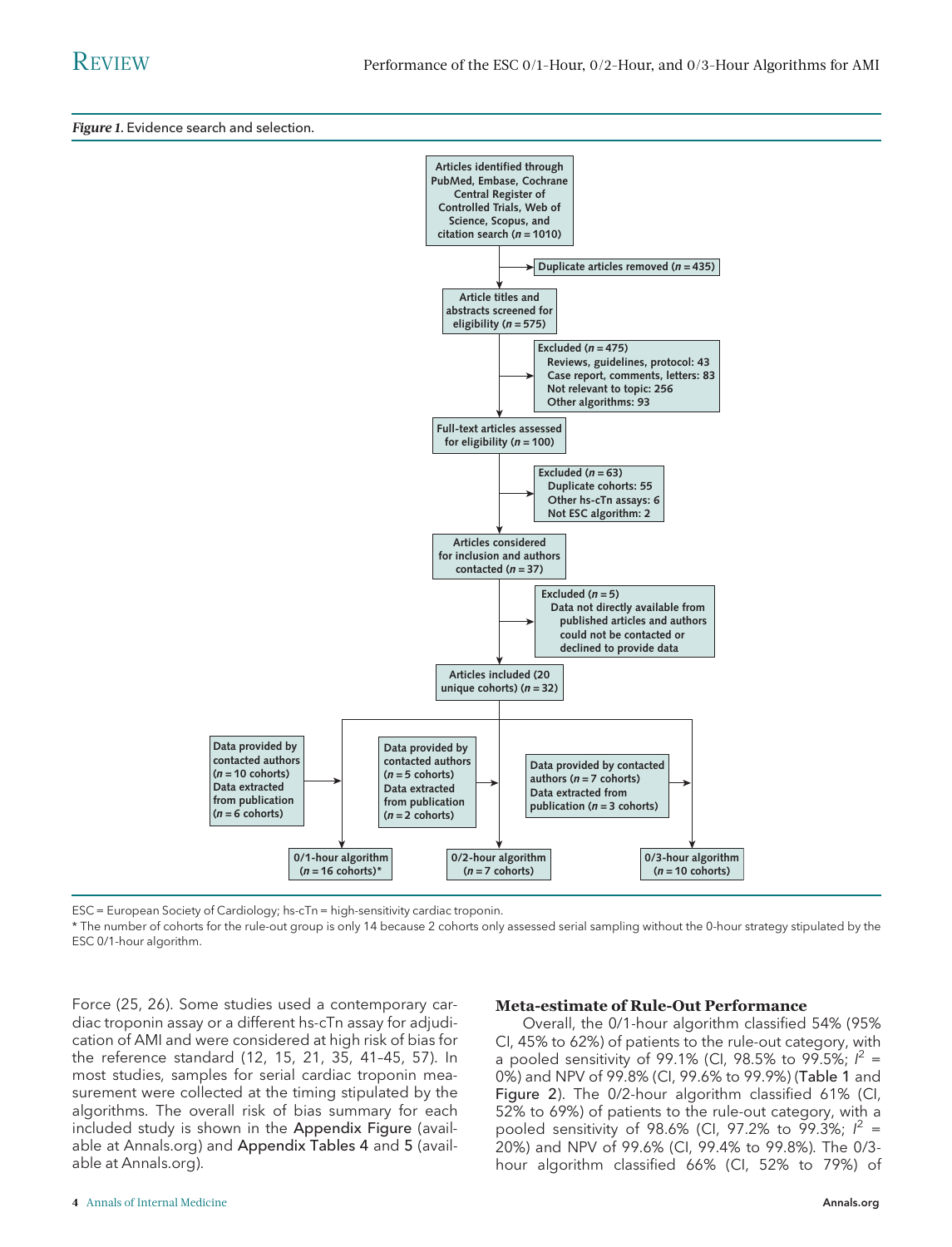Table 1. Pooled Accuracy and Efficacy Estimates Across Different Stratification Subgroups for Ruling Out Acute Myocardial Infarction

| Algorithm and<br><b>Stratification</b>        | Cohorts,<br>$\mathbf n$ | Cohort<br>Size, n | <b>Sensitivity</b><br>(95% CI) | <b>NPV</b><br>(95% CI) | <b>NLR</b><br>(95% CI) | Proportion<br><b>Ruled</b><br>Out (95% CI) | $I^2, %$     |
|-----------------------------------------------|-------------------------|-------------------|--------------------------------|------------------------|------------------------|--------------------------------------------|--------------|
| 0/1-hour algorithm                            |                         |                   |                                |                        |                        |                                            |              |
| Overall                                       | 14                      | 13899             | $0.991(0.985 - 0.995)$         | $0.998(0.996 - 0.999)$ | $0.01(0.01 - 0.02)$    | $0.54(0.45-0.62)$                          | $\mathbf{0}$ |
| By assay*                                     |                         |                   |                                |                        |                        |                                            |              |
| Elecsys hs-cTnT                               | 12                      | 13899             | $0.992(0.985 - 0.996)$         | $0.998(0.996 - 0.999)$ | $0.01(0.00-0.02)$      | $0.53(0.44 - 0.63)$                        | 6            |
| Architect hs-cTnl                             | $\overline{4}$          | 4929              | $0.993(0.984 - 0.997)$         | $0.998(0.995 - 0.999)$ | $0.01(0.00-0.04)$      | $0.55(0.43 - 0.66)$                        | $\mathbf{0}$ |
| Centaur/Atellica hs-cTnl                      | 3                       | 3866              | $0.986(0.971 - 0.993)$         | $0.996(0.992 - 0.998)$ | $0.03(0.01 - 0.11)$    | $0.53(0.45-0.62)$                          | 58           |
| 0/2-hour algorithm                            |                         |                   |                                |                        |                        |                                            |              |
| Overall                                       | 7                       | 6079              | $0.986(0.972 - 0.993)$         | $0.996(0.994 - 0.998)$ | $0.02(0.01 - 0.04)$    | $0.61(0.52 - 0.69)$                        | 20           |
| By assay*                                     |                         |                   |                                |                        |                        |                                            |              |
| Elecsys hs-cTnT                               | 5                       | 2488              | $0.990(0.945 - 0.997)$         | $0.995(0.986 - 0.998)$ | $0.03(0.01 - 0.08)$    | $0.58(0.41 - 0.74)$                        | 72           |
| Architect hs-cTnl                             | 3                       | 2165              | $0.974(0.957 - 0.985)$         | $0.995(0.991 - 0.997)$ | $0.03(0.02 - 0.06)$    | $0.66(0.50-0.81)$                          | $\mathbf{0}$ |
| Centaur/Atellica hs-cTnl                      | $\overline{2}$          | 2949              | <b>NA</b>                      | <b>NA</b>              | <b>NA</b>              | <b>NA</b>                                  | <b>NA</b>    |
| 0/3-hour algorithm                            |                         |                   |                                |                        |                        |                                            |              |
| Overall                                       | 10                      | 10 2 3 7          | $0.937(0.874 - 0.970)$         | $0.987(0.977 - 0.993)$ | $0.09(0.05 - 0.15)$    | $0.66(0.52 - 0.79)$                        | 84           |
| By assay*                                     |                         |                   |                                |                        |                        |                                            |              |
| Elecsys hs-cTnT                               | $\overline{7}$          | 5544              | $0.950(0.849 - 0.985)$         | $0.991(0.978 - 0.997)$ | $0.06(0.03 - 0.17)$    | $0.68(0.49 - 0.88)$                        | 87           |
| Architect hs-cTnl                             | 6                       | 6758              | $0.914(0.814 - 0.963)$         | $0.981(0.963 - 0.991)$ | $0.11(0.06 - 0.21)$    | $0.69(0.56 - 0.81)$                        | 88           |
| Centaur/Atellica hs-cTnl<br>Clinical criteria | $\overline{2}$          | 2269              | <b>NA</b>                      | <b>NA</b>              | <b>NA</b>              | <b>NA</b>                                  | <b>NA</b>    |
| Yes                                           | 3                       | 4136              | $0.984(0.886 - 0.998)$         | $0.994(0.971 - 0.999)$ | $0.01(0.00 - 0.16)$    | $0.44(0.25-0.64)$                          | 85           |
| No                                            | 7                       | 6101              | $0.902(0.829 - 0.946)$         | $0.984(0.970 - 0.992)$ | $0.11(0.06 - 0.18)$    | $0.76(0.61 - 0.89)$                        | 81           |

hs-cTnI = high-sensitivity cardiac troponin I; hs-cTnT = high-sensitivity cardiac troponin T; NA = not available; NLR = negative likelihood ratio; NPV = negative predictive value.

\* Manufacturers of the Elecsys hs-cTnT, Architect hs-cTnI, and Centaur/Atellica hs-cTnI assays are Roche, Abbott, and Siemens, respectively.

patients to the rule-out category, with a pooled sensitivity of 93.7% (CI, 87.4% to 97.0%; I<sup>2</sup>, 84%) and NPV of 98.7% (CI, 97.7% to 99.3%). All 3 algorithms had comparable 30-day mortality rates for patients in the rule-out category (Appendix Table 6, available at [Annals.org\)](http://www.annals.org).

When stratified by assay, all 3 algorithms showed similar sensitivities and NPVs for the Elecsys hs-cTnT, Architect hscTnI, and Centaur/Atellica hs-cTnI assays (Table 1 and Figure 2). All 3 algorithms showed similar sensitivities between early and late presenters (onset of chest pain ≤3 hours vs. >3 hours, respectively). However, the 0/3-hour algorithm in early presenters had reduced sensitivity compared with the 0/1-hour and 0/2-hour algorithms (Appendix Table 7, available at [Annals.org](http://www.annals.org)). Sensitivity of the 0/3-hour algorithm was lower in studies that did not apply a GRACE score less than 140 and pain-free as the clinical criteria versus studies that applied these criteria (90.2% [CI, 82.9% to 94.6%] vs. 98.4% [CI, 88.6% to 99.8%]) (Table 1 and Appendix Table 8, available at [Annals.org;](http://www.annals.org) risk of bias for index test). In metaregression analysis, sensitivity was reduced for studies that had high risk of bias by the reference standard. Most of these studies did not use the same hs-cTn assay for AMI adjudication. Sensitivities of the 3 algorithms did not appear to vary with geographic location, AMI prevalence, proportion of patients who presented with chest pain, study design, and sample size (Appendix Tables 8 to 10, available at [Annals.org\)](http://www.annals.org).

#### Meta-estimate of Rule-In Performance

Overall, the 0/1-hour algorithm classified 17% (CI, 12% to 23%) of patients to the rule-in category, with a pooled specificity of 94.0% (CI, 90.7% to 96.2%;  $l^2$  = 98%) and PPV

of 65.1% (CI, 56.3% to 73.0%) (Table 2 and Figure 3). The 0/2-hour algorithm classified 15% (CI, 9% to 22%) of patients to the rule-in category, with a pooled specificity of 96.1% (CI, 92.9% to 97.9%;  $l^2$  = 98%) and PPV of 75.9% (CI, 66.3% to 83.5%). The 0/3-hour algorithm classified 19% (CI, 12% to 28%) of patients to the rule-in category, with a pooled specificity of 93.2% (CI, 86.9% to 96.6%;  $l^2$  = 98%) and PPV of 64.4% (CI, 47.4% to 78.3%).

When stratified by assay, all 3 algorithms showed similar specificities and PPVs for the Elecsys hs-cTnT, Architect hs-cTnI, and Centaur/Atellica hs-cTnI assays (Table 2 and Figure 3). In meta-regression analysis, specificity appeared to be lower in studies with AMI prevalence greater than 10% and a proportion of patients with chest pain of less than 100%. Specificities of the 3 algorithms did not seem to vary with geographic location, sample size, and risk of bias by the index test and reference standard (Appendix Tables 7 to 9).

#### Sensitivity Analysis

In head-to-head comparison analysis, the 0/1-hour algorithm had a rule-out sensitivity and NPV and a rule-in specificity and PPV similar to those of the 0/2-hour algorithm (Table 3). Compared with the 0/3-hour algorithm, the 0/1-hour and 0/2-hour algorithms had higher sensitivity and NPV and similar specificity and PPV. These trends were similar to those in the overall estimates shown in Tables 1 and 2.

#### Latent Class Analysis

Latent class analysis identified 2 clusters of studies with different sensitivity and specificity (Appendix Table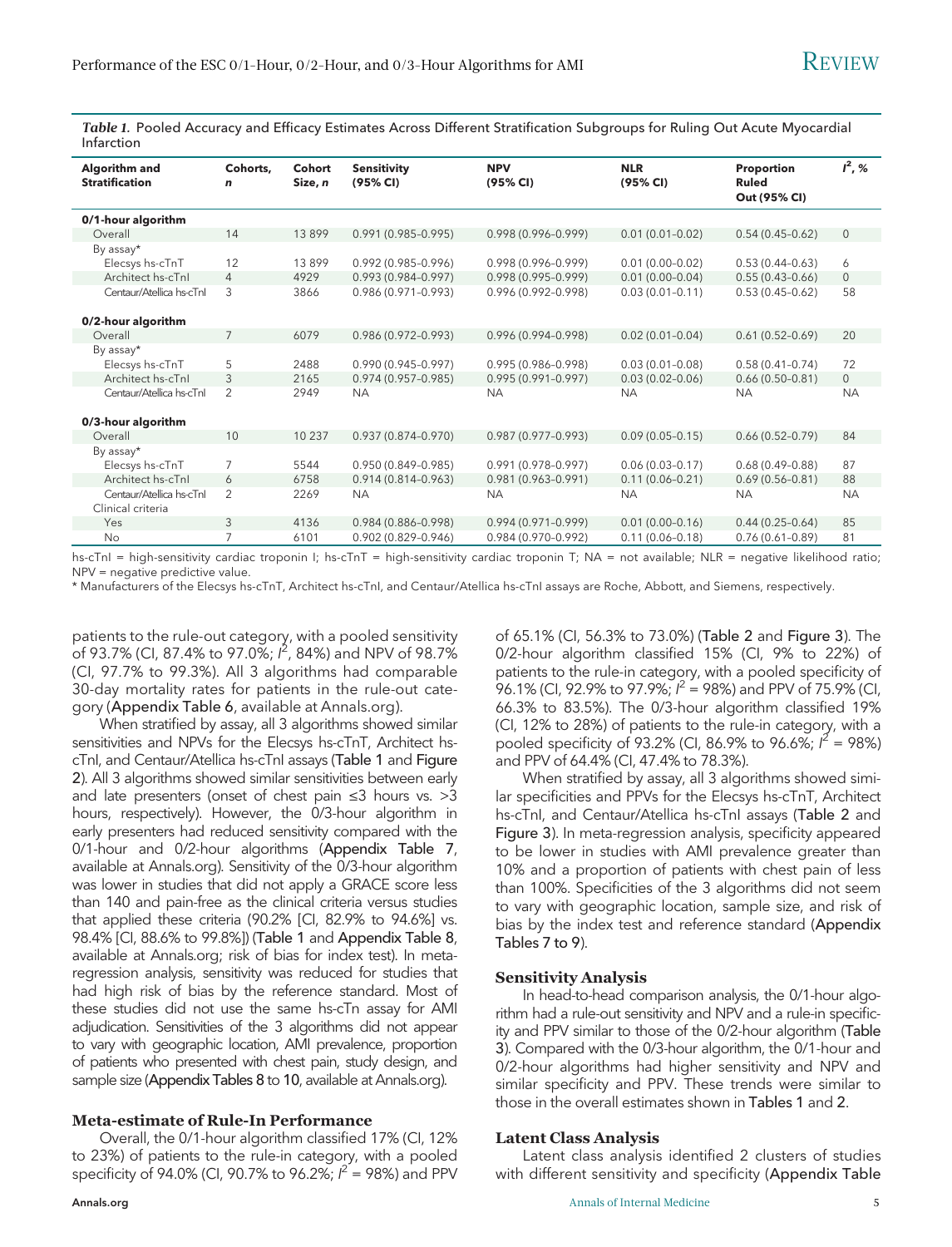| Study<br>0/1-hour algorithm              | Prevalence, % | TP, n    | FN, n                       | FP, n     | TN, n      | Sensitivity                                |     |     |                | <b>NPV</b>                                 |            |               |
|------------------------------------------|---------------|----------|-----------------------------|-----------|------------|--------------------------------------------|-----|-----|----------------|--------------------------------------------|------------|---------------|
| hs-cTnT (Elecsys*)                       |               |          |                             |           |            |                                            |     |     |                |                                            |            |               |
| <b>APACE (38)</b>                        | 16            | 443      | 3                           | 652       | 1761       | $0.993(0.980 - 0.999)$                     |     |     | $\blacksquare$ | $0.998(0.995 - 1.000)$                     |            |               |
| <b>BACC (38)</b>                         | 19            | 287      | $\overline{2}$              | 478       | 742        | 0.993 (0.975-0.999)                        |     |     | $\blacksquare$ | 0.997 (0.990-1.000)                        |            |               |
| Christchurch (41)                        | 21            | 117      | 4                           | 100       | 354        | 0.967 (0.918-0.991)                        |     |     | -              | 0.989 (0.972-0.997)                        |            |               |
| RAPID-TnT (47)                           | 4             | 57       | $\overline{2}$              | 387       | 1185       | 0.966 (0.883-0.996)                        |     |     |                | $0.998(0.994 - 1.000)$                     |            | $\bullet$     |
| RAPID-CPU (48)                           | 20            | 228      | 3                           | 399       | 516        | 0.987 (0.963-0.997)                        |     |     | ÷              | 0.994 (0.983-0.999)                        |            | ÷             |
| Tokyo and Taipei (50)                    | 11            | 198      | $\mathbf{0}$                | 835       | 700        | 1.000 (0.982-1.000)                        |     |     | $\blacksquare$ | 1.000 (0.995-1.000)                        |            | $\alpha$      |
| <b>FAST-MI (52)</b>                      | 37            | 485      | 1                           | 434       | 397        | 0.998 (0.989-1.000)                        |     |     | ×              | 0.997 (0.986-1.000)                        |            | ÷             |
| Bangkok (54)                             | 14            | 48       | $\mathbf{0}$                | 158       | 144        | 1.000 (0.926-1.000)                        |     |     | - 1            | 1.000 (0.975-1.000)                        |            |               |
| OUT-ACS (51)                             | 4             | 60       | 1                           | 340       | 1310       | 0.984 (0.912-1.000)                        |     |     | ٠.             | 0.999 (0.996-1.000)                        |            | $\sim$        |
| Lund (46)                                | 8             | 76       | $\overline{\mathbf{2}}$     | 274       | 686        | 0.974 (0.910-0.997)                        |     |     | 4              | 0.997 (0.990-1.000)                        |            | $\rightarrow$ |
| Brighton and Sussex (53)                 | 9             | 44       | $\mathbf{0}$                | 125       | 322        | 1.000 (0.920-1.000)                        |     |     | ٠.             | 1.000 (0.989-1.000)                        |            |               |
| Shanghai (56)                            | 18            | 106      | $\mathbf{0}$                | 323       | 148        | 1.000 (0.966-1.000)                        |     |     | ÷              | 1.000 (0.975-1.000)                        |            |               |
| Subtotal                                 |               |          |                             |           |            | 0.992 (0.985-0.996)                        |     |     |                | 0.998 (0.996-0.999)                        |            |               |
| hs-cTnl (Architect*+)                    |               |          |                             |           |            |                                            |     |     |                |                                            |            |               |
| APACE (38)                               | 14            | 286      | $\overline{\mathbf{2}}$     | 733       | 1038       | 0.993 (0.975-0.999)                        |     |     |                | 0.998 (0.993-1.000)                        |            | $\bullet$     |
| <b>BACC (49)</b>                         | 18            | 337      | 3                           | 830       | 749        | 0.991 (0.974-0.998)                        |     |     |                | 0.996 (0.988-0.999)                        |            |               |
| Christchurch (41)                        | 16<br>8       | 86<br>33 | $\mathbf 0$<br>$\mathbf{0}$ | 147<br>83 | 312<br>290 | 1.000 (0.958-1.000)                        |     |     |                | 1.000 (0.988-1.000)                        |            |               |
| HighSTEACS (10)                          |               |          |                             |           |            | 1.000 (0.894-1.000)                        |     |     |                | 1.000 (0.987-1.000)                        |            |               |
| Subtotal                                 |               |          |                             |           |            | 0.993 (0.984-0.997)                        |     |     |                | 0.998 (0.995-0.999)                        |            |               |
| hs-cTnl (Centaur/Atellica*t)             |               |          |                             |           |            |                                            |     |     |                |                                            |            |               |
| <b>APACE (20)</b>                        | 18            | 236      | $\overline{\mathbf{2}}$     | 494       | 615        | 0.992 (0.970-0.999)                        |     |     |                | 0.997 (0.988-1.000)                        |            |               |
| HighSTEACS (11)                          | 8             | 29       | $\overline{\mathbf{2}}$     | 115       | 260        | 0.935 (0.786-0.992)                        |     |     |                | 0.992 (0.973-0.999)                        |            |               |
| <b>HIGH-US (21)</b>                      | 11            | 228      | 3                           | 820       | 1062       | 0.987 (0.963-0.997)                        |     |     |                | 0.997 (0.992-0.999)                        |            | ٠             |
| Subtotal                                 |               |          |                             |           |            | $0.986(0.971 - 0.993)$                     |     |     |                | 0.996 (0.992-0.998)                        |            |               |
| Total                                    |               |          |                             |           |            | 0.991 (0.985-0.995)                        |     |     |                | 0.998 (0.996-0.999)                        |            |               |
|                                          |               |          |                             |           |            |                                            |     |     |                |                                            |            |               |
| 0/2-hour algorithm                       |               |          |                             |           |            |                                            | 0.3 | 0.6 | 0.91           |                                            | $0.9$ 0.93 | 0.981         |
| hs-cTnT (Elecsys*)                       | 10            | 71       | 7                           | 111       | 616        | 0.910 (0.824-0.963)                        |     |     |                | 0.989 (0.977-0.995)                        |            |               |
| Brisbane (35)                            | 22            | 300      | 4                           | 593       | 483        | 0.987 (0.967-0.996)                        |     |     | ÷              |                                            |            |               |
| Christchurch (43)                        | 22            | 212      |                             | 293       | 459        |                                            |     |     | ×              | 0.992 (0.979-0.998)                        |            |               |
| RAPID-CPU (48)                           | 11            | 63       | 1<br>0                      | 137       | 350        | 0.995 (0.974-1.000)<br>1.000 (0.943-1.000) |     |     | ÷              | 0.998 (0.988-1.000)<br>1.000 (0.990-1.000) |            | ÷.            |
| Calgary (19)                             | 6             | 9        | 0                           | 41        | 93         | 1.000 (0.664-1.000)                        |     |     |                | 1.000 (0.961-1.000)                        |            |               |
| RING (12,57)                             |               |          |                             |           |            | 0.988 (0.945-0.997)                        |     |     |                | 0.995 (0.986-0.998)                        |            |               |
| Subtotal                                 |               |          |                             |           |            |                                            |     |     |                |                                            |            |               |
| hs-cTnl (Architect*+)                    | 7             | 134      | 6                           | 296       | 1469       | 0.957 (0.909-0.984)                        |     |     | ۰.             | 0.996 (0.991-0.999)                        |            |               |
| Brisbane (35)                            | 19            | 385      | 8                           | 473       | 1156       | 0.980 (0.960-0.991)                        |     |     | $\blacksquare$ | 0.993 (0.987-0.997)                        |            |               |
| Christchurch (42-45)                     | 6             | 9        | 0                           | 45        | 89         | 1.000 (0.664-1.000)                        |     |     |                | 1.000 (0.959-1.000)                        |            |               |
| RING (12, 57)                            |               |          |                             |           |            | 0.974 (0.957-0.985)                        |     |     |                | 0.995 (0.991-0.997)                        |            |               |
| Subtotal                                 |               |          |                             |           |            |                                            |     |     |                |                                            |            |               |
| hs-cTnl (Centaur/Atellica*t)             | 16            | 165      | $\overline{\mathbf{2}}$     | 289       | 577        | $0.988(0.957 - 0.999)$                     |     |     | ÷              | $0.997(0.988 - 1.000)$                     |            |               |
| <b>APACE (20)</b><br><b>HIGH-US (21)</b> | 12            | 219      | 2                           | 631       | 1064       | 0.991 (0.968-0.999)                        |     |     |                | 0.998 (0.993-1.000)                        |            |               |
|                                          |               |          |                             |           |            |                                            |     |     |                |                                            |            |               |
| Total                                    |               |          |                             |           |            | 0.986 (0.972-0.993)                        |     |     |                | 0.996 (0.994-0.998)                        |            |               |
|                                          |               |          |                             |           |            |                                            |     |     |                |                                            |            |               |
| 0/3-hour algorithm                       |               |          |                             |           |            |                                            | 0.3 | 0.6 | 0.91           |                                            | $0.9$ 0.93 | 0.981         |
| hs-cTnT (Elecsys*)                       |               |          |                             |           |            |                                            |     |     |                |                                            |            |               |
| APACE (9)                                | 16            | 311      | $\overline{2}$              | 746       | 849        | 0.994 (0.977-0.999)                        |     |     |                | 0.998 (0.992-1.000)                        |            |               |
| Christchurch (12)                        | 19            | 31       | 13                          | 1         | 184        | $0.705(0.548 - 0.832)$                     |     |     |                | 0.934 (0.890-0.964)                        |            |               |
| RAPIO-TnT (47)                           | 4             | 57       | 8                           | 82        | 1485       | $0.877(0.772 - 0.945)$                     |     |     |                | 0.995 (0.989-0.998)                        |            |               |
| RAPID-CPU (48)                           | 25            | 234      | $\overline{7}$              | 164       | 543        | $0.971(0.941 - 0.988)$                     |     |     |                | $0.987(0.974 - 0.995)$                     |            |               |
| Nuremberg (40)                           | 12            | 38       | $\pmb{0}$                   | 199       | 71         | 1.000 (0.907-1.000)                        |     |     |                | 1.000 (0.949-1.000)                        |            |               |
| Brighton and Sussex (53)                 | 10            | 36       | $\overline{2}$              | 3         | 350        | 0.947 (0.823-0.994)                        |     |     |                | 0.994 (0.980-0.999)                        |            |               |
| RING (12, 57)                            | 6             | 6        | $\overline{2}$              | 12        | 108        | 0.750 (0.349-0.968)                        |     |     |                | 0.982 (0.936-0.998)                        |            |               |
| Subtotal                                 |               |          |                             |           |            | 0.950 (0.849-0.985)                        |     |     |                | 0.991 (0.978-0.997)                        |            |               |
| hs-cTnl (Architect*+)                    |               |          |                             |           |            |                                            |     |     |                |                                            |            |               |
| APACE (9)                                | 15            | 267      | 3                           | 519       | 953        | 0.989 (0.968-0.998)                        |     |     |                | 0.997 (0.991-0.999)                        |            |               |
| <b>BACC (49)</b>                         | 18            | 278      | 57                          | 146       | 1423       | $0.830(0.785 - 0.869)$                     |     |     |                | 0.961 (0.950-0.971)                        |            |               |
| Christchurch (12)                        | 18            | 72       | 19                          | 9         | 416        | 0.791 (0.693-0.869)                        |     |     |                | 0.956 (0.933-0.974)                        |            |               |
| HighSTEACS (10)                          | 18            | 318      | 25                          | 240       | 1303       | $0.927(0.894 - 0.952)$                     |     |     |                | $0.981(0.972 - 0.988)$                     |            |               |
| UTROPIA (55)                             | 12            | 66       | $\overline{\mathbf{4}}$     | 310       | 202        | 0.943 (0.860-0.984)                        |     |     |                | 0.981 (0.951-0.995)                        |            |               |
| RING (12, 57)                            | 6             | 6        | $\overline{2}$              | 6         | 114        | $0.750(0.349 - 0.968)$                     |     |     |                | 0.983 (0.939-0.998)                        |            |               |
| Subtotal                                 |               |          |                             |           |            | $0.914(0.814 - 0.963)$                     |     |     |                | $0.981(0.963 - 0.991)$                     |            |               |
| hs-cTnl (Centaur/Atellica*t)             |               |          |                             |           |            |                                            |     |     |                |                                            |            |               |
| <b>APACE (20)</b>                        | 16            | 51       | 4                           | 106       | 188        | 0.927 (0.824-0.980)                        |     |     |                | 0.979 (0.948-0.994)                        |            |               |
| HighSTEACS (11)                          | 14            | 252      | 25                          | 420       | 1223       | 0.910 (0.870-0.941)                        |     |     |                | 0.980 (0.971-0.987)                        |            |               |
|                                          |               |          |                             |           |            |                                            |     |     |                |                                            |            |               |
| Total                                    |               |          |                             |           |            | $0.937(0.874 - 0.970)$                     |     |     |                | $0.987(0.977 - 0.993)$                     |            |               |
|                                          |               |          |                             |           |            |                                            |     |     |                |                                            |            |               |
|                                          |               |          |                             |           |            |                                            | 0.3 | 0.6 | 0.91           |                                            | $0.9$ 0.93 | 0.981         |
|                                          |               |          |                             |           |            |                                            |     |     |                |                                            |            |               |

Figure 2. Forest plot summarizing the rule-out performance of the European Society of Cardiology 0/1-hour, 0/2-hour, and 0/3-hour algorithms.

AMI = acute myocardial infarction; APACE = Advantageous Predictors of Acute Coronary Syndromes Evaluation; BACC = Biomarkers in Acute Cardiac Care; FAST-MI = FAST detection of Myocardial Infarction; HighSTEACS = High-sensitivity Troponin in the Evaluation of Patients with Acute Coronary Syndrome; HIGH-US = High-Sensitivity Cardiac Troponin I in the United States; hs-cTnI = high sensitivity cardiac troponin I; hs-cTnT = high sensitivity cardiac troponin T; NPV = negative predictive value; OUT-ACS = One-hoUr Troponin in a low-prevalence population of Acute Coronary Syndrome; RAPID-CPU = Rule-out Protocols in Patients Admitted With Chest Pain to a Crowded Chest Pain Unit; RAPID-TnT = Rapid Assessment of Possible Acute Coronary Syndrome in the Emergency Department With High-Sensitivity Troponin T; RING = Reducing the time Interval for identifying New Guidelines; TP = true positive; TN = true negative; FP = false positive; FN = false negative; TRAPID-AMI = The High Sensitivity Cardiac Troponin T Assay for Rapid Rule-out of Acute Myocardial Infarction; UTROPIA = Use of Abbott high-sensitivity TROPonin I assay In Acute coronary syndromes.

\* Manufacturers of the Elecsys hs-cTnT, Architect hs-cTnI, and Centaur/Atellica hs-cTnI assays are Roche, Abbott, and Siemens, respectively.

† Performance of the 0/2-hour and 0/3-hour algorithm based on the Centaur/Atellica hs-cTnI assay could not be pooled owing to an insufficient number of studies.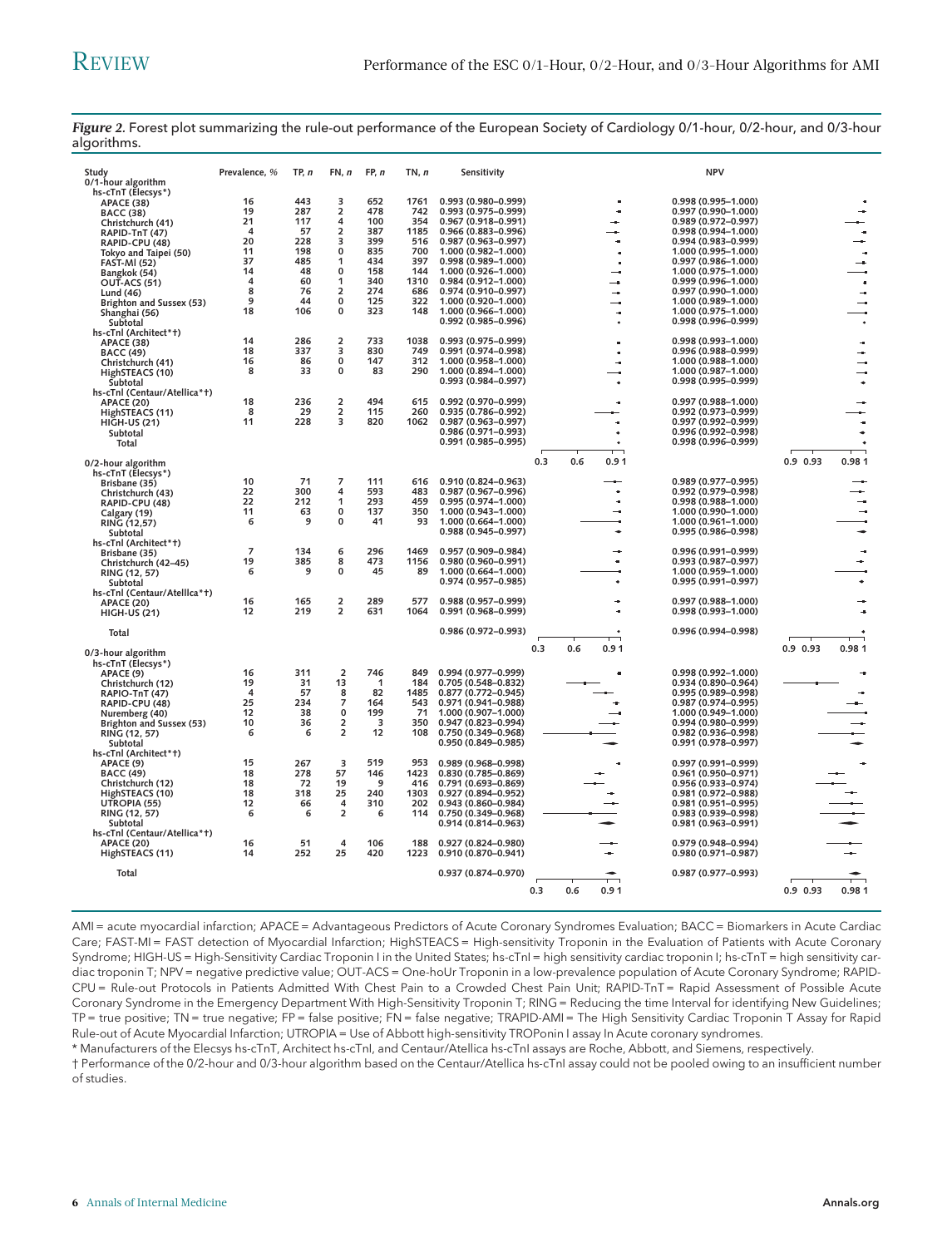Table 2. Pooled Accuracy and Efficacy Estimates Across Different Stratification Subgroups for Ruling In Acute Myocardial Infarction

| Algorithm and<br><b>Stratification</b> | Cohorts.<br>$\mathbf n$ | Patients,<br>n | <b>Specificity</b><br>(95% CI) | <b>PPV</b><br>(95% CI) | <b>PLR</b><br>(95% CI) | <b>Proportion Ruled</b><br>In (95% CI) | $I^2, %$  |
|----------------------------------------|-------------------------|----------------|--------------------------------|------------------------|------------------------|----------------------------------------|-----------|
| 0/1-hour algorithm                     |                         |                |                                |                        |                        |                                        |           |
| Overall                                | 16                      | 19 913         | $0.940(0.907 - 0.962)$         | $0.651(0.563 - 0.730)$ | $13.5(9.1-19.9)$       | $0.17(0.12 - 0.23)$                    | 98        |
| By assay*                              |                         |                |                                |                        |                        |                                        |           |
| Elecsys hs-cTnT                        | 14                      | 16 984         | $0.934(0.895 - 0.959)$         | $0.642(0.543 - 0.730)$ | $12.3(8.1 - 18.5)$     | $0.18(0.13 - 0.25)$                    | 98        |
| Architect hs-cTnl                      | 3                       | 5429           | $0.929(0.891 - 0.954)$         | $0.699(0.605 - 0.779)$ | $12(6.9-22)$           | $0.20(0.18 - 0.23)$                    | 86        |
| Centaur/Atellica hs-cTnl               | 3                       | 3866           | $0.964(0.933 - 0.981)$         | $0.727(0.684 - 0.767)$ | $21(12-39)$            | $0.12(0.07 - 0.18)$                    | 88        |
|                                        |                         |                |                                |                        |                        |                                        |           |
| 0/2-hour algorithm                     |                         |                |                                |                        |                        |                                        |           |
| Overall                                | $7\overline{ }$         | 8936           | $0.961(0.929 - 0.979)$         | $0.759(0.663 - 0.835)$ | 21.1 (12.7-35.3)       | $0.15(0.09 - 0.22)$                    | 98        |
| By assay*                              |                         |                |                                |                        |                        |                                        |           |
| Elecsys hs-cTnT                        | 6                       | 4991           | $0.965(0.926 - 0.983)$         | $0.780(0.659 - 0.866)$ | 21.4 (11.3-36.9)       | $0.15(0.08 - 0.23)$                    | 98        |
| Architect hs-cTnl                      | $\overline{4}$          | 5505           | $0.969(0.943 - 0.984)$         | $0.772(0.601 - 0.883)$ | 24.9 (13.5-45.7)       | $0.13(0.07 - 0.20)$                    | 93        |
| Centaur/Atellica hs-cTnl               | $\overline{2}$          | 2949           | <b>NA</b>                      | <b>NA</b>              | <b>NA</b>              | <b>NA</b>                              | <b>NA</b> |
|                                        |                         |                |                                |                        |                        |                                        |           |
| 0/3-hour algorithm                     |                         |                |                                |                        |                        |                                        |           |
| Overall                                | 9                       | 8096           | $0.932(0.869 - 0.966)$         | $0.644(0.474 - 0.783)$ | $12.7(6.7-23.8)$       | $0.19(0.12 - 0.28)$                    | 98        |
| By assay*                              |                         |                |                                |                        |                        |                                        |           |
| Elecsys hs-cTnT                        | 6                       | 3636           | 0.951 (0.860-0.984)            | $0.684(0.401 - 0.875)$ | $17(5.9-50)$           | $0.18(0.07 - 0.29)$                    | 97        |
| Architect hs-cTnl                      | $\overline{4}$          | 4434           | $0.949(0.891 - 0.977)$         | $0.737(0.554 - 0.864)$ | $16(8.4-30)$           | $0.18(0.10 - 0.26)$                    | 98        |
| Centaur/Atellica hs-cTnl               | 2                       | 2269           | <b>NA</b>                      | <b>NA</b>              | <b>NA</b>              | <b>NA</b>                              | <b>NA</b> |
| Clinical criteria                      |                         |                |                                |                        |                        |                                        |           |
| Yes                                    | 3                       | 2577           | $0.865(0.758 - 0.930)$         | $0.498(0.361 - 0.636)$ | $6.2(3.6-10.6)$        | $0.24(0.13 - 0.37)$                    | 97        |
| No                                     | 6                       | 5519           | $0.953(0.891 - 0.980)$         | $0.709(0.486 - 0.863)$ | 18 (8.4-40)            | $0.17(0.08 - 0.27)$                    | 98        |

hs-cTnI = high-sensitivity cardiac troponin I; hs-cTnT = high-sensitivity cardiac troponin T; NA = not available; NLR = positive likelihood ratio; NPV = positive predictive value.

\* Manufacturers of the Elecsys hs-cTnT, Architect hs-cTnI, and Centaur/Atellica hs-cTnI assays are Roche, Abbott, and Siemens, respectively.

11, available at [Annals.org](http://www.annals.org)). Studies that adjudicated AMI by using a different cardiac troponin assay from the rapid algorithm were mostly classified in the first latent class (68%), and LCBM analysis showed estimated sensitivity and specificity of 97.1% (CI, 95.6% to 98.6%) and 89.0% (CI, 86.5% to 91.6%), respectively (Appendix Table 12, available at [Annals.org\)](http://www.annals.org). Studies that adjudicated AMI by using the same cardiac troponin assay as the rapid algorithm were mostly classified in the second latent class (97%), and LCBM analysis showed estimated sensitivity and specificity of 95.7% (CI, 92.6% to 98.7%) and 91.9% (CI, 90.2% to 93.5%), respectively.

#### **DISCUSSION**

In this collaborative meta-analysis, we included 20 unique cohorts to evaluate the comparative performances of the ESC 0/1-hour, 0/2-hour, and 0/3-hour algorithms. The pooled sensitivities for the 0/1-hour, 0/2-hour, and 0/3 hour algorithms were 99.1% (CI, 98.5% to 99.5%), 98.6% (CI, 97.2% to 99.3%), and 93.7% (CI, 87.4% to 97.0%), respectively. Given a pretest probability of 12% (median prevalence of AMI across the studies), 120 of 1000 tested patients would receive a final diagnosis of AMI; of these 120 patients, we can be confident that no more than 3 (lower bound of CI) may test false-negative according to the 0/1-hour and 0/2-hour algorithms and up to 15 (lower bound of CI) may test false-negative according to the 0/3 hour algorithm. The pooled specificities for the 0/1-hour, 0/2-hour, and 0/3-hour algorithm were 94.0% (CI, 90.7% to 96.2%), 96.1% (CI, 92.9% to 97.9%), and 93.2% (CI, 86.9% to 96.6%), respectively. This implies that of the 880 of 1000

patients without AMI, approximately 18 to 115 patients may test false-positive (lower and upper bound of CI) using the ESC algorithms.

The 0/1-hour and 0/2-hour algorithms had consistently high sensitivities and NPV across different population demographic characteristics. The NPVs for all studies, regardless of AMI prevalence, were close to or above 99%, which approximates to safety estimates proposed by other investigators (22, 58). By contrast, the 0/3-hour algorithm had a lower sensitivity and NPV than the 0/1-hour and 0/2 hour algorithms. In particular, many studies reported an NPV of only 95% to 98% for the 0/3-hour algorithm, indicating a 2% to 5% miss rate for AMI. This finding may be counterintuitive because the 0/3-hour algorithm has additional triage time for monitoring cardiac troponin elevation and AMI progression. This could be because the 0/1-hour and 0/2-hour algorithms use a much lower threshold of cardiac troponin concentration to rule out AMI at presentation and a low delta change between the first and second sample, which had been shown to have very good safety (59–62).

The 99th percentile threshold used in the ESC 0/3 hour algorithm may result in a considerably high number of false-negative results and has been challenged by several studies (10, 11). In contrast, an alternative 0/3-hour pathway, HighSTEACS, which uses thresholds much lower than the 99th percentile, was demonstrated to have higher sensitivity and NPV than the ESC 0/3-hour algorithm (10, 11, 55). There was high heterogeneity in sensitivities across studies, most likely owing to differences in implementation of the 0/3-hour algorithm. In the RAPID-TnT trial, physicians were masked to hs-cTnT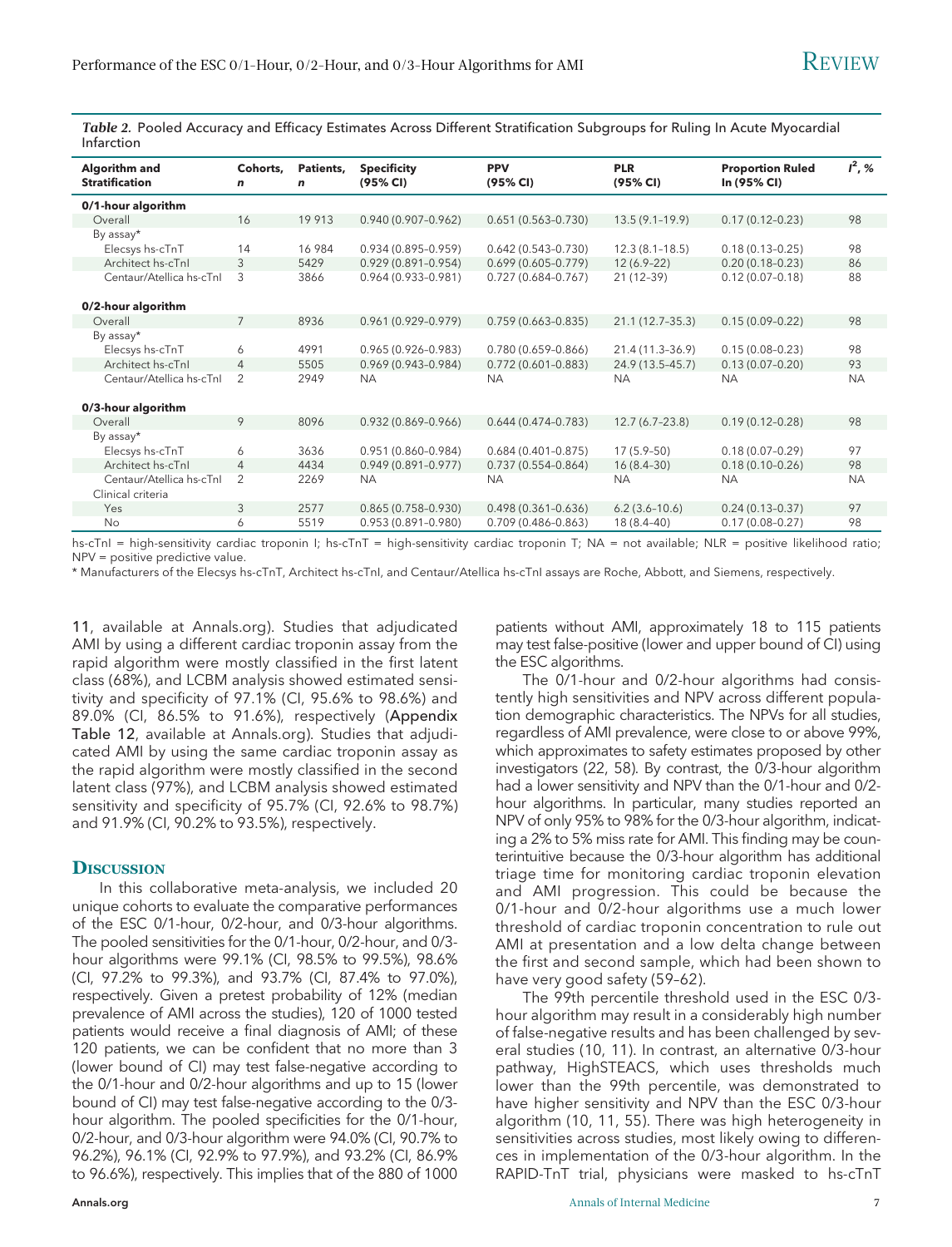| Study<br>0/1-hour algorithm  | Prevalence, %  | TP, n      | FN, n                   | FP, n          | TN, n        | Specificity                                   |                  | PPV                                        |     |     |      |
|------------------------------|----------------|------------|-------------------------|----------------|--------------|-----------------------------------------------|------------------|--------------------------------------------|-----|-----|------|
| hs-cTnT (Elecsys*)           |                |            |                         |                |              |                                               |                  |                                            |     |     |      |
| APACE (34, 38)               | 16             | 398        | 123                     | 124            | 2650         | 0.955 (0.947-0.963)                           |                  | 0.762 (0.724-0.798)                        |     |     |      |
| <b>BACC (38)</b>             | 19             | 227        | 62                      | 96             | 1124         | 0.921 (0.905-0.936)                           |                  | $0.703(0.650 - 0.752)$                     |     |     |      |
| Christchurch (41)            | 21             | 91         | 30                      | 19             | 435          | $0.958(0.935 - 0.975)$                        |                  | 0.827 (0.743-0.893)                        |     |     |      |
| RAPID-TnT (47)               | $\overline{4}$ | 52         | $\overline{7}$          | 84             | 1488         | 0.947 (0.934-0.957)                           |                  | 0.382 (0.300-0.470)                        |     |     |      |
| RAPID-CPU (48)               | 20             | 219        | 12                      | 163            | 752          | 0.822 (0.796-0.846)                           |                  | $0.573(0.522 - 0.623)$                     |     |     |      |
| TRAPID-AMI (15)              | 15             | 123        | 69                      | 42             | 1027         | 0.961 (0.947-0.972)                           |                  | 0.745 (0.672-0.810)                        |     |     |      |
| Calgary (19)                 | 11             | 26         | 11                      | 11             | 302          | 0.965 (0.938-0.982)                           |                  | $0.703(0.530 - 0.841)$                     |     |     |      |
| Tokyo and Taipei (50)        | 11             | 160        | 38                      | 270            | 1265         | $0.824(0.804 - 0.843)$                        |                  | 0.372 (0.326-0.420)                        |     |     |      |
| <b>FAST-MI (52)</b>          | 37             | 400        | 86                      | 48             | 783          | $0.942(0.924 - 0.957)$                        |                  | $0.893(0.860 - 0.920)$                     |     |     |      |
| Bangkok (54)                 | 14             | 38         | 10                      | 40             | 262          | 0.868 (0.824-0.904)                           |                  | 0.487 (0.372-0.603)                        |     |     |      |
| <b>OUT-ACS (51)</b>          | 4              | 45         | 16                      | 21             | 1629         | 0.987 (0.981-0.992)                           |                  | 0.682 (0.556-0.791)                        |     |     |      |
| Lund (46)                    | 8              | 62         | 16                      | 37             | 923          | 0.961 (0.947-0.973)                           |                  | 0.626 (0.523-0.721)                        |     |     |      |
| Brighton and Sussex (53)     | 9              | 31         | 13                      | 18             | 429          | 0.960 (0.937-0.976)                           |                  | 0.633 (0.483-0.766)                        |     |     |      |
| Shanghai (56)                | 18             | 103        | $\overline{\mathbf{3}}$ | 175            | 296          | $0.628(0.583 - 0.672)$                        |                  | 0.371 (0.314-0.430)                        |     |     |      |
| Subtotal                     |                |            |                         |                |              | 0.934 (0.895-0.959)                           |                  | 0.642 (0.543-0.730)                        |     |     |      |
| hs-cTnl (Architect*+)        |                |            |                         |                |              |                                               |                  |                                            |     |     |      |
| APACE (36, 38)               | 16             | 390        | 86                      | 223            | 2266         | 0.910 (0.899-0.921)                           |                  | 0.636 (0.597-0.674)                        |     |     |      |
| <b>BACC (49)</b>             | 18             | 291        | 49                      | 146            | 1433         | 0.908 (0.892-0.921)                           |                  | 0.666 (0.620-0.710)                        |     |     |      |
| Christchurch (12)            | 16             | 76         | 10                      | 17             | 442          | 0.963 (0.941-0.978)                           |                  | 0.817 (0.724-0.890)                        |     |     |      |
| Subtotal                     |                |            |                         |                |              | $0.929(0.891 - 0.954)$                        |                  | $0.699(0.605 - 0.779)$                     |     |     |      |
| hs-cTnl (Centaur/Atellica*t) |                |            |                         |                |              |                                               |                  |                                            |     |     |      |
| <b>APACE (20)</b>            | 18             | 182        | 56                      | 59             | 1050         | 0.947 (0.932-0.959)                           |                  | 0.755 (0.696-0.808)                        |     |     |      |
| HighSTEACS (11)              | 8              | 22         | 9                       | 6              | 368          | 0.984 (0.965-0.993)                           |                  | 0.786 (0.590-0.917)                        |     |     |      |
| <b>HIGH-US (21)</b>          | 11             | 184        | 47                      | 81             | 1801         | 0.957 (0.947-0.965)                           |                  | 0.694 (0.635-0.749)                        |     |     |      |
| Subtotal                     |                |            |                         |                |              | 0.964 (0.933-0.981)                           |                  | 0.727 (0.684-0.767)                        |     |     |      |
| Total                        |                |            |                         |                |              | 0.940 (0.907-0.962)                           |                  | 0.651 (0.563-0.730)                        |     |     |      |
|                              |                |            |                         |                |              |                                               |                  |                                            |     |     |      |
| 0/2-hour algorithm           |                |            |                         |                |              |                                               | 0.8 0.9 1<br>0.5 |                                            | 0.1 | 0.5 | 0.91 |
| hs-cTnT (Elecsys*)           |                |            |                         |                |              |                                               |                  |                                            |     |     |      |
| <b>APACE (35)</b>            | 16             | 146        | 41                      | 41             | 920          | 0.957 (0.943-0.969)                           |                  | 0.781 (0.715-0.838)                        |     |     |      |
| Brisbane (35)                | 10             | 47         | 31                      | 12             | 715          | 0.983 (0.971-0.991)                           | $\blacksquare$   | 0.797 (0.672-0.890)                        |     |     |      |
| Christchurch (43)            | 22             | 183        | 121                     | 15             | 1061         | 0.986 (0.977-0.992)                           |                  | 0.924 (0.878-0.957)                        |     |     |      |
|                              | 22             | 208        | 5                       | 132            | 620          | $0.824(0.795 - 0.851)$                        |                  | $0.612(0.558 - 0.664)$                     |     |     |      |
| RAPID-CPU (47)               | 11             | 48         | 15                      | 10             | 477          | 0.979 (0.963-0.990)                           | ٠                | 0.828 (0.706-0.914)                        |     |     |      |
| Calgary (19)                 | 6              | 8          | $\mathbf{1}$            | $\overline{7}$ | 127          | 0.948 (0.895-0.979)                           |                  | 0.533 (0.266-0.787)                        |     |     |      |
| RING (12,57)                 |                |            |                         |                |              | $0.965(0.926 - 0.983)$                        |                  |                                            |     |     |      |
| Subtotal                     |                |            |                         |                |              |                                               |                  | 0.780 (0.659-0.866)                        |     |     |      |
| hs-cTnl (Architect*†)        | 17             |            |                         | 58             |              |                                               | ٠                |                                            |     |     |      |
| <b>APACE (37)</b>            | 19             | 182<br>308 | 57<br>85                | 32             | 1138<br>1597 | $0.952(0.938 - 0.963)$<br>0.980 (0.972-0.987) |                  | 0.758 (0.699-0.811)<br>0.906 (0.870-0.935) |     |     |      |
| Christchurch (42-45)         | 6              | 8          | 1                       | 10             | 124          |                                               | $\blacksquare$   |                                            |     |     |      |
| RING (12, 57)                |                |            |                         |                |              | 0.925 (0.867-0.964)                           |                  | 0.444 (0.215-0.692)                        |     |     |      |
| Subtotal                     |                |            |                         |                |              | 0.961 (0.928-0.979)                           |                  | 0.759 (0.509-0.906)                        |     |     |      |
| hs-cTnl (Centaur/Atellica*t) |                |            |                         |                |              |                                               |                  |                                            |     |     |      |
| <b>APACE (20)</b>            | 16             | 130        | 37                      | 44             | 822          | $0.949(0.932 - 0.963)$                        |                  | 0.747 (0.676-0.810)                        |     |     |      |
| <b>HIGH-US (21)</b>          | 12             | 177        | 44                      | 77             | 1618         | 0.955 (0.944-0.964)                           |                  | $0.697(0.636 - 0.753)$                     |     |     |      |
|                              |                |            |                         |                |              |                                               |                  |                                            |     |     |      |
| Total                        |                |            |                         |                |              | 0.961 (0.929-0.979)                           |                  | $0.759(0.663 - 0.835)$                     |     |     |      |
|                              |                |            |                         |                |              |                                               | 0.5<br>0.8 0.9 1 |                                            | 0.1 | 0.5 | 0.91 |
| 0/3-hour algorithm           |                |            |                         |                |              |                                               |                  |                                            |     |     |      |
| hs-cTnT (Elecsys*)           |                |            |                         |                |              |                                               |                  |                                            |     |     |      |
| Christchurch (12)            | 19             | 31         | 13                      | 1              | 184          | 0.995 (0.970-1.000)                           |                  | 0.969 (0.838-0.999)                        |     |     |      |
| RAPIO-TnT (47)               | 4              | 57         | 8                       | 82             | 1485         | 0.948 (0.935-0.958)                           |                  | 0.410 (0.327-0.497)                        |     |     |      |
| RAPID-CPU (48)               | 25             | 234        | 7                       | 164            | 543          | 0.768 (0.735-0.799)                           |                  | $0.588(0.538 - 0.637)$                     |     |     |      |
| Nuremberg (40)               | 12             | 31         | $\overline{7}$          | 32             | 238          | 0.881 (0.837-0.918)                           |                  | 0.492 (0.364-0.621)                        |     |     |      |
| Brighton and Sussex (53)     | 10             | 36         | $\overline{\mathbf{c}}$ | 3              | 350          | 0.992 (0.975-0.998)                           |                  | 0.923 (0.791-0.984)                        |     |     |      |
| RING (12, 57)                | 6              | 6          | $\overline{2}$          | 12             | 108          | $0.900(0.832 - 0.947)$                        |                  | $0.333(0.133 - 0.590)$                     |     |     |      |
| Subtotal                     |                |            |                         |                |              | 0.951 (0.860-0.984)                           |                  | $0.684(0.401 - 0.875)$                     |     |     |      |
| hs-cTnl (Architect*+)        |                |            |                         |                |              |                                               |                  |                                            |     |     |      |
| <b>BACC (49)</b>             | 18             | 256        | 79                      | 56             | 1513         | 0.964 (0.954-0.973)                           |                  | $0.821(0.773 - 0.861)$                     |     |     |      |
| Christchurch (12)            | 18             | 72         | 19                      | 9              | 416          | 0.979 (0.960-0.990)                           |                  | 0.889 (0.800-0.948)                        |     |     |      |
| HighSTEACS (10)              | 18             | 318        | 25                      | 240            | 1303         | $0.844(0.825 - 0.862)$                        |                  | $0.570(0.528 - 0.611)$                     |     |     |      |
| RING (12, 57)                | 6              | 6          | $\overline{2}$          | 6              | 114          | 0.950 (0.894-0.981)                           |                  | 0.500 (0.211-0.789)                        |     |     |      |
| Subtotal                     |                |            |                         |                |              | $0.949(0.891 - 0.977)$                        |                  | 0.737 (0.554-0.864)                        |     |     |      |
| hs-cTnl (Centaur/Atellica*t) |                |            |                         |                |              |                                               |                  |                                            |     |     |      |
| <b>APACE (20)</b>            | 16             | 51         | 14                      | 21             | 273          | $0.929(0.893 - 0.955)$                        |                  | $0.661(0.530 - 0.777)$                     |     |     |      |
| HighSTEACS (11)              | 14             | 252        | 25                      | 420            | 1223         | 0.744 (0.723-0.765)                           |                  | $0.375(0.338 - 0.413)$                     |     |     |      |
|                              |                |            |                         |                |              |                                               |                  |                                            |     |     |      |
| Total                        |                |            |                         |                |              | 0.932 (0.859-0.969)                           |                  | 0.644 (0.474-0.783)                        |     |     |      |
|                              |                |            |                         |                |              |                                               |                  |                                            |     |     |      |
|                              |                |            |                         |                |              |                                               | 0.5<br>0.8 0.9 1 |                                            | 0.1 | 0.5 | 0.91 |

Figure 3. Forest plot summarizing the rule-in performance of the European Society of Cardiology 0/1-hour, 0/2-hour and 0/3-hour algorithm.

AMI = acute myocardial infarction; APACE = Advantageous Predictors of Acute Coronary Syndromes Evaluation; BACC = Biomarkers in Acute Cardiac Care; FAST-MI = FAST detection of Myocardial Infarction; HighSTEACS = High-sensitivity Troponin in the Evaluation of Patients with Acute Coronary Syndrome; HIGH-US = High-Sensitivity Cardiac Troponin I in the United States; hs-cTnI = high sensitivity cardiac troponin I; hs-cTnT = high sensitivity cardiac troponin T; NPV = negative predictive value; OUT-ACS = One-hoUr Troponin in a low-prevalence population of Acute Coronary Syndrome; RAPID-CPU = Rule-out Protocols in Patients Admitted With Chest Pain to a Crowded Chest Pain Unit; RAPID-TnT = Rapid Assessment of Possible Acute Coronary Syndrome in the Emergency Department With High-Sensitivity Troponin T; RING = Reducing the time Interval for identifying New Guidelines; TP = true positive; TN = true negative; FP = false positive; FN = false negative; TRAPID-AMI = The High Sensitivity Cardiac Troponin T Assay for Rapid Rule-out of Acute Myocardial Infarction; UTROPIA = Use of Abbott high-sensitivity TROPonin I assay In Acute coronary syndromes.

\* Manufacturers of the Elecsys hs-cTnT, Architect hs-cTnI, and Centaur/Atellica hs-cTnI assays are Roche, Abbott, and Siemens, respectively.

† Performance of the 0/2-hour and 0/3-hour algorithm based on the Centaur/Atellica hs-cTnI assay could not be pooled owing to an insufficient number of studies.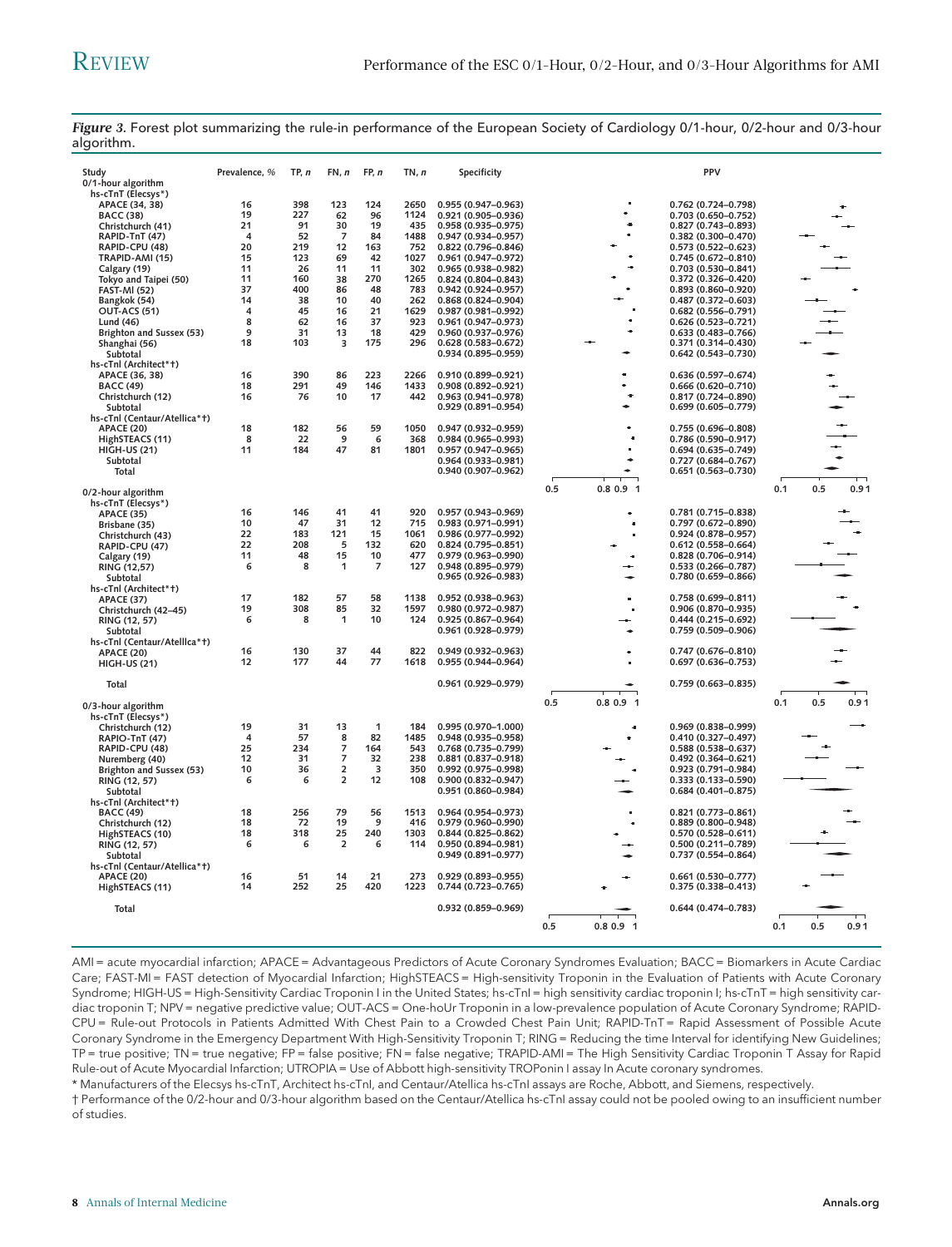| Table 3. Head-to-Head Comparison of the European Society of Cardiology Algorithms |  |  |  |  |  |  |
|-----------------------------------------------------------------------------------|--|--|--|--|--|--|
|-----------------------------------------------------------------------------------|--|--|--|--|--|--|

| Algorithm<br><b>Comparison</b>                      | <b>Sensitivity</b><br>(95% CI) | <b>NPV</b><br>(95% CI) | <b>Proportion Ruled</b><br>Out (95% CI) | <b>Specificity</b><br>(95% CI) | <b>PPV</b><br>(95% CI) | <b>Proportion Ruled</b><br>In (95% CI) |
|-----------------------------------------------------|--------------------------------|------------------------|-----------------------------------------|--------------------------------|------------------------|----------------------------------------|
| 0/1-hour vs.<br>$0/2$ -hour*                        |                                |                        |                                         |                                |                        |                                        |
| $0/1$ -hour                                         | $0.990(0.980 - 0.995)$         | $0.997(0.994 - 0.998)$ | $0.49(0.45 - 0.54)$                     | $0.943(0.900 - 0.968)$         | $0.709(0.627 - 0.779)$ | $0.18(0.11 - 0.26)$                    |
| $0/2$ -hour                                         | 0.987 (0.978-0.992)            | $0.996(0.993 - 0.998)$ | $0.54(0.50-0.58)$                       | $0.955(0.908 - 0.978)$         | $0.773(0.659 - 0.858)$ | $0.18(0.12 - 0.25)$                    |
| $0/1$ -hour vs.<br>$0/3$ -hourt                     |                                |                        |                                         |                                |                        |                                        |
| $0/1$ -hour                                         | $0.988(0.980 - 0.993)$         | $0.997(0.994 - 0.999)$ | $0.60(0.49-0.70)$                       | $0.944(0.907 - 0.966)$         | $0.667(0.553 - 0.764)$ | $0.16(0.10-0.23)$                      |
| $0/3$ -hour                                         | $0.932(0.843 - 0.972)$         | $0.987(0.971 - 0.994)$ | $0.76(0.61 - 0.88)$                     | $0.949(0.864 - 0.982)$         | $0.725(0.505 - 0.872)$ | $0.19(0.11 - 0.30)$                    |
| 0/2-hour vs.<br>$0/3$ -hour $\ddagger$              |                                |                        |                                         |                                |                        |                                        |
| $0/2$ -hour                                         | $0.986(0.975 - 0.992)$         | $0.995(0.991 - 0.997)$ | $0.56(0.50-0.61)$                       | $0.944(0.877 - 0.976)$         | $0.741(0.563 - 0.864)$ | $0.19(0.11 - 0.29)$                    |
| $0/3$ -hour                                         | $0.906(0.781 - 0.963)$         | 0.977 (0.960-0.988)    | $0.72(0.55 - 0.86)$                     | $0.920(0.817 - 0.967)$         | $0.655(0.429 - 0.828)$ | $0.22(0.09 - 0.38)$                    |
| 0/1-hour vs.<br>$0/2$ -hour vs.<br>$0/3$ -hour $\S$ |                                |                        |                                         |                                |                        |                                        |
| $0/1$ -hour                                         | $0.991(0.979 - 0.996)$         | $0.997(0.992 - 0.999)$ | $0.49(0.43 - 0.56)$                     | $0.927(0.844 - 0.968)$         | $0.719(0.589 - 0.820)$ | $0.22(0.13 - 0.34)$                    |
| $0/2$ -hour                                         | $0.986(0.974 - 0.992)$         | $0.995(0.991 - 0.997)$ | $0.54(0.48-0.60)$                       | $0.924(0.844 - 0.980)$         | $0.780(0.601 - 0.893)$ | $0.22(0.13 - 0.34)$                    |
| $0/3$ -hour                                         | $0.923(0.800 - 0.973)$         | $0.977(0.955 - 0.988)$ | $0.67(0.47-0.84)$                       | $0.925(0.782 - 0.977)$         | $0.730(0.539 - 0.862)$ | $0.24(0.09 - 0.44)$                    |

NA = not available; NPV = negative predictive value; PPV = positive predictive value.

\* Based on 4 cohorts for rule-out sensitivity and NPV and 5 cohorts for rule-in specificity and PPV.

† Based on 7 cohorts for rule-out sensitivity and NPV and 7 cohorts for rule-in specificity and PPV.

‡ Based on 4 cohorts for rule-out sensitivity and NPV and 4 cohorts for rule-in specificity and PPV.

§ Based on 3 cohorts for rule-out sensitivity and NPV and 3 cohorts for rule-in specificity and PPV.

concentrations less than 29 ng/L and were unable to apply the full 0/3-hour algorithm (47). In many studies, the clinical criteria of GRACE score and pain-free recommended in the ESC guidelines were not used. This may in part reflect the difficulty in implementing clinical risk scores in a busy ED setting. In our analysis, omission of these clinical criteria lowers the sensitivity of the ESC 0/3 hour algorithm (18). When used with clinical criteria, the 0/3-hour algorithm had similar performance to that of the 0/1-hour and 0/2-hour algorithms. The high heterogeneity could also be due to miscalibration of the Elecsys hs-cTnT lots used in 2010–2012 worldwide. This low-end shift affected almost exclusively hs-cTnT levels below the 99th percentile, leading to misclassification of patients with adjudicated AMI to the rule-out category and compromising sensitivity and NPV (63).

All 3 ESC algorithms had high pooled specificities, but with substantial heterogeneity across studies. The reason for this is probably multifactorial. Our metaregression analysis showed that specificity varied with AMI prevalence, in which studies with AMI prevalence more than 10% had lower specificity than studies with AMI prevalence of 10% or less. This may seem surprising because specificity does not usually vary with pretest probability or prevalence of the target condition (64). Nevertheless, this could be because in populations with a higher prevalence of AMI, there may also be a higher prevalence of other non-MI conditions (such as myocarditis or other causes of myocardial injury) that cause cardiac troponin elevations, resulting in higher rates of false-positive cases (56, 65). Another reason for the observed disparities could be different inclusion and exclusion criteria used in the studies. In our systematic review, studies that included only patients who presented with chest pain appeared to have higher specificities than studies that included patients with other cardiac and atypical symptoms. Two cohorts (RAPID-CPU and HighSTEACS) did not exclude patients with chronic kidney disease or those undergoing renal dialysis (who tend to have elevated hs-cTn levels) and reported a specificity of only 80% (10, 11, 48, 50). Furthermore, there were methodological discrepancies among studies. Some studies used a hs-cTn assay for central adjudication that differed from that used in the rapid algorithm (12, 15, 41). Because there are infrequent but welldescribed discrepancies between hs-cTnT and hs-cTnI, using a hs-cTnI–based reference standard for a hs-cTnT– based rapid algorithm may underestimate the true accuracy of hs-cTnT–based algorithms (12, 15, 41). Some studies used samples that were collected differently from the timing stipulated in the ESC guidelines (21, 53); the HIGH-US cohort had a 0-2/3 hour blood draw after baseline sampling instead of a 0/2 or 0/3-hour blood draw (21). Samples collected after the recommended timing may overestimate the true accuracy of the ESC algorithms, whereas samples collected before the recommended timing may underestimate the true accuracy.

To increase the specificities of the ESC algorithms, it may be possible to adjust the rule-in threshold at presentation or the change between the first and second cardiac troponin test, but this may increase the number of patients in the observation or rule-out group. Furthermore, elevations in cardiac troponin levels are associated with higher risk for AMI or death, and further evaluation is often required (17). Given this and the substantial heterogeneity across studies, the rule-in strategy should be used along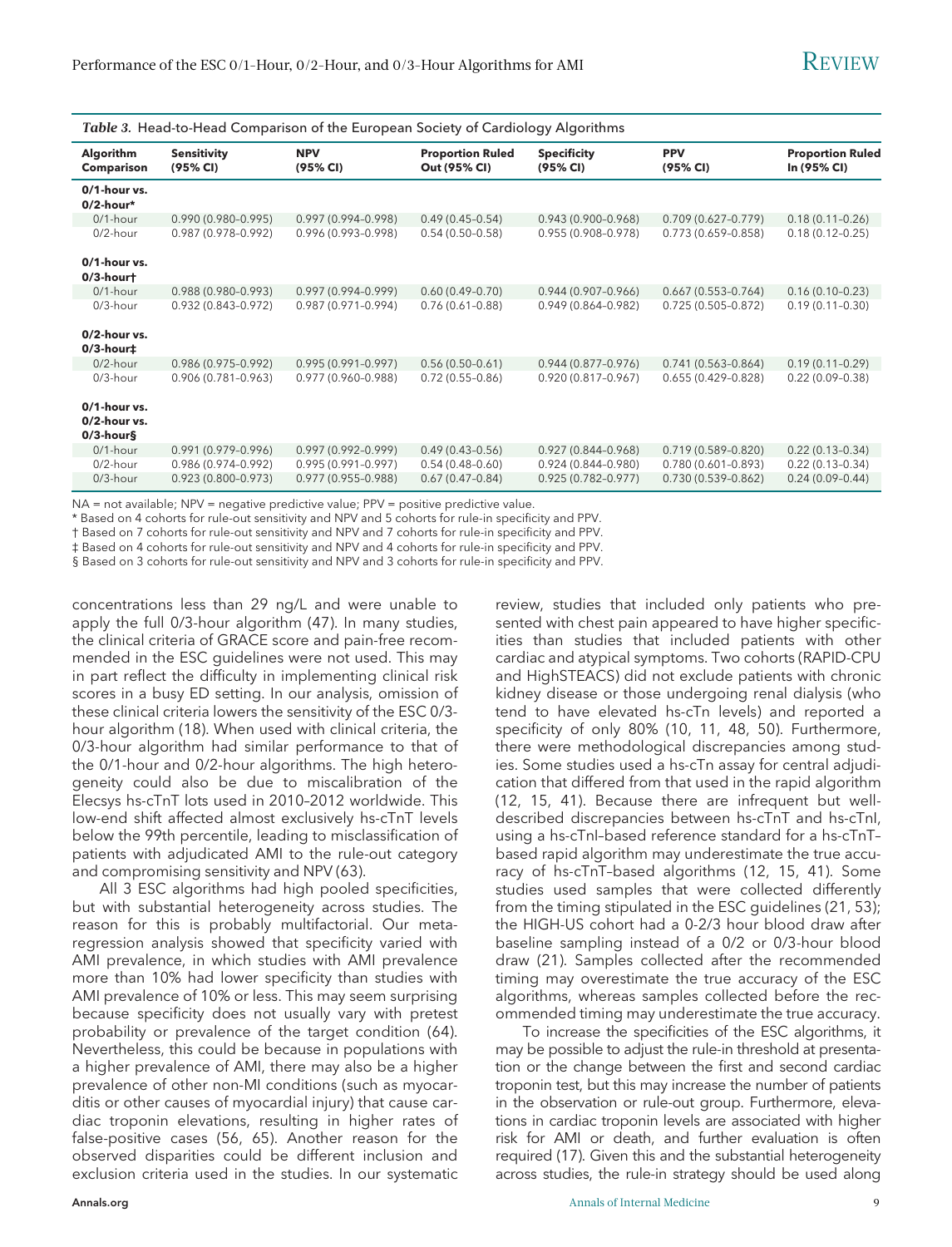with detailed clinical assessments by the attending physicians and cardiologists.

In the LCBM analysis, there was little difference between the diagnostic accuracy of studies that adjudicated AMI with the same cardiac troponin assay and that of studies that adjudicated AMI with a different cardiac troponin assay. These results suggest that use of the same cardiac troponin assay for adjudication of AMI might have only a minimal effect on the diagnostic accuracy estimates reported in our study. There were concerns that these studies posed risks of incorporation bias and might overestimate performance of the algorithms. Nevertheless, the rapid algorithms should be considered as proxies to the universal definition of MI, with the role of diagnosing AMI with similar safety in a shorter time. As such, using the same hs-cTn assay to validate the algorithms and adjudicate AMI should be considered methodologically appropriate. Conversely, using a different cardiac troponin assay for assessment of the algorithm and adjudication of AMI might underestimate the diagnostic accuracies of the algorithms.

We detected similar performances for all of the algorithms among different hs-cTn assays. This implies that institutions planning to implement hs-cTn–based algorithms may not need to introduce a new hs-cTn assay for measuring hs-cTn. Nevertheless, these results can be generalized only to the Elecsys hs-cTnT, Architect hscTnI, and Centaur/Atellica hs-cTnI assays. Other novel hs-cTn assays are recommended in the 2020 ESC guidelines for which few studies were available for analysis (13, 66). The latest guidelines also recommend a new threshold for the 0/1-hour algorithm using the Architect hs-cTnI assay. More studies are needed to evaluate the performance of these novel assays or thresholds.

Overall, our study supports the changes reflected in the latest ESC guidelines (13). Our previous metaanalysis cautioned that the 0/1-hour algorithm may not be universally safe, in part on the basis that 2 small, non– peer-reviewed studies reported only modest sensitivity and NPV (62). In this updated meta-analysis of high-quality studies, we found strong evidence that the 0/1-hour algorithm has high sensitivity and NPV for index AMI and can potentially be implemented across populations with different demographic characteristics. Nevertheless, it is important to recognize that the algorithm has not been validated in such regions as South Asia, the Middle East, and Africa. The 0/2-hour algorithm had a pooled sensitivity that was lower than 99%, a commonly regarded safety benchmark for ruling out AMI. However, evidence was insufficient to draw conclusions about its safety and efficacy because the algorithm was validated in a small number of cohorts. On the basis of robust evidence from 10 unique cohorts, the 0/3-hour algorithm only had a modest sensitivity and NPV for index AMI, particularly when used without the guideline-recommended clinical criteria. Additional studies are required to validate the performance of these algorithms in high-risk subgroups, such as patients with renal failure undergoing hemodialysis, who were often excluded from previous observational

studies. The NPV and PPV estimates reported in this study may be used to guide clinical decision making, but these measures are prevalence dependent. Finally, all 3 algorithms should be used in conjunction with a detailed clinical assessment that includes focused history taking, electrocardiography, and adjunctive imaging.

Before this study, we performed 2 systematic reviews to investigate the performance of hs-cTn–based algorithms for the diagnosis of AMI. In a review that investigated the diagnostic accuracies of the 0-hour, 1-hour, 2-hour, and 0/ 1-hour algorithms (67), many of the included studies used thresholds that differed from those in the ESC guidelines to rule out or rule in AMI. As a result, the reported accuracy estimates were heterogenous and not reflective of the latest ESC recommendations. Furthermore, head-to-head comparison was lacking between different triage protocols within the same study cohort. In another review that focused on the 0/1-hour algorithm (62), most of the included studies were observational studies performed in Europe. Since the publication of these 2 reviews, several critical studies, including randomized controlled trials and quasi-experimental studies from both European and non-European countries, have been published (21, 47–52, 54). Of note, the 2 previous reviews were not designed to investigate the diagnostic accuracy of the broadly implemented 0/3-hour or the newly recommended 0/2-hour algorithm. Given these knowledge gaps, this systematic review was done to capture the individual and comparative diagnostic accuracies of the rapid triage algorithms endorsed by the 2020 ESC guidelines.

The main strength of our study was that it included investigator-provided primary data that have not been published previously. Reanalysis of these data allowed us to perform head-to-head comparisons between different ESC algorithms and investigate performance in subgroups of patients who presented with recent-onset chest pain. Despite differences in reporting outcomes in the included studies, we were able to standardize the primary outcome as index visit AMI. We also obtained the timing of sample collection for most studies; this is important because performance of the algorithms is highly dependent on this timing.

Our study has limitations. First, there was substantial heterogeneity in the diagnostic accuracy reported by the included studies. We attempted to address heterogeneity by using a bivariate random-effects meta-analysis and meta-regression including categorical variables that may contribute to interstudy heterogeneity. Although many covariates that we assessed in the meta-regression did not have a detectable effect on the diagnostic accuracy estimates, these analyses may not have had sufficient power to detect statistically significant differences between subgroups. Second, we could not acquire individual patient data and could not account for the patients who were falsely ruled out or ruled in by the ESC algorithms. Characterization of these patients will be valuable for the interpretation and clinical application of the algorithms. Third, inclusion and exclusion criteria varied across studies, which could have contributed to the heterogeneity in reported diagnostic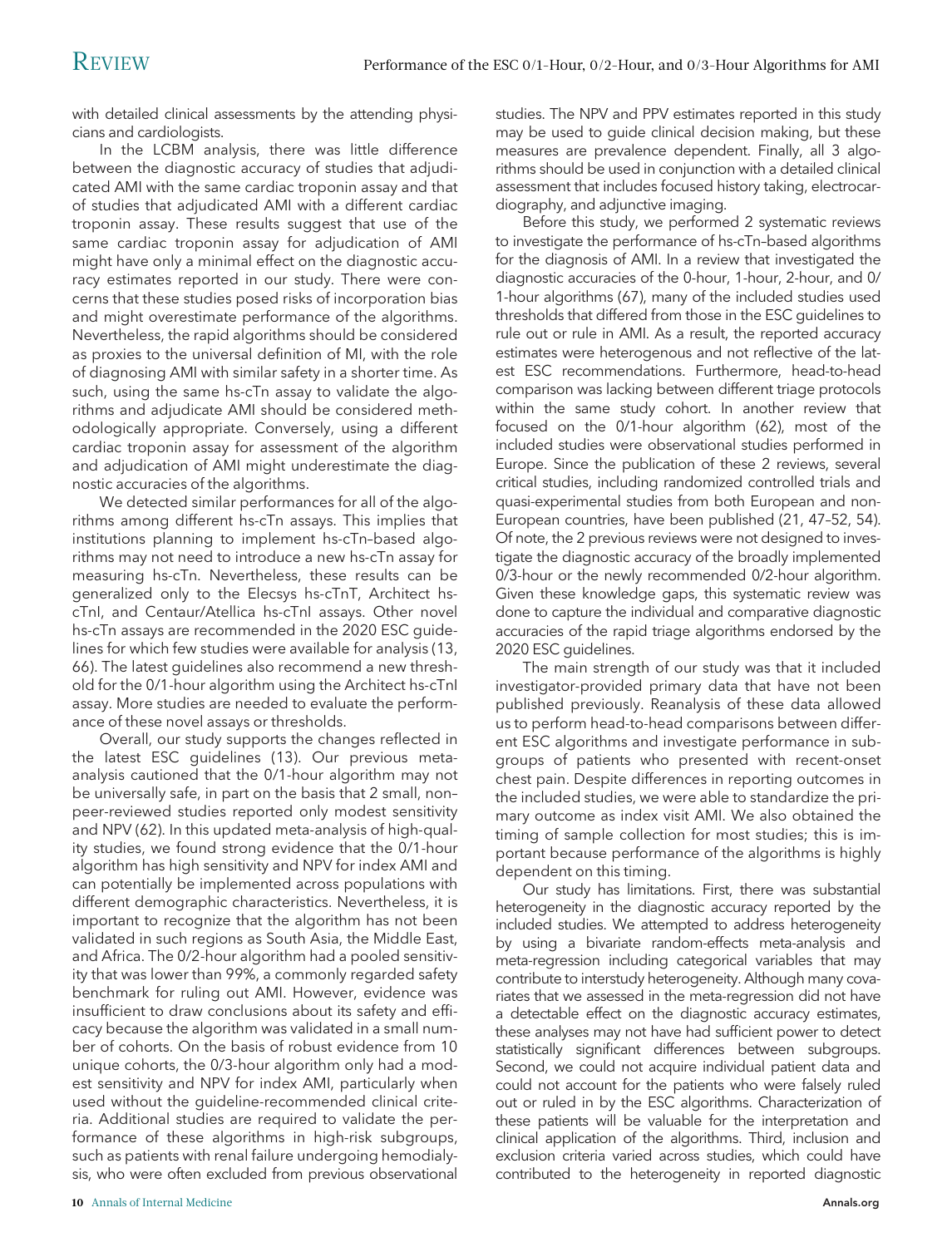accuracies. Fourth, we included studies that analyzed cardiac troponin samples collected more than 30 minutes outside of the time stipulated by the ESC algorithms; this might have influenced the estimates described in our study. Nevertheless, this greater flexibility in cardiac troponin sampling may better reflect clinical performance of the algorithms in real-world settings. Fifth, a few studies did not use blinding during the adjudication process and may have conferred incorporation bias to the accuracy estimates. Nevertheless, the reported diagnostic accuracies were consistent across studies regardless of blinding status during adjudication. Sixth, in many studies, patient care was not dictated by the algorithms; therefore, patient outcomes could have been influenced by cardiac troponin levels and clinical management. Finally, accuracy estimates from this analysis may not be fully compatible with the newly updated fourth universal AMI definition because many studies used the third universal definition of AMI.

In conclusion, the ESC 0/1-hour and 0/2-hour algorithms have higher sensitivities and NPVs than the ESC 0/3-hour algorithm in ruling out patients for myocardial infarction. The ESC 0/3-hour algorithm should not be used without the clinical criteria recommended in the guidelines. Further studies, particularly on the 0/2-hour algorithm, are required to confirm the applicability and implementation of the ESC algorithms in real-world clinical settings.

From Harvard Medical School, Boston, Massachusetts, and National Taiwan University College of Medicine, Taipei, Taiwan (Cho-Han Chiang); Taipei Tzu Chi Hospital, Buddhist Tzu Chi Foundation, New Taipei City, Taiwan (Cho-Hung Chiang); Christchurch Hospital and University of Otago Christchurch, Christchurch, New Zealand (J.W.P.); University Hospital of Heidelberg, Heidelberg, Germany (K.M.S., E.G.); Flinders University of South Australia, Adelaide, Australia (D.P.C.); Monash University, Melbourne, Australia, and University Heart & Vascular Center Hamburg, Hamburg, Germany (J.T.N.); University Heart & Vascular Center Hamburg, Hamburg, Germany (F.O., N.A.S., D.W., S.B.); National Taiwan University Hospital, Taipei, Taiwan (K.S., G.H.L., P.T.); McMaster University, Hamilton, Ontario, Canada (P.K., A.W.); Juntendo University Nerima Hospital, Tokyo, Japan (K.I.); University of Oslo and Oslo Accident and Emergency Outpatient Clinic, Oslo, Norway (T.R.J.); Oslo University Hospital, Ullevaal, and University of Oslo, Oslo, Norway (D.A.); University Heart Center Freiburg-Bad Krozingen, Bad Krozingen, Germany (M.A., W.H.); Skåne University Hospital, Lund University, Lund, Sweden (A.M., U.E.); University of Basel, Basel, Switzerland, University Heart and Vascular Center Hamburg, Hamburg, Germany, and German Center for Cardiovascular Research (DZHK) Partner Site Hamburg–Kiel–Lübeck (R.T.); University of Basel, Basel, Switzerland (C.M.); Friedrich-Alexander-University Erlangen-Nuremberg, Nuremberg, Germany (P.B.); Brighton and Sussex University Hospitals NHS Trust, Brighton, United Kingdom (N.B., M.D.); Siriraj Hospital, Mahidol University, Bangkok, Thailand (O.R.); Henry Ford Health System, Detroit, Michigan (R.M.N.); Inova Heart and Vascular Institute, Falls Church, Virginia (C.R.D.); Baylor College of Medicine, Houston, Texas (W.F.P.); Cardiovascular Imaging Research Center, Massachusetts General Hospital, Boston, Massachusetts (T.G.N.); Warren Alpert Medical School of Brown University, Providence, Rhode Island (M.A.L.); Harvard School of Public Health, Boston, Massachusetts (W.H.); Center for Global Health, Perelman School of Medicine, University of Pennsylvania, Philadelphia, Pennsylvania, and National Taiwan University, Taipei, Taiwan (K.S.M.); Christchurch Hospital and Christchurch Heart Institute, University of Otago Christchurch, Christchurch, New Zealand (M.P.T.); and The Centre for Intelligent Healthcare, National Taiwan University Hospital, Taipei, Taiwan  $(C.L.).$ 

Acknowledgment: The authors thank the staff of the Core Labs, Department of Medical Research, National Taiwan University Hospital, for technical support and Professor Jeroen K. Vermunt for statistical advice. They also thank Professor Louise Cullen, Dr. Jaimi Greenslade, Dr. James Andruchow, and Mr. Connor O'Rielly for providing their data.

Grant Support: By the National Taiwan University Hospital (grant 107-FTN11).

**Disclosures:** Disclosures can be viewed at [www.acponline.org](http://www.acponline.org/authors/icmje/ConflictOfInterestForms.do?msNum=M21-1499) /authors/icmje/Confl[ictOfInterestForms.do?msNum=M21-1499](http://www.acponline.org/authors/icmje/ConflictOfInterestForms.do?msNum=M21-1499).

Reproducible Research Statement: Study protocol: Available in the Supplement (available at [Annals.org\)](http://www.annals.org). Statistical code and data set: Available from Dr. Cho-Han Chiang (e-mail, [b024101124@](mailto:b024101124@ntu.edu.tw) [ntu.edu.tw](mailto:b024101124@ntu.edu.tw)) or Professor C.C. Lee (e-mail, [cclee100@gmail.com](mailto:cclee100@gmail.com)).

Corresponding Author: Chien-Chang Lee, MD, ScD, Department of Emergency Medicine, National Taiwan University Hospital, 7 Chung-Shan South Road, Taipei, Taiwan; e-mail, [cclee100@gmail.](mailto:cclee100@gmail.com) [com.](mailto:cclee100@gmail.com)

Author contributions are available at [Annals.org.](http://www.annals.org)

#### **References**

1. Goodacre S, Cross E, Arnold J, et al. The health care burden of acute chest pain [Letter]. Heart. 2005;91:229-30. [PMID: 15657244] 2. Ambavane A, Lindahl B, Giannitsis E, et al; TRAPID-AMI investigators. Economic evaluation of the one-hour rule-out and rule-in algorithm for acute myocardial infarction using the high-sensitivity cardiac troponin T assay in the emergency department. PLoS One. 2017;12:e0187662. [PMID: 29121105] doi[:10.1371/journal.pone.0187662](https://doi.org/10.1371/journal.pone.0187662)

3. Pines JM, Pollack CV Jr, Diercks DB, et al. The association between emergency department crowding and adverse cardiovascular outcomes in patients with chest pain. Acad Emerg Med. 2009;16:617-25. [PMID: 19549010] doi[:10.1111/j.1553-2712.2009.00456.x](https://doi.org/10.1111/j.1553-2712.2009.00456.x)

4. Eggers KM, Lindahl B, Melki D, et al. Consequences of implementing a cardiac troponin assay with improved sensitivity at Swedish coronary care units: an analysis from the SWEDEHEART registry. Eur Heart J. 2016;37:2417-24. [PMID: 26916797] doi:[10.1093/eurheartj/ehw029](https://doi.org/10.1093/eurheartj/ehw029)

5. Nejatian A, Omstedt Å, Höijer J, et al. Outcomes in patients with chest pain discharged After Evaluation using a high-sensitivity troponin T assay. J Am Coll Cardiol. 2017;69:2622-2630. [PMID: 28545635] doi[:10.1016/j.jacc.2017.03.586](https://doi.org/10.1016/j.jacc.2017.03.586)

6. Hamm CW, Bassand JP, Agewall S, et al; ESC Committee for Practice Guidelines. ESC guidelines for the management of acute coronary syndromes in patients presenting without persistent STsegment elevation: the Task Force for the management of acute coronary syndromes (ACS) in patients presenting without persistent ST-segment elevation of the European Society of Cardiology (ESC). Eur Heart J. 2011;32:2999-3054. [PMID: 21873419] doi[:10.1093/eurheartj](https://doi.org/10.1093/eurheartj/ehr236) [/ehr236](https://doi.org/10.1093/eurheartj/ehr236)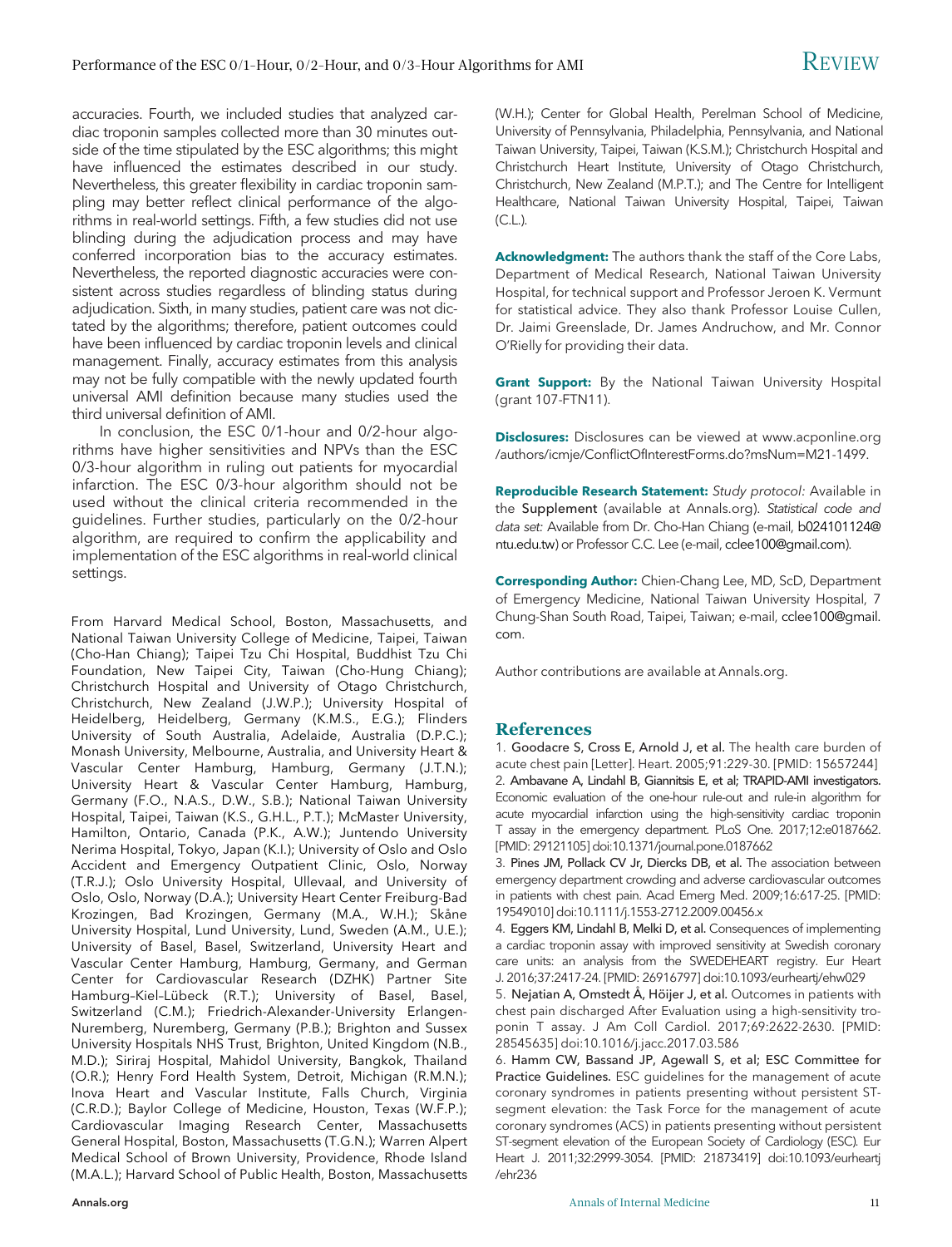7. Anand A, Shah ASV, Beshiri A, et al. Global adoption of high-sensitivity cardiac troponins and the universal definition of myocardial infarction. Clin Chem. 2019;65:484-489. [PMID: 30626631] doi[:10.1373/clinchem](https://doi.org/10.1373/clinchem.2018.298059) [.2018.298059](https://doi.org/10.1373/clinchem.2018.298059)

8. Roffi M, Patrono C, Collet JP, et al; ESC Scientific Document Group. 2015 ESC guidelines for the management of acute coronary syndromes in patients presenting without persistent ST-segment elevation: Task Force for the Management of Acute Coronary Syndromes in Patients Presenting without Persistent ST-Segment Elevation of the European Society of Cardiology (ESC). Eur Heart J. 2016;37:267- 315. [PMID: 26320110] doi:[10.1093/eurheartj/ehv320](https://doi.org/10.1093/eurheartj/ehv320)

9. Wildi K, Nelles B, Twerenbold R, et al. Safety and efficacy of the 0 h/3 h protocol for rapid rule out of myocardial infarction. Am Heart J. 2016;181:16-25. [PMID: 27823689] doi[:10.1016/j.ahj.2016.07.013](https://doi.org/10.1016/j.ahj.2016.07.013)

10. Chapman AR, Hesse K, Andrews J, et al. High-sensitivity cardiac troponin I and clinical risk scores in patients with suspected acute coronary syndrome. Circulation. 2018;138:1654-1665. [PMID: 30354460] doi[:10](https://doi.org/10.1161/CIRCULATIONAHA.118.036426) [.1161/CIRCULATIONAHA.118.036426](https://doi.org/10.1161/CIRCULATIONAHA.118.036426)

11. Chapman AR, Fujisawa T, Lee KK, et al. Novel high-sensitivity cardiac troponin I assay in patients with suspected acute coronary syndrome. Heart. 2019;105:616-622. [PMID: 30442743] doi[:10.1136](https://doi.org/10.1136/heartjnl-2018-314093) [/heartjnl-2018-314093](https://doi.org/10.1136/heartjnl-2018-314093)

12. Pickering JW, Greenslade JH, Cullen L, et al. Validation of presentation and 3 h high-sensitivity troponin to rule-in and rule-out acute myocardial infarction. Heart. 2016;102:1270-8. [PMID: 26955848] doi[:10.1136/heartjnl-2015-308505](https://doi.org/10.1136/heartjnl-2015-308505)

13. Collet JP, Thiele H, Barbato E, et al; ESC Scientific Document Group. 2020 ESC guidelines for the management of acute coronary syndromes in patients presenting without persistent ST-segment elevation. Eur Heart J. 2021;42:1289-1367. [PMID: 32860058] doi[:10](https://doi.org/10.1093/eurheartj/ehaa575) [.1093/eurheartj/ehaa575](https://doi.org/10.1093/eurheartj/ehaa575)

14. Twerenbold R, Neumann JT, Sörensen NA, et al. Prospective validation of the 0/1-h algorithm for early diagnosis of myocardial infarction. J Am Coll Cardiol. 2018;72:620-632. [PMID: 30071991] doi[:10.1016/j.jacc.2018.05.040](https://doi.org/10.1016/j.jacc.2018.05.040)

15. Mueller C, Giannitsis E, Christ M, et al; TRAPID-AMI Investigators. Multicenter evaluation of a 0-Hour/1-hour algorithm in the diagnosis of myocardial infarction with high-sensitivity cardiac troponint. Ann Emerg Med. 2016;68:76-87.e4. [PMID: 26794254] doi[:10.1016/j.annemergmed.2015.11.013](https://doi.org/10.1016/j.annemergmed.2015.11.013)

16. Twerenbold R, Costabel JP, Nestelberger T, et al. Outcome of applying the ESC 0/1-hour algorithm in patients with suspected myocardial infarction. J Am Coll Cardiol. 2019;74:483-494. [PMID: 31345421] doi:[10.1016/j.jacc.2019.05.046](https://doi.org/10.1016/j.jacc.2019.05.046)

17. Neumann JT, Twerenbold R, Ojeda F, et al. Application of high-sensitivity troponin in suspected myocardial infarction. N Engl J Med. 2019;380:2529-2540. [PMID: 31242362] doi[:10.1056](https://doi.org/10.1056/NEJMoa1803377) [/NEJMoa1803377](https://doi.org/10.1056/NEJMoa1803377)

18. Badertscher P, Boeddinghaus J, Twerenbold R, et al; APACE Investigators. Direct comparison of the 0/1h and 0/3h algorithms for early rule-out of acute myocardial infarction [Letter]. Circulation. 2018;137:2536- 2538. [PMID: 29866778] doi:[10.1161/CIRCULATIONAHA.118.034260](https://doi.org/10.1161/CIRCULATIONAHA.118.034260)

19. Andruchow JE, Boyne T, Seiden-Long I, et al. Prospective comparative evaluation of the European Society of Cardiology (ESC) 1-hour and a 2-hour rapid diagnostic algorithm for myocardial infarction using high-sensitivity troponin-T. CJEM. 2020;22:712-720. [PMID: 32624061] doi[:10.1017/cem.2020.349](https://doi.org/10.1017/cem.2020.349)

20. Boeddinghaus J, Twerenbold R, Nestelberger T, et al; APACE Investigators. Clinical validation of a novel high-sensitivity cardiac troponin I assay for early diagnosis of acute myocardial infarction. Clin Chem. 2018;64:1347-1360. [PMID: 29941469] doi[:10.1373/clinchem](https://doi.org/10.1373/clinchem.2018.286906) [.2018.286906](https://doi.org/10.1373/clinchem.2018.286906)

21. Nowak RM, Christenson RH, Jacobsen G, et al. Performance of novel high-sensitivity cardiac troponin I assays for 0/1-hour and 0/2- to 3-hour evaluations for acute myocardial infarction: results from the HIGH-US study. Ann Emerg Med. 2020;76:1-13. [PMID: 32046869] doi:[10.1016/j.annemergmed.2019.12.008](https://doi.org/10.1016/j.annemergmed.2019.12.008)

22. Than M, Herbert M, Flaws D, et al. What is an acceptable risk of major adverse cardiac event in chest pain patients soon after discharge from the emergency department?: a clinical survey [Letter]. Int J Cardiol. 2013;166:752-4. [PMID: 23084108] doi[:10.1016/j.ijcard](https://doi.org/10.1016/j.ijcard.2012.09.171) [.2012.09.171](https://doi.org/10.1016/j.ijcard.2012.09.171)

23. McInnes MDF, Moher D, Thombs BD, et al; PRISMA-DTA Group. Preferred reporting items for a systematic review and metaanalysis of diagnostic test accuracy studies: the PRISMA-DTA statement. JAMA. 2018;319:388-396. [PMID: 29362800] doi:[10](https://doi.org/10.1001/jama.2017.19163) [.1001/jama.2017.19163](https://doi.org/10.1001/jama.2017.19163)

24. Stroup DF, Berlin JA, Morton SC, et al. Meta-analysis of observational studies in epidemiology: a proposal for reporting. Metaanalysis Of Observational Studies in Epidemiology (MOOSE) group. JAMA. 2000;283:2008-12. [PMID: 10789670]

25. Thygesen K, Alpert JS, Jaffe AS, et al; Joint ESC/ACCF/AHA/WHF Task Force for the Universal Definition of Myocardial Infarction. Third universal definition of myocardial infarction. Circulation. 2012;126: 2020-35. [PMID: 22923432] doi[:10.1161/CIR.0b013e31826e1058](https://doi.org/10.1161/CIR.0b013e31826e1058)

26. Thygesen K, Alpert JS, Jaffe AS, et al; Executive Group on behalf of the Joint ESC/ACC/AHA/WHF Task Force for the Universal Definition of Myocardial Infarction. Fourth universal definition of myocardial infarction (2018). Circulation. 2018;138:e618 e651. [PMID: 30571511] doi[:10.1161/CIR.0000000000000617](https://doi.org/10.1161/CIR.0000000000000617)

27. Thygesen K, Mair J, Giannitsis E, et al; Study Group on Biomarkers in Cardiology of ESC Working Group on Acute Cardiac Care. How to use high-sensitivity cardiac troponins in acute cardiac care. Eur Heart J. 2012;33:2252-7. [PMID: 22723599]

28. Leeflang MM, Deeks JJ, Gatsonis C, et al; Cochrane Diagnostic Test Accuracy Working Group. Systematic reviews of diagnostic test accuracy. Ann Intern Med. 2008;149:889-97. [PMID: 19075208] 29. Higgins JP, Thompson SG, Deeks JJ, et al. Measuring inconsistency in meta-analyses. BMJ. 2003;327:557-60. [PMID: 12958120]

30. Umemneku Chikere CM, Wilson K, Graziadio S, et al. Diagnostic test evaluation methodology: a systematic review of methods employed to evaluate diagnostic tests in the absence of gold standard an update. PLoS One. 2019;14:e0223832. [PMID: 31603953] doi[:10](https://doi.org/10.1371/journal.pone.0223832) [.1371/journal.pone.0223832](https://doi.org/10.1371/journal.pone.0223832)

31. Asselineau J, Paye A, Bessède E, et al. Different latent class models were used and evaluated for assessing the accuracy of campylobacter diagnostic tests: overcoming imperfect reference standards. Epidemiol Infect. 2018;146:1556-1564. [PMID: 29945689] doi:[10.1017/S0950268818001723](https://doi.org/10.1017/S0950268818001723)

32. Eusebi P, Reitsma JB, Vermunt JK. Latent class bivariate model for the meta-analysis of diagnostic test accuracy studies. BMC Med Res Methodol. 2014;14:88. [PMID: 25015209] doi[:10.1186/1471-](https://doi.org/10.1186/1471-2288-14-88) [2288-14-88](https://doi.org/10.1186/1471-2288-14-88)

33. Leeflang MM, Deeks JJ, Takwoingi Y, et al. Cochrane diagnostic test accuracy reviews. Syst Rev. 2013;2:82. [https://doi](https://doi.org/10.1186/2046-4053-2-82) [.org/10.1186/2046-4053-2-82](https://doi.org/10.1186/2046-4053-2-82)

34. Reichlin T, Schindler C, Drexler B, et al. One-hour rule-out and rule-in of acute myocardial infarction using high-sensitivity cardiac troponin T. Arch Intern Med. 2012;172:1211-8. [PMID: 22892889] doi:[10.1001/archinternmed.2012.3698](https://doi.org/10.1001/archinternmed.2012.3698)

35. Reichlin T, Cullen L, Parsonage WA, et al. Two-hour algorithm for triage toward rule-out and rule-in of acute myocardial infarction using high-sensitivity cardiac troponin T. Am J Med. 2015;128:369- 79.e4. [PMID: 25446294] doi[:10.1016/j.amjmed.2014.10.032](https://doi.org/10.1016/j.amjmed.2014.10.032)

36. Rubini Gimenez M, Twerenbold R, Jaeger C, et al. One-hour rulein and rule-out of acute myocardial infarction using high-sensitivity cardiac troponin I. Am J Med. 2015;128:861-70.e4. [PMID: 25840034] doi[:10.1016/j.amjmed.2015.01.046](https://doi.org/10.1016/j.amjmed.2015.01.046)

37. Boeddinghaus J, Reichlin T, Cullen L, et al. Two-hour algorithm for triage toward rule-out and rule-in of acute myocardial infarction by use of high-sensitivity cardiac troponin i. Clin Chem. 2016;62:494-504. [PMID: 26797687] doi[:10.1373/clinchem.2015.249508](https://doi.org/10.1373/clinchem.2015.249508)

38. Twerenbold R, Neumann JT, Sörensen NA, et al. Prospective validation of the 0/1-h algorithm for early diagnosis of myocardial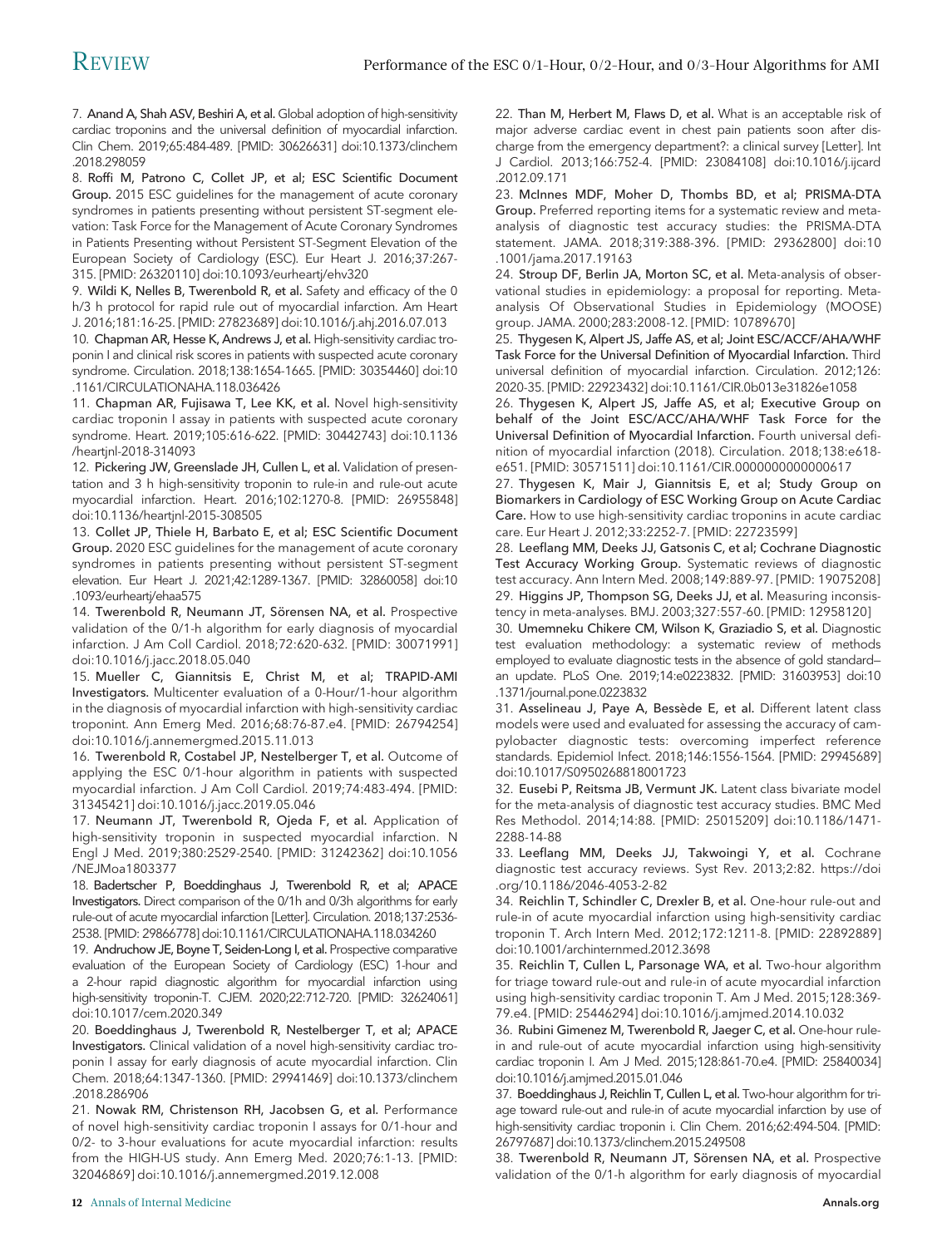infarction. J Am Coll Cardiol. 2018;72:620-632. [PMID: 30071991] doi[:10.1016/j.jacc.2018.05.040](https://doi.org/10.1016/j.jacc.2018.05.040)

39. Wildi K, Boeddinghaus J, Nestelberger T, et al; APACE investigators. Comparison of fourteen rule-out strategies for acute myocardial infarction. Int J Cardiol. 2019;283:41-47. [PMID: 30545622] doi:[10.1016/j.ijcard.2018.11.140](https://doi.org/10.1016/j.ijcard.2018.11.140)

40. Bahrmann P, Christ M, Bahrmann A, et al. A 3-hour diagnostic algorithm for non-ST-elevation myocardial infarction using highsensitivity cardiac troponin T in unselected older patients presenting to the emergency department. J Am Med Dir Assoc. 2013;14:409-16. [PMID: 23375478] doi[:10.1016/j.jamda.2012.12.005](https://doi.org/10.1016/j.jamda.2012.12.005)

41. Pickering JW, Greenslade JH, Cullen L, et al. Assessment of the European Society of Cardiology 0-hour/1-hour algorithm to rule-out and rule-in acute myocardial infarction. Circulation. 2016;134:1532- 1541. [PMID: 27754881]

42. Than M, Cullen L, Aldous S, et al. 2-Hour accelerated diagnostic protocol to assess patients with chest pain symptoms using contemporary troponins as the only biomarker: the ADAPT trial. J Am Coll Cardiol. 2012;59:2091-8. [PMID: 22578923] doi:[10.1016/j.jacc](https://doi.org/10.1016/j.jacc.2012.02.035) [.2012.02.035](https://doi.org/10.1016/j.jacc.2012.02.035)

43. Than M, Aldous S, Lord SJ, et al. A 2-hour diagnostic protocol for possible cardiac chest pain in the emergency department: a randomized clinical trial. JAMA Intern Med. 2014;174:51-8. [PMID: 24100783] doi:[10.1001/jamainternmed.2013.11362](https://doi.org/10.1001/jamainternmed.2013.11362)

44. Than MP, Pickering JW, Aldous SJ, et al. Effectiveness of EDACS versus ADAPT accelerated diagnostic pathways for chest pain: a pragmatic randomized controlled trial embedded within practice. Ann Emerg Med. 2016;68:93-102.e1. [PMID: 26947800] doi[:10.1016/j.annemergmed.2016.01.001](https://doi.org/10.1016/j.annemergmed.2016.01.001)

45. Pickering JW, Young JM, George PM, et al. Early kinetic profiles of troponin I and T measured by high-sensitivity assays in patients with myocardial infarction. Clin Chim Acta. 2020;505:15-25. [PMID: 32061575] doi:[10.1016/j.cca.2020.02.009](https://doi.org/10.1016/j.cca.2020.02.009)

46. Mokhtari A, Borna C, Gilje P, et al. A 1-h combination algorithm allows fast rule-out and rule-in of major adverse cardiac events. J Am Coll Cardiol. 2016;67:1531-1540. [PMID: 27150684] doi:[10](https://doi.org/10.1016/j.jacc.2016.01.059) [.1016/j.jacc.2016.01.059](https://doi.org/10.1016/j.jacc.2016.01.059)

47. Chew DP, Lambrakis K, Blyth A, et al. A randomized trial of a 1-hour troponin T protocol in suspected acute coronary syndromes: the rapid assessment of possible acute coronary syndrome in the emergency department with high-sensitivity troponin T study (RAPID-TnT). Circulation. 2019;140:1543-1556. [PMID: 31478763] doi[:10.1161/CIRCULATIONAHA.119.042891](https://doi.org/10.1161/CIRCULATIONAHA.119.042891)

48. Stoyanov KM, Hund H, Biener M, et al. RAPID-CPU: a prospective study on implementation of the ESC 0/1-hour algorithm and safety of discharge after rule-out of myocardial infarction. Eur Heart J Acute Cardiovasc Care. 2020;9:39-51. [PMID: 31298551] doi[:10.1177/2048872619861911](https://doi.org/10.1177/2048872619861911)

49. Haller PM, Boeddinghaus J, Neumann JT, et al. Performance of the ESC 0/1-h and 0/3-h algorithm for the rapid identification of myocardial infarction without ST-elevation in patients with diabetes. Diabetes Care. 2020;43:460-467. [PMID: 31843947] doi[:10.2337](https://doi.org/10.2337/dc19-1327) [/dc19-1327](https://doi.org/10.2337/dc19-1327)

50. Shiozaki M, Inoue K, Suwa S, et al. Implementing the European Society of Cardiology 0-h/1-h algorithm in patients presenting very early after chest pain. Int J Cardiol. 2020;320:1-6. [PMID: 32730826] doi[:10.1016/j.ijcard.2020.07.037](https://doi.org/10.1016/j.ijcard.2020.07.037)

51. Johannessen TR, Vallersnes OM, Halvorsen S, et al. Pre-hospital one-hour troponin in a low-prevalence population of acute coronary syndrome: OUT-ACS study. Open Heart. 2020;7. [PMID: 32719074] doi:[10.1136/openhrt-2020-001296](https://doi.org/10.1136/openhrt-2020-001296)

52. Amann M, Gaiser F, Schwenk SI, et al. Evaluation of a 1-hour troponin algorithm for diagnosing myocardial infarction in high-risk patients admitted to a chest pain unit: the prospective FAST-MI cohort study. BMJ Open. 2019;9:e032124. [PMID: 31699742] doi[:10.1136/bmjopen-2019-032124](https://doi.org/10.1136/bmjopen-2019-032124)

53. Buttinger N, White D, Shurlock J, et al. Comparing the length of stay, efficacy and safety of a new 1 hour "rule-out" pathway to standard care for patients presenting to the emergency departments with a suspected acute coronary syndrome at Brighton and Sussex University Hospitals NHS Trust. Heart. 2019;105:A125-A126. doi:10.1136/ heartjnl-2019-BCS.147

54. Ruangsomboon O, Thirawattanasoot N, Chakorn T, et al. The utility of the 1-hour high-sensitivity cardiac troponin T algorithm compared with and combined with five early rule-out scores in high-acuity chest pain emergency patients. Int J Cardiol. 2021;322:23-28. [PMID: 32882291] doi[:10.1016/j.ijcard.2020.08.099](https://doi.org/10.1016/j.ijcard.2020.08.099)

55. Sandoval Y, Smith SW, Schulz K, et al. Comparison of 0/3-hour rapid ruleout strategies using high-sensitivity cardiac troponin I in a US emergency department. Circ Cardiovasc Qual Outcomes. 2020;13:e006565. [PMID: 32552062] doi[:10.1161/CIRCOUTCOMES.120.006565](https://doi.org/10.1161/CIRCOUTCOMES.120.006565)

56. Dongxu C, Yannan Z, Yilin Y, et al. Evaluation of the 0 h/1 h highsensitivity cardiac troponin T algorithm in diagnosis of non-STsegment elevation myocardial infarction (NSTEMI) in Han population. Clin Chem Lab Med. 2020. [PMID: 33554576] doi[:10.1515/cclm-2020-0367](https://doi.org/10.1515/cclm-2020-0367)

57. Kavsak PA, Worster A, You JJ, et al. Ninety-minute vs 3-h performance of high-sensitivity cardiac troponin assays for predicting hospitalization for acute coronary syndrome [Letter]. Clin Chem. 2013;59:1407-10. [PMID: 23842201] doi[:10.1373/clinchem.2013.208595](https://doi.org/10.1373/clinchem.2013.208595)

58. Westwood ME, Armstrong N, Worthy G, et al. Optimizing the use of high-sensitivity troponin assays for the early rule-out of myocardial infarction in patients presenting with chest pain: a systematic review. Clin Chem. 2021;67:237-244. [PMID: 33418577] doi:[10.1093](https://doi.org/10.1093/clinchem/hvaa280) [/clinchem/hvaa280](https://doi.org/10.1093/clinchem/hvaa280)

59. Chapman AR, Lee KK, McAllister DA, et al. Association of highsensitivity cardiac troponin I concentration with cardiac outcomes in patients with suspected acute coronary syndrome. JAMA. 2017;318:1913- 1924. [PMID: 29127948] doi[:10.1001/jama.2017.17488](https://doi.org/10.1001/jama.2017.17488)

60. Pickering JW, Than MP, Cullen L, et al. Rapid rule-out of acute myocardial infarction with a single high-sensitivity cardiac troponin T measurement below the limit of detection: a collaborative metaanalysis. Ann Intern Med. 2017;166:715-724. [PMID: 28418520] doi[:10.7326/M16-2562](https://doi.org/10.7326/M16-2562)

61. Zhelev Z, Hyde C, Youngman E, et al. Diagnostic accuracy of single baseline measurement of Elecsys Troponin T high-sensitive assay for diagnosis of acute myocardial infarction in emergency department: systematic review and meta-analysis. BMJ. 2015;350: h15. [PMID: 25646632] doi:[10.1136/bmj.h15](https://doi.org/10.1136/bmj.h15)

62. Chiang CH, Chiang CH, Lee GH, et al. Safety and efficacy of the European Society of Cardiology 0/1-hour algorithm for diagnosis of myocardial infarction: systematic review and meta-analysis. Heart. 2020;106:985-991. [PMID: 32245882] doi:[10.1136/heartjnl-2019-316343](https://doi.org/10.1136/heartjnl-2019-316343)

63. Wildi K, Twerenbold R, Jaeger C, et al. Clinical impact of the 2010-2012 low-end shift of high-sensitivity cardiac troponin T. Eur Heart J Acute Cardiovasc Care. 2016;5:399-408. [PMID: 27055466] 64. Parikh R, Parikh S, Arun E, et al. Likelihood ratios: clinical application in day-to-day practice. Indian J Ophthalmol. 2009;57:217- 21. [PMID: 19384017] doi[:10.4103/0301-4738.49397](https://doi.org/10.4103/0301-4738.49397)

65. Shiozaki M, Inoue K, Suwa S, et al. Utility of the 0-hour/1-hour high-sensitivity cardiac troponin T algorithm in Asian patients with suspected non-ST elevation myocardial infarction. Int J Cardiol. 2017;249:32-35. [PMID: 28986063] doi[:10.1016/j.ijcard.2017.09.009](https://doi.org/10.1016/j.ijcard.2017.09.009)

66. Boeddinghaus J, Nestelberger T, Twerenbold R, et al; APACE investigators. High-sensitivity cardiac troponin I assay for early diagnosis of acute myocardial infarction. Clin Chem. 2019;65:893- 904. [PMID: 30988172] doi:[10.1373/clinchem.2018.300061](https://doi.org/10.1373/clinchem.2018.300061)

67. Lee CC, Huang SS, Yeo YH, et al. High-sensitivity-cardiac troponin for accelerated diagnosis of acute myocardial infarction: a systematic review and meta-analysis. Am J Emerg Med. 2020;38:1402-1407. [PMID: 31932131] doi:[10.1016/j.ajem.2019](https://doi.org/10.1016/j.ajem.2019.11.035) [.11.035](https://doi.org/10.1016/j.ajem.2019.11.035)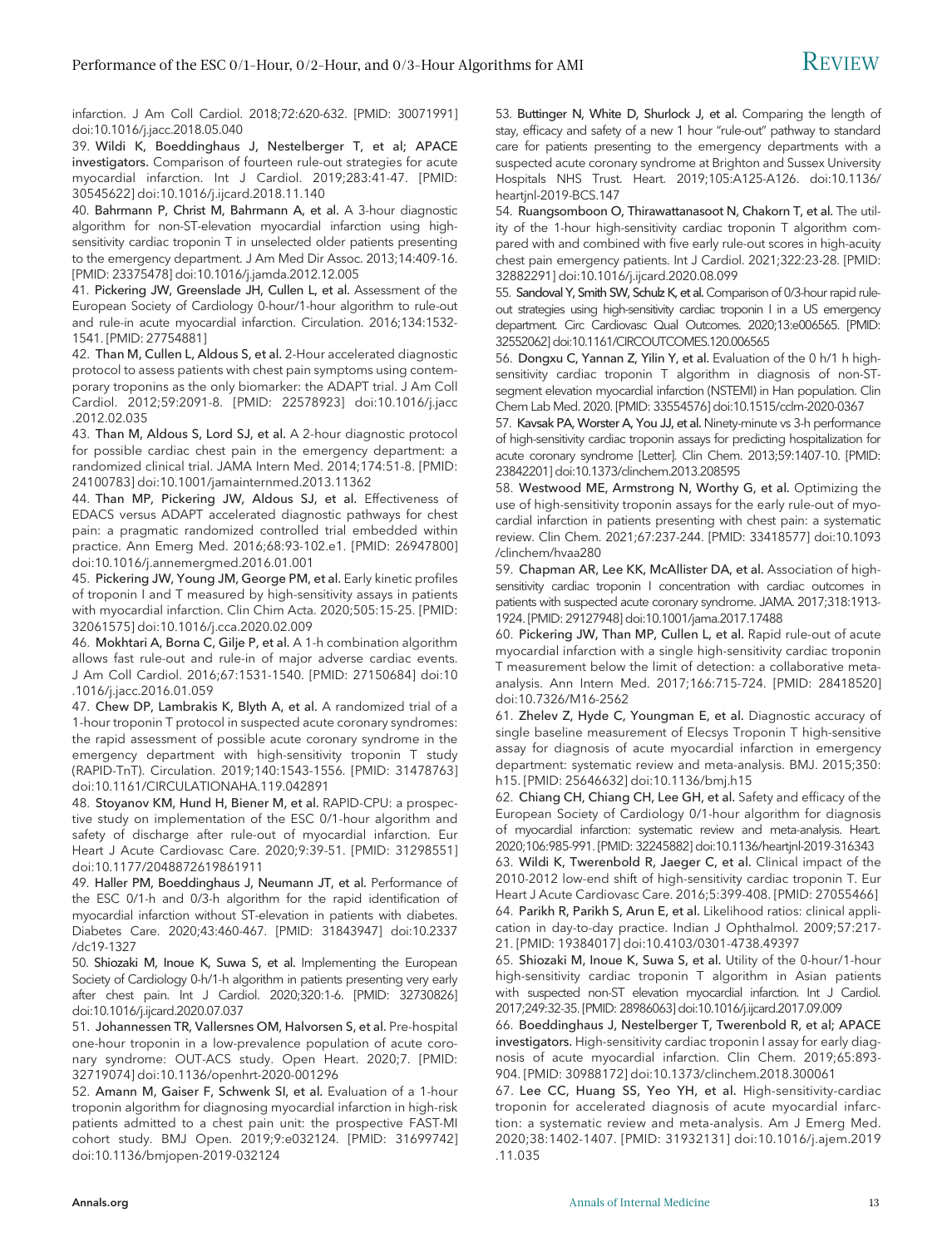Author Contributions: Conception and design: Cho-Han Chiang, Cho-Hung Chiang, K.M. Stoyanov, R. Twerenbold, C. Mueller, P. Bahrmann, K.S.K. Ma, D. Westermann, S. Blankenberg, E. Giannitsis, C.C.C. Lee.

Analysis and interpretation of the data: Cho-Han Chiang, Cho-Hung Chiang, J.W. Pickering, K.M. Stoyanov, J.T. Neumann, N.A. Sörensen, K.Y. Su, P. Kavsak, A. Worster, D. Atar, M. Amann, C. Mueller, P. Bahrmann, N. Buttinger, M. Dooley, R.M. Nowak, C.R. DeFilippi, T.G. Neilan, W.T. Hsu, G.H. Lee, K.S.K Ma, S. Blankenberg, E. Giannitsis, C.C. Lee.

Drafting of the article: Cho-Han Chiang, Cho-Hung Chiang, D.P. Chew,

T.R. Johannessen, C. Mueller, P. Bahrmann, R.M. Nowak, C.R. DeFilippi, T.G. Neilan, M.A. Liu, W.T. Hsu, K.S.K. Ma, S. Blankenberg, E. Giannitsis, C.C. Lee.

Critical revision for important intellectual content: Cho-Han Chiang, Cho-Hung Chiang, J.W. Pickering, K.M. Stoyanov, D.P. Chew, J.T. Neumann, N.A. Sörensen, P. Kavsak, A. Worster, K. Inoue, T.R. Johannessen, D. Atar, M. Amann, W. Hochholzer, A. Mokhtari, U. Ekelund, R. Twerenbold, C. Mueller, P. Bahrmann, R.M. Nowak, C.R. DeFilippi, W.F. Peacock, T.G. Neilan, M.A. Liu, W.T. Hsu, K.S.K. Ma, D. Westermann, S. Blankenberg, E. Giannitsis, M.P. Than, C.C. Lee.

Final approval of the article: Cho-Han Chiang, Cho-Hung Chiang, J.W. Pickering, K.M. Stoyanov, D.P. Chew, J.T. Neumann, F. Ojeda, N.A. Sörensen, K.Y. Su, P. Kavsak, A. Worster, K. Inoue, T.R. Johannessen, D. Atar, M. Amann, W. Hochholzer, A. Mokhtari, U. Ekelund, R. Twerenbold, C. Mueller, P. Bahrmann, N. Buttinger, M. Dooley, O. Ruangsomboon, R.M. Nowak, C.R. DeFilippi, W.F. Peacock, T. G. Neilan, M.A. Liu, W.T. Hsu, G.H. Lee, P.U. Tang, K.S.K. Ma, D. Westermann, S. Blankenberg, E. Giannitsis, M.P. Than, C.C. Lee. Provision of study materials or patients: Cho-Hung Chiang, K.M. Stoyanov, N.A. Sörensen, P. Kavsak, K. Inoue, T.R. Johannessen, D. Atar, W. Hochholzer, R. Twerenbold, C. Mueller, M. Dooley, O. Ruangsomboon, R.M. Nowak, K.S.K. Ma, D. Westermann, E. Giannitsis, C.C. Lee, J.W. Pickering, P. Bahrmann.

Statistical expertise: Cho-Hung Chiang, J.W. Pickering, F. Ojeda, K.Y. Su, C. Mueller, P. Bahrmann, W.T. Hsu, K.S.K. Ma, C.C. Lee.

Obtaining of funding: D.P. Chew, P. Kavsak, R. Twerenbold, P. Bahrmann, K.S.K. Ma, S. Blankenberg, C.C. Lee.

Administrative, technical, or logistic support: Cho-Han Chiang, Cho-Hung Chiang, K.Y. Su, P. Kavsak, M. Amann, W. Hochholzer, R. Twerenbold, U. Ekelund, C. Mueller, P. Bahrmann, W.T. Hsu, P.U. Tang, K.S.K. Ma, D. Westermann, C.C. Lee.

Collection and assembly of data: Cho-Han Chiang, Cho-Hung Chiang, J.W. Pickering, K.M. Stoyanov, D.P. Chew, J.T. Neumann, N.A. Sörensen, P. Kavsak, T.R. Johannessen, D. Atar, M. Amann, W. Hochholzer, A. Mokhtari, U. Ekelund, R. Twerenbold, C. Mueller, P. Bahrmann, N. Buttinger, M. Dooley, C.R. DeFilippi, P.U. Tang, K.S.K. Ma, D. Westermann, S. Blankenberg, E. Giannitsis, C.C. Lee.

#### Appendix Table 1. Literature Search Strategy\*

| Search<br>Set | PubMed                                                                                                                                                                                                                                                            | <b>Embase</b>                                                                                                                                                                                                                                                     | <b>Scopus, Web of Science, Cochrane</b><br><b>Database</b>                                                                                                                                                                                                           |
|---------------|-------------------------------------------------------------------------------------------------------------------------------------------------------------------------------------------------------------------------------------------------------------------|-------------------------------------------------------------------------------------------------------------------------------------------------------------------------------------------------------------------------------------------------------------------|----------------------------------------------------------------------------------------------------------------------------------------------------------------------------------------------------------------------------------------------------------------------|
|               | MYOCARDIAL INFARCTION or ACUTE<br><b>CORONARY SYNDROME</b> or acute<br>myocardial infarction or heart infarction                                                                                                                                                  | <b>HEART INFARCTION or ACUTE CORONARY</b><br>SYNDROME or ACUTE MYOCARDIAL<br>INFARCTION or myocardial infarction                                                                                                                                                  | Myocardial infarction or acute coronary<br>syndrome                                                                                                                                                                                                                  |
|               | TROPONIN or cardiac troponin or high-<br>sensitivity troponin or high-sensitivity<br>cardiac troponin                                                                                                                                                             | TROPONIN or cardiac troponin or high-<br>sensitivity troponin or high-sensitivity cardiac<br>troponin                                                                                                                                                             | Troponin or cardiac troponin or high-<br>sensitivity troponin or high-sensitivity<br>cardiac troponin                                                                                                                                                                |
| 3             | 0/1-hour or 0-hour/1-hour or 1-hour or<br>0/2-hour or 0-hour/2-hour or 2-hour or<br>0/3-hour or 0-hour/3-hour or 3-hour or<br>0/1-hour algorithm or 0/1-hour protocol or<br>0/2-hour algorithm or 0/2-hour protocol or<br>0/3-hour algorithm or 0/3-hour protocol | 0/1-hour or 0-hour/1-hour or 1-hour or 0/2-hour<br>or 0-hour/2-hour or 2-hour or 0/3-hour or<br>0-hour/3-hour or 3-hour or 0/1-hour algorithm<br>or 0/1-hour protocol or 0/2-hour algorithm or<br>0/2-hour protocol or 0/3-hour algorithm or<br>0/3-hour protocol | 0/1-hour or 0-hour/1-hour or 1-hour or<br>0/2-hour or 0-hour/2-hour or 2-hour or<br>0/3-hour or 0-hour/3-hour or 3-hour or<br>0/1-hour algorithm or 0/1-hour protocol<br>or 0/2-hour algorithm or 0/2-hour<br>protocol or 0/3-hour algorithm or<br>0/3-hour protocol |
|               | Sets 1 to 3 are combined with "AND"                                                                                                                                                                                                                               |                                                                                                                                                                                                                                                                   |                                                                                                                                                                                                                                                                      |

\* Capital letters indicate MeSH or Emtree terms. All-fields search was conducted by using PubMed and Embase, and title/abstract/keyword search was conducted by using Scopus, Web of Science, and the Cochrane database.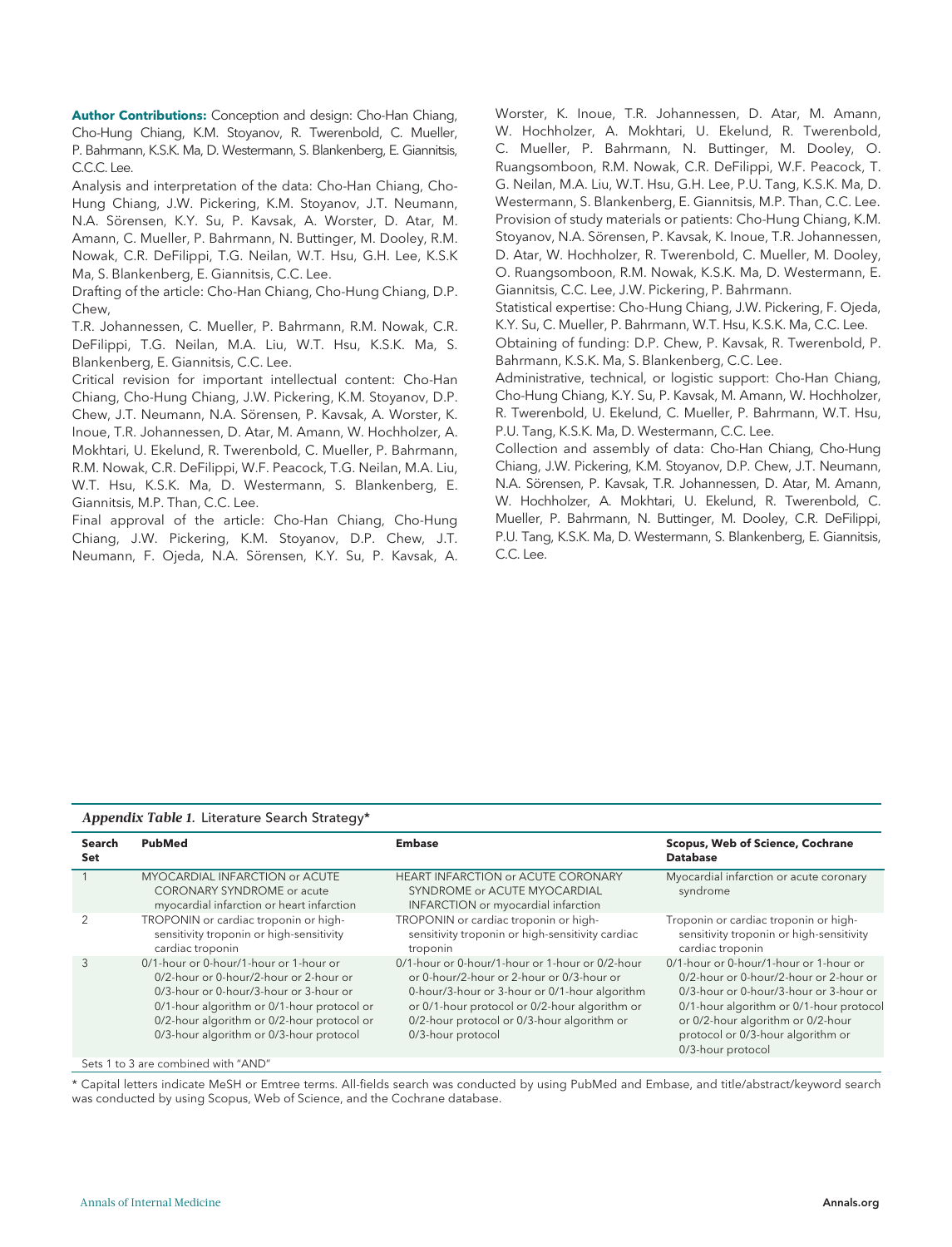| Cohort<br>(Reference)         | <b>Authors</b><br><b>Authors</b><br><b>Authors</b><br><b>Data Requested and Obtained</b><br><b>Contacted and Contacted But</b><br><b>Contacted But</b><br><b>From Authors</b> |                                   |              |              |                                                  |                            | <b>Data Extracted From Publication</b> |              |                                                  |              |               |
|-------------------------------|-------------------------------------------------------------------------------------------------------------------------------------------------------------------------------|-----------------------------------|--------------|--------------|--------------------------------------------------|----------------------------|----------------------------------------|--------------|--------------------------------------------------|--------------|---------------|
|                               | <b>Provided Data</b>                                                                                                                                                          | Unable to Provide Did Not<br>Data | Respond      |              | <b>Primary and</b><br><b>Secondary Outcomest</b> |                            | Demographics‡                          |              | <b>Primary and</b><br><b>Secondary Outcomest</b> |              | Demographics‡ |
|                               |                                                                                                                                                                               |                                   |              |              |                                                  | 0/1-hour 0/2-hour 0/3-hour |                                        |              | 0/1-hour 0/2-hour 0/3-hour                       |              |               |
| APACE (9, 20,<br>$34-39$      | $\checkmark$                                                                                                                                                                  |                                   |              |              |                                                  |                            | $\checkmark$                           | $\checkmark$ | $\checkmark$                                     | $\checkmark$ | $\checkmark$  |
| Brisbane (35)                 | $\checkmark$                                                                                                                                                                  |                                   |              |              | $\checkmark$                                     |                            | ✓                                      |              |                                                  |              |               |
| Christchurch<br>$(12, 41-45)$ | $\checkmark$                                                                                                                                                                  |                                   |              | $\checkmark$ | $\checkmark$                                     | $\checkmark$               | ✓                                      |              |                                                  |              |               |
| RAPID-TnT (47)                | $\checkmark$                                                                                                                                                                  |                                   |              | ✓            |                                                  | $\checkmark$               | ✓                                      |              |                                                  |              |               |
| TRAPID-AMI (15)               |                                                                                                                                                                               | $\checkmark$                      |              |              |                                                  |                            |                                        | $\checkmark$ |                                                  |              | ✓             |
| RAPID-CPU (48)                | ✓                                                                                                                                                                             |                                   |              | ✓            | $\checkmark$                                     | $\checkmark$               | ✓                                      |              |                                                  |              |               |
| <b>BACC</b> (49)              | $\checkmark$                                                                                                                                                                  |                                   |              | $\checkmark$ |                                                  | $\checkmark$               | ✓                                      |              |                                                  |              | ✓             |
| HighSTEACS<br>(10, 11)        |                                                                                                                                                                               |                                   | ✓            |              |                                                  |                            |                                        | ✓            |                                                  | ✓            | ✓             |
| Brighton and<br>Sussex (53)   | $\checkmark$                                                                                                                                                                  |                                   |              | ✓            |                                                  | ✓                          | ✓                                      |              |                                                  |              |               |
| Calgary (19)                  | $\checkmark$                                                                                                                                                                  |                                   |              |              | $\checkmark$                                     |                            |                                        | $\checkmark$ | $\checkmark$                                     |              | ✓             |
| Tokyo and<br>Taipei (50)      | $\checkmark$                                                                                                                                                                  |                                   |              | ✓            |                                                  |                            | ✓                                      |              |                                                  |              |               |
| <b>FAST-MI (52)</b>           | $\checkmark$                                                                                                                                                                  |                                   |              | ✓            |                                                  |                            | ✓                                      |              |                                                  |              |               |
| Bangkok (54)                  | $\checkmark$                                                                                                                                                                  |                                   |              | $\checkmark$ |                                                  |                            | $\checkmark$                           |              |                                                  |              |               |
| OUT-ACS (51)                  | $\checkmark$                                                                                                                                                                  |                                   |              | ✓            |                                                  |                            | ✓                                      |              |                                                  |              |               |
| Lund (46)                     | $\checkmark$                                                                                                                                                                  |                                   |              | $\checkmark$ |                                                  |                            | $\checkmark$                           |              |                                                  |              |               |
| Shanghai (56)                 |                                                                                                                                                                               |                                   | ✓            |              |                                                  |                            |                                        | ✓            |                                                  |              | ✓             |
| UTROPIA (55)                  |                                                                                                                                                                               |                                   | $\checkmark$ |              |                                                  |                            |                                        |              |                                                  | $\checkmark$ | $\checkmark$  |
| HIGH-US (21)                  | $\checkmark$                                                                                                                                                                  |                                   |              |              |                                                  |                            | ✓                                      | $\checkmark$ | $\checkmark$                                     |              | ✓             |
| Nuremberg (40)                | $\checkmark$                                                                                                                                                                  |                                   |              |              |                                                  | $\checkmark$               | $\checkmark$                           |              |                                                  |              |               |
| RING (12, 57)<br>Excluded§    | ✓                                                                                                                                                                             |                                   |              |              | $\checkmark$                                     | ✓                          | ✓                                      |              |                                                  |              |               |
| Beijing                       |                                                                                                                                                                               | $\checkmark$                      |              |              |                                                  |                            |                                        |              |                                                  |              |               |
| <b>Buenos Aires</b>           |                                                                                                                                                                               |                                   | ✓            |              |                                                  |                            |                                        |              |                                                  |              |               |
| Manchester                    |                                                                                                                                                                               |                                   | $\checkmark$ |              |                                                  |                            |                                        |              |                                                  |              |               |
| Parkland                      |                                                                                                                                                                               |                                   | ✓            |              |                                                  |                            |                                        |              |                                                  |              |               |
| Fujita                        |                                                                                                                                                                               |                                   | $\checkmark$ |              |                                                  |                            |                                        |              |                                                  |              |               |

#### Appendix Table 2. Summary of Data Requested and Obtained From Authors\*

\* Data that were not requested from authors were extracted directly from published articles

† Includes number of patients, cases of index acute myocardial infarction, cases of 30-day mortality in rule-out, observe, and rule-in categories for all patients, and early (chest pain onset ≤3 hours) versus late presenters (chest pain onset >3 hours).

‡ Includes sample size, median age with 25th and 75th percentile, proportion of male sex, proportion of patients presenting with chest pain, median time from initial emergency department presentation to first sample collection in minutes, median time from first to second sample collection in minutes, proportion of hypertension, proportion of dyslipidemia, proportion of diabetes mellitus, proportion of smoker, proportion of family history of heart disease, proportion of prior myocardial infarction, proportion of prior stroke, proportion of prior coronary artery disease, proportion of prior percutaneous coronary intervention.

§ The following studies were not included because the authors could not be contacted for data or authors were unable to provide data, and the published data were insufficient for analysis and assessment of risk of bias:

Beijing: Lin Y, Zhang G, Feng G, et al. 1/3 hours rule in and rule out algorithm for NSTEMI using a high-sensitivity cardiac troponin I at emergency department in Chinese population. Clin Chem. 2018;64:S49.

Buenos Aires: Cortés M, Haseeb S, Lambardi F, et al. The HEART score in the era of the European Society of Cardiology 0/1-hour algorithm. Eur Heart J Acute Cardiovasc Care. 2020;9:30-38. [PMID: 31657616] doi:10.1177/2048872619883619

Manchester: Berg PVD, Collinson P, Morris N, et al. 020 Diagnostic accuracy of the Siemens TNIH assay with 0/3 hour rule out algorithms. Emergency Medicine Journal. 2019;36:784-5.

Parkland: Vigen R, Kutscher P, Fernandez F, et al. Evaluation of a novel rule-out myocardial infarction protocol incorporating high-sensitivity troponin T in a US hospital [Letter]. Circulation. 2018;138:2061-2063. [PMID: 30372140] doi:10.1161/CIRCULATIONAHA.118.033861

Fujita: Ohtake H, Ishii J, Nishimura H, et al. Prospective validation of 0-hour/1-hour algorithm using high-sensitivity cardiac troponin I in Japanese patients presenting to emergency department. Eur Heart J. 2020;41:ehaa946.1707. doi:10.1093/ehjci/ehaa946.1707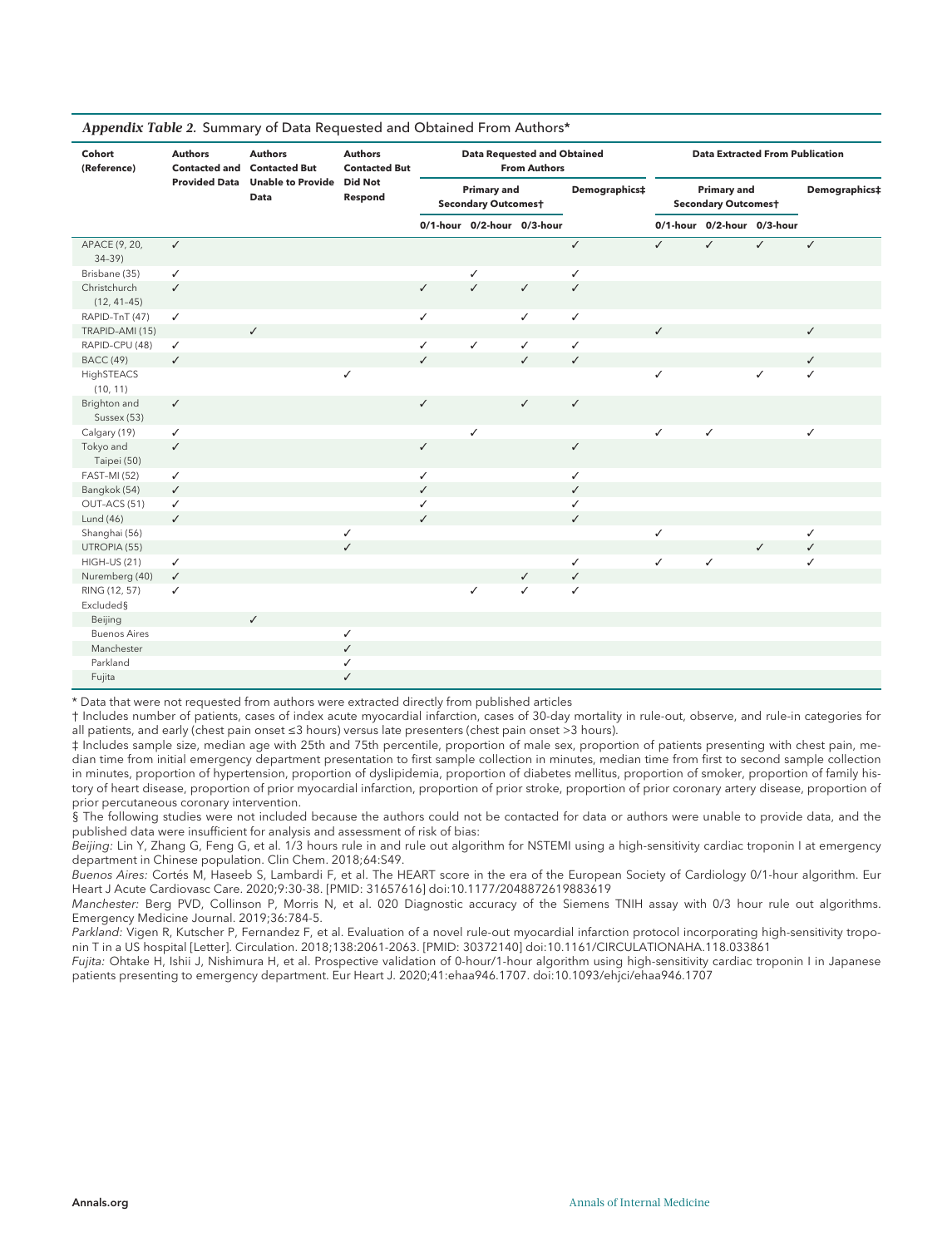|                               | Appendix Table 3. Characteristics of Included Studies                                                                 |                   |                         |                      |                                                                            |                                |                   |           |                                                           |                          |                                                                              |                          |
|-------------------------------|-----------------------------------------------------------------------------------------------------------------------|-------------------|-------------------------|----------------------|----------------------------------------------------------------------------|--------------------------------|-------------------|-----------|-----------------------------------------------------------|--------------------------|------------------------------------------------------------------------------|--------------------------|
| Cohort<br>(Reference)         | Country                                                                                                               | Sample<br>Size, n | AMI<br>Prevalence.<br>% | Algorithm            | <b>Troponin</b><br>Assay*                                                  | Study<br><b>Type</b>           | MI<br><b>Type</b> | Chest     | Median<br>Pain, % Time From<br>ED                         |                          | <b>Median Time From</b><br><b>First to Second Sample</b><br>Collection, mint |                          |
|                               |                                                                                                                       |                   |                         |                      |                                                                            |                                |                   |           | Presentation<br>to First<br>Sample<br>Collection,<br>mint | 1-Hour                   | 2-Hour                                                                       | 3-Hour                   |
| APACE<br>(9, 20,<br>$34-39$   | Switzerland,<br>Spain, Poland,<br>Italy, Czech<br>Republic                                                            | 3295              | 16                      | 2-hour; 0/<br>3-hour | 0/1-hour; 0/ Elecsys hs-cTnT;<br>Architect hs-<br>cTnl: Centaur<br>hs-cTnl | Observational                  | 1 and 2 100       |           | <b>NA</b>                                                 | 60 (59-68)               | <b>NA</b>                                                                    | <b>NA</b>                |
| Brisbane (35)                 | Australia                                                                                                             | 1905              | 7                       | 0/2-hour             | Elecsys hs-cTnT;<br>Architect hs-cTnl                                      | Observational                  | 1 and 2 100       |           | 24 (18-36)                                                | $\overline{a}$           | 138 (126- -<br>150)                                                          |                          |
| Christchurch<br>$(12, 41-45)$ | New Zealand                                                                                                           | 2022              | 19                      | 2-hour; 0/<br>3-hour | 0/1-hour; 0/ Elecsys hs-cTnT;<br>Architect<br>hs-cTnl                      | Observational                  | 1 and $2$         | 100       | <b>NA</b>                                                 | 60 (60-65)               | 120 (120- 181 (176-<br>125)                                                  | 190)                     |
| RAPID-TnT<br>(47)             | Australia                                                                                                             | 3263              | 4                       | 3-hour               | 0/1-hour; 0/ Elecsys hs-cTnT                                               | Randomized<br>controlled trial | 1 and 2           | 61        | <b>NA</b>                                                 | 60 (60-72)               |                                                                              | 186 (174-<br>210)        |
| <b>TRAPID-AMI</b><br>(15)     | Switzerland,<br>Spain, Italy,<br>Belgium,<br>Germany,<br>Sweden,<br>United States.<br>Australia,<br>United<br>Kingdom | 1261              | 15                      | 0/1-hour             | Elecsys hs-cTnT                                                            | Observational                  | <b>ND</b>         | <b>NA</b> | <b>NA</b>                                                 | 60 (30-90)               | $\overline{\phantom{a}}$                                                     |                          |
| RAPID-CPU<br>(48)             | Germany                                                                                                               | 3059              | 20                      | 2-hour<br>0/3-hour   | 0/1-hour; 0/ Elecsys hs-cTnT                                               | Quasi-<br>experimental         | <b>ND</b>         | 46        | $25(7-43)$                                                | 72 (54-90)               | 110 (82-<br>138)                                                             | 183 (157-<br>209)        |
| <b>BACC</b> (49)              | Germany                                                                                                               | 1919              | 18                      | 0/1-hour<br>0/3-hour | Elecsys hs-cTnT;<br>Architect<br>hs-cTnl                                   | Observational                  | $1$ and $2$       | - 85      | $22(14-35)$                                               | $60(60-63)$              | $\overline{\phantom{a}}$                                                     | 180 (180-<br>183)        |
| HighSTEACS<br>(10, 11)        | United Kingdom 1920                                                                                                   |                   | 14                      | 0/1-hour<br>0/3-hour | Architect hs-cTnl;<br>Atellica<br>hs-cTnl                                  | Observational                  | 1 and 2 84        |           | 28 (15-46)                                                | 65 (60-73)               | $\overline{\phantom{a}}$                                                     | 176 (146-<br>205)        |
| Brighton an d<br>Sussex (53)  | United Kingdom 882                                                                                                    |                   | 9                       | 0/1-hour<br>0/3-hour | Elecsys hs-cTnT                                                            | Observational                  | 1 and 2           | 100       | 62                                                        | 103                      |                                                                              | 215                      |
| Calgary (19)                  | Canada                                                                                                                | 550               | 11                      | 0/1-hour<br>0/2-hour | Elecsys hs-cTnT                                                            | Observational                  | 1 and 2           | 100       | <b>NA</b>                                                 | 67                       | 127                                                                          |                          |
| Tokyo and<br>Taipei (50)      | Japan, Taiwan                                                                                                         | 1733              | 11                      | 0/1-hour             | Elecsys hs-cTnT                                                            | Observational                  | 1 and 2           | 100       | 171 (75-<br>$525 \times$                                  | <b>NA</b>                |                                                                              |                          |
| <b>FAST-MI (52)</b>           | Germany                                                                                                               | 1317              | 37                      | 0/1-hour             | Elecsys hs-cTnT                                                            | Observational                  | 1 and 2           | 60        | $\mathsf{O}\xspace$                                       | 60                       | $\overline{a}$                                                               |                          |
| Bangkok (54)                  | Thailand                                                                                                              | 350               | 14                      | 0/1-hour             | Elecsys hs-cTnT                                                            | Observational                  | <b>ND</b>         | 100       | <b>NA</b>                                                 | <b>NA</b>                |                                                                              |                          |
| OUT-ACS (51) Norway           |                                                                                                                       | 1711              | 4                       | $0/1$ -hour          | Elecsys hs-cTnT                                                            | Observational                  | <b>ND</b>         | 87        | 136 (100-<br>194)                                         | 65 (60-70)               | $\overline{\phantom{a}}$                                                     |                          |
| Lund (46)                     | Sweden                                                                                                                | 1038              | 8                       | 0/1-hour             | Elecsys hs-cTnT                                                            | Observational                  | 1 and $2$         | 100       | 32 (19-54)                                                | 60 (60-60)               |                                                                              |                          |
| Shanghai (56)                 | China                                                                                                                 | 577               | 18                      | 0/1-hour             | Elecsys hs-cTnT                                                            | Observational                  | <b>ND</b>         | NA.       | ΝA                                                        | ΝA                       | $\overline{\phantom{a}}$                                                     | $\overline{\phantom{a}}$ |
| UTROPIA (55)                  | <b>United States</b>                                                                                                  | 582               | 12                      | 0/3-hour             | Architect hs-cTnl                                                          | Observational                  | 1 and 2           | <b>NA</b> | <b>NA</b>                                                 |                          |                                                                              | <b>NA</b>                |
| HIGH-US (21)                  | <b>United States</b>                                                                                                  | 2113              | 11                      | $2-3$ -hour§         | 0/1-hour; 0/ Centaur hs-cTnl                                               | Observational                  | 1 and 2           | <b>NA</b> | 56 (SD, 49)                                               | 98 (SD, 53)              | 98 (SD,<br>53)                                                               |                          |
| Nuremberg<br>(40)             | Germany                                                                                                               | 308               |                         | 0/3-hour             | Elecsys hs-cTnT                                                            | Observational                  | 1 and 2 48        |           | 15 (14-48)                                                | $\overline{\phantom{a}}$ |                                                                              | 175 (154-<br>192)        |
| RING (12, 57)                 | Canada                                                                                                                | 143               | 6                       | 3-hour               | 0/2-hour; 0/ Elecsys hs-cTnT;<br>Architect<br>hs-cTnl                      | Observational                  | 1 and 2 92        |           | 210                                                       |                          | 90 (90-90) 180 (180-                                                         | 182)                     |

AMI = acute myocardial infarction; APACE = Advantageous Predictors of Acute Coronary Syndromes Evaluation; BACC = Biomarkers in Acute Cardiac Care; ESC-TROP = European Society of Cardiology 0-/1-h hs-cTnT; ED = emergency department; FAST-MI = FAST detection of Myocardial Infarction; HighSTEACS = High-sensitivity Troponin in the Evaluation of Patients with Acute Coronary Syndrome; HIGH-US = High-Sensitivity Cardiac Troponin I in the United States; hs-cTnI = high sensitivity cardiac troponin I; hs-cTnT = high sensitivity cardiac troponin T; NA = not available; ND = not differentiated; OUT-ACS = One-hoUr Troponin in a low-prevalence population of Acute Coronary Syndrome; RAPID-CPU = Rule-out Protocols in Patients Admitted With Chest Pain to a Crowded Chest Pain Unit; RAPID-TnT = Rapid Assessment of Possible Acute Coronary Syndrome in the Emergency Department With High-Sensitivity Troponin T; RING = Reducing the time Interval for identifying New Guideline Defined Myocardial Infarction in Patients with Suspected Acute Coronary Syndrome; TRAPID-AMI = The High Sensitivity Cardiac Troponin T Assay for Rapid Rule-out of Acute Myocardial Infarction; UTROPIA = Use of Abbott high-sensitivity TROPonin I assay In Acute coronary syndromes. \* Manufacturers of the Elecsys hs-cTnT, Architect hs-cTnI, and Centaur/Atellica hs-cTnI assays are Roche, Abbott, and Siemens, respectively.

† Unless otherwise indicated, values in parentheses are interquartile ranges.

‡ Data from onset of chest pain to first sample.

§ All samples were obtained between 2 and 3 hours after the baseline sample.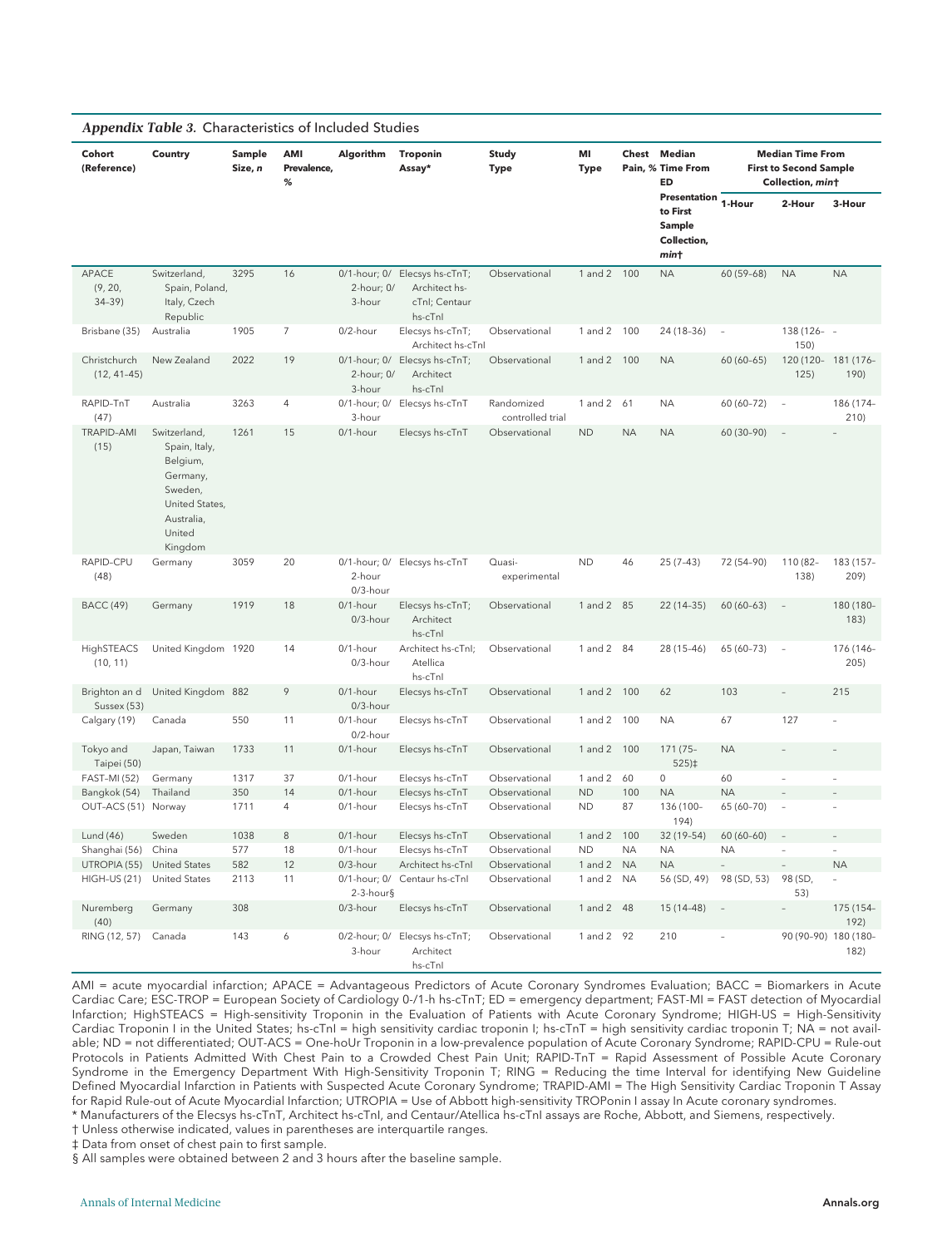| Cohort                   | <b>Study, Year</b>                 |                                    |               | <b>Risk of Bias</b>          |                       | <b>Applicability Concerns</b>      |                      |                       |  |  |
|--------------------------|------------------------------------|------------------------------------|---------------|------------------------------|-----------------------|------------------------------------|----------------------|-----------------------|--|--|
|                          | (Reference)                        | <b>Patient</b><br><b>Selection</b> | Index<br>Test | Reference<br><b>Standard</b> | Flow<br>and<br>Timing | <b>Patient</b><br><b>Selection</b> | Index<br><b>Test</b> | Reference<br>Standard |  |  |
| APACE                    | Wildi et al, 2019<br>(39)          | Low                                | Low           | Low                          | Unclear               | Low                                | Low                  | Low                   |  |  |
| APACE                    | Twerenbold et al,<br>2018 (38)     | Low                                | Low           | Low                          | Low                   | Low                                | Low                  | Low                   |  |  |
| APACE                    | Reichlin et al,<br>2012 (34)       | Low                                | High          | Low                          | Unclear               | Low                                | Low                  | Low                   |  |  |
| APACE                    | Rubini Giminez<br>et al, 2015 (36) | Low                                | High          | Low                          | Unclear               | Low                                | Low                  | Low                   |  |  |
| APACE                    | Boeddinghaus et<br>al, 2016 (37)   | Low                                | High          | Low                          | Unclear               | Low                                | Low                  | Low                   |  |  |
| APACE                    | Boeddinghaus et<br>al, 2018 (20)   | Low                                | Low           | Low                          | Low                   | Low                                | Low                  | Low                   |  |  |
| APACE                    | Reichlin et al,<br>2014 (35)       | Unclear                            | High          | Low                          | Unclear               | Low                                | Low                  | Low                   |  |  |
| APACE                    | Wildi et al, 2016<br>(9)           | Low                                | Low           | Low                          | Unclear               | Low                                | Low                  | Low                   |  |  |
| <b>Brisbane</b>          | Reichlin et al,<br>2015 (35)       | Unclear                            | Low           | High                         | Unclear               | Low                                | Low                  | Low                   |  |  |
| Christchurch             | Pickering et al,<br>2016 (41)      | Low                                | Low           | High                         | Low                   | Low                                | Low                  | Low                   |  |  |
| Christchurch<br>and RING | Pickering et al,<br>2016 (12)      | Low                                | Low           | High                         | Low                   | Low                                | High                 | Low                   |  |  |
| Christchurch             | Than et al, 2012<br>(42)           | Low                                | Low           | High                         | Low                   | Low                                | Low                  | Low                   |  |  |
| Christchurch             | Than et al, 2014<br>(43)           | Low                                | Low           | High                         | Low                   | Low                                | Low                  | Low                   |  |  |
| Christchurch             | Than et al, 2016<br>(44)           | Low                                | Low           | High                         | Low                   | Low                                | Low                  | Low                   |  |  |
| Christchurch             | Pickering et al,<br>2020 (45)      | Low                                | Low           | High                         | Low                   | Low                                | Low                  | Low                   |  |  |
| <b>RING</b>              | Kavsak et al,<br>2013 (57)         | Unclear                            | Low           | High                         | Low                   | Low                                | High                 | Low                   |  |  |
| RAPID-TnT                | Chew et al, 2019<br>(47)           | Low                                | Low           | Low                          | Low                   | Low                                | High                 | Low                   |  |  |
| <b>TRAPID-AMI</b>        | Mueller et al,<br>2016 (15)        | Low                                | Low           | High                         | Low                   | Low                                | Low                  | Low                   |  |  |
| RAPID-CPU                | Stoyanov et al,<br>2020 (48)       | Low                                | Low           | Low                          | Low                   | Low                                | High                 | Low                   |  |  |
| <b>BACC</b>              | Haller et al, 2020<br>(49)         | Unclear                            | Low           | Low                          | Low                   | Low                                | High                 | Low                   |  |  |
| HighSTEACS               | Chapman et al,<br>2018 (10)        | Unclear                            | Low           | Low                          | Low                   | Low                                | Low                  | Low                   |  |  |
| HighSTEACS               | Chapman et al,<br>2019 (11)        | Low                                | Low           | Low                          | Low                   | Low                                | Low                  | Low                   |  |  |
| Brighton and<br>Sussex   | Buttinger et al,<br>2019 (53)      | Low                                | Low           | Low                          | Low                   | Low                                | High                 | Low                   |  |  |
| Calgary                  | Andruchow et al,<br>2020 (19)      | Low                                | Low           | Low                          | Low                   | Low                                | Low                  | Low                   |  |  |
| Tokyo and<br>Taipei      | Shiozaki et al,<br>2020 (50)       | Unclear                            | Low           | Low                          | Unclear               | Low                                | Low                  | Low                   |  |  |
| <b>FAST-MI</b>           | Amann et al,<br>2019 (52)          | Low                                | Low           | Low                          | Low                   | Low                                | Low                  | Low                   |  |  |
| Bangkok                  | Ruangsomboon<br>et al, 2021 (54)   | Low                                | Low           | Low                          | Unclear               | Low                                | Low                  | Low                   |  |  |
| <b>OUT-ACS</b>           | Johannessen et<br>al, 2020 (51)    | Low                                | Low           | Low                          | Low                   | Low                                | Low                  | Low                   |  |  |
| Lund                     | Mokhtari et al,<br>2016 (46)       | Low                                | Low           | Low                          | Low                   | Low                                | Low                  | Low                   |  |  |
| Shanghai                 | Dongxu et al,<br>2020 (56)         | Low                                | Low           | High                         | Unclear               | Low                                | Low                  | Low                   |  |  |

Continued on following page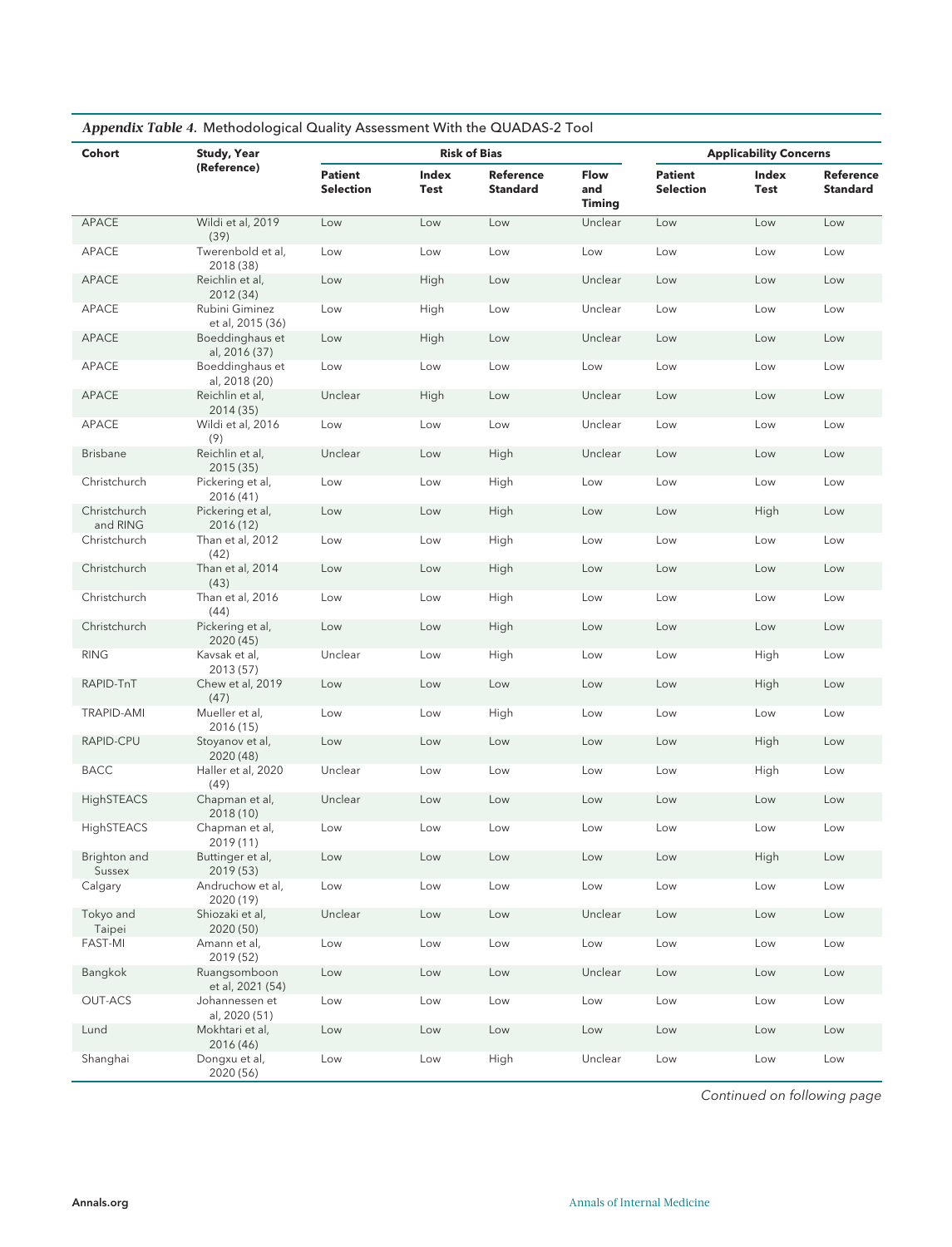|                | Appendix Table 4-Continued   |                                    |                      |                                     |                              |                                    |               |                                     |  |  |  |  |  |  |
|----------------|------------------------------|------------------------------------|----------------------|-------------------------------------|------------------------------|------------------------------------|---------------|-------------------------------------|--|--|--|--|--|--|
| Cohort         | <b>Study, Year</b>           |                                    |                      | <b>Risk of Bias</b>                 |                              | <b>Applicability Concerns</b>      |               |                                     |  |  |  |  |  |  |
|                | (Reference)                  | <b>Patient</b><br><b>Selection</b> | Index<br><b>Test</b> | <b>Reference</b><br><b>Standard</b> | Flow<br>and<br><b>Timing</b> | <b>Patient</b><br><b>Selection</b> | Index<br>Test | <b>Reference</b><br><b>Standard</b> |  |  |  |  |  |  |
| <b>UTROPIA</b> | Sandoval et al,<br>2020 (55) | Low                                | Low                  | Low                                 | Unclear                      | Low                                | High          | Low                                 |  |  |  |  |  |  |
| HIGH-US        | Nowak et al,<br>2020 (21)    | Unclear                            | Low                  | High                                | Low                          | Low                                | Low           | Low                                 |  |  |  |  |  |  |
| Nuremberg      | Bahrmann et al,<br>2013 (40) | Low                                | Low                  | Low                                 | Low                          | Low                                | Low           | Low                                 |  |  |  |  |  |  |

APACE = Advantageous Predictors of Acute Coronary Syndromes Evaluation; BACC = Biomarkers in Acute Cardiac Care; ESC-TROP = European Society of Cardiology 0-/1-h hs-cTnT; ED = emergency department; FAST-MI = FAST detection of Myocardial Infarction; HighSTEACS = Highsensitivity Troponin in the Evaluation of Patients with Acute Coronary Syndrome; HIGH-US = High-Sensitivity Cardiac Troponin I in the United States; OUT-ACS = One-hoUr Troponin in a low-prevalence population of Acute Coronary Syndrome; RAPID-CPU = Rule-out Protocols in Patients Admitted With Chest Pain to a Crowded Chest Pain Unit; RAPID-TnT = Rapid Assessment of Possible Acute Coronary Syndrome in the Emergency Department With High-Sensitivity Troponin T; RING = Reducing the time Interval for identifying New Guideline Defined Myocardial Infarction in Patients with Suspected Acute Coronary Syndrome; TRAPID-AMI = The High Sensitivity Cardiac Troponin T Assay for Rapid Rule-out of Acute Myocardial Infarction; UTROPIA = Use of Abbott high-sensitivity TROPonin I assay In Acute coronary syndromes.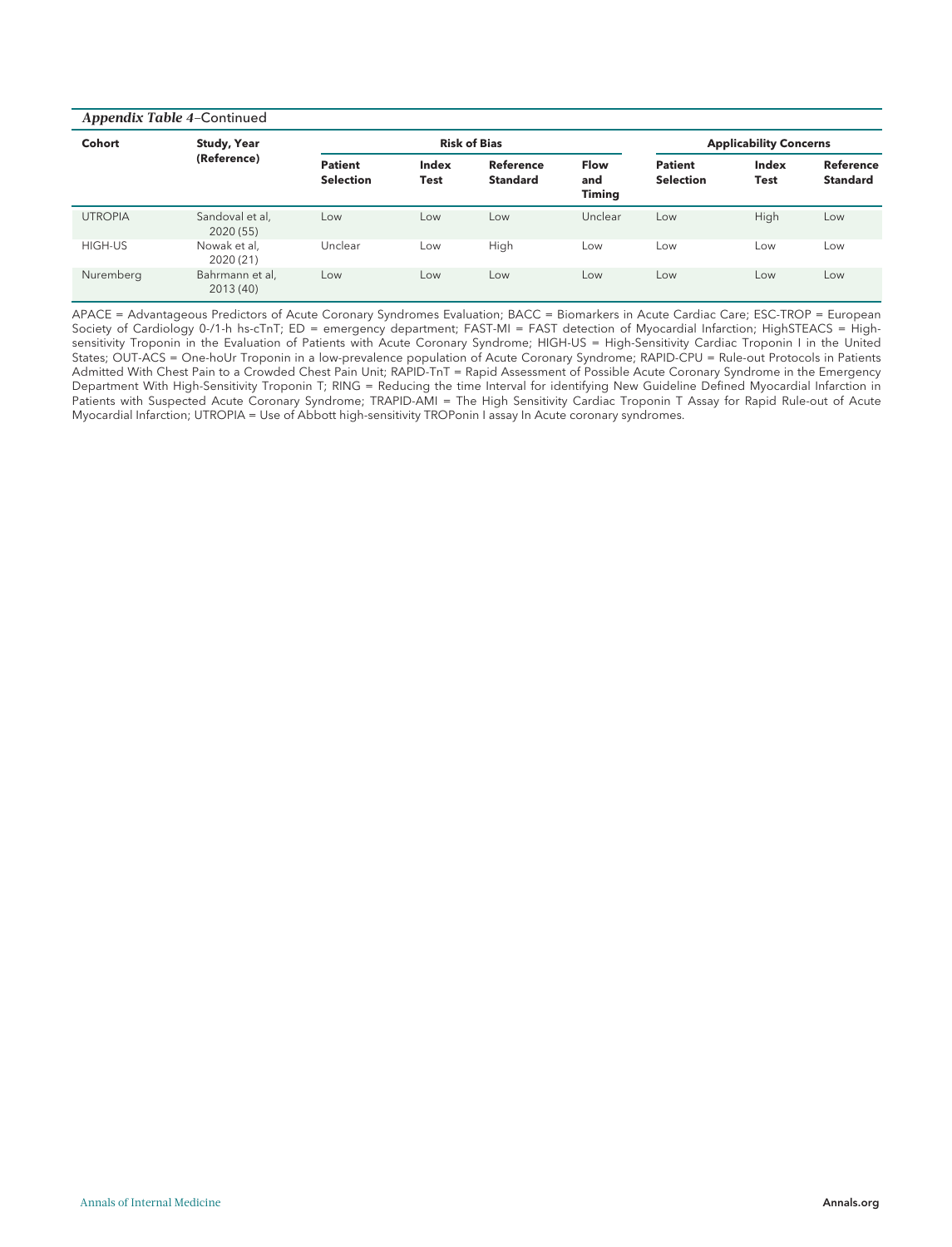| Cohort                   | Study,                           |                                    |                |                |                      |                | <b>Risk of Bias</b>                 |                |                |                                  |                |                                    | <b>Applicability Concerns</b> |                                     |  |
|--------------------------|----------------------------------|------------------------------------|----------------|----------------|----------------------|----------------|-------------------------------------|----------------|----------------|----------------------------------|----------------|------------------------------------|-------------------------------|-------------------------------------|--|
|                          | <b>Year (Reference)</b>          | <b>Patient</b><br><b>Selection</b> |                |                | Index<br><b>Test</b> |                | <b>Reference</b><br><b>Standard</b> |                |                | <b>Flow and</b><br><b>Timing</b> |                | <b>Patient</b><br><b>Selection</b> | Index<br><b>Test</b>          | <b>Reference</b><br><b>Standard</b> |  |
|                          |                                  | Q <sub>1</sub>                     | Q <sub>2</sub> | Q <sub>1</sub> | Q <sub>2</sub>       | Q <sub>1</sub> | Q <sub>2</sub>                      | Q <sub>3</sub> | Q <sub>1</sub> | Q2                               | Q <sub>3</sub> |                                    |                               |                                     |  |
| APACE                    | Wildi et al, 2019 (39)           | Yes                                | Yes            | Yes            | Yes                  | Yes            | Yes                                 | Yes            | Unclear        | Yes                              | Yes            | Yes                                | Yes                           | Yes                                 |  |
| APACE                    | Twerenbold et al, 2018 (38)      | Yes                                | Yes            | Yes            | Yes                  | Yes            | Yes                                 | Yes            | Yes            | Yes                              | Yes            | Yes                                | Yes                           | Yes                                 |  |
| APACE                    | Reichlin et al, 2012 (34)        | Yes                                | Yes            | Yes            | <b>No</b>            | Yes            | Yes                                 | Yes            | Unclear        | Yes                              | Yes            | Yes                                | Yes                           | Yes                                 |  |
| APACE                    | Rubini et al, 2015 (36)          | Yes                                | Yes            | Yes            | <b>No</b>            | Yes            | Yes                                 | Yes            | Unclear        | Yes                              | Yes            | Yes                                | Yes                           | Yes                                 |  |
| APACE                    | Boeddinghaus et al, 2016 (37)    | Yes                                | Yes            | Yes            | <b>No</b>            | Yes            | Yes                                 | Yes            | Unclear        | Yes                              | Yes            | Yes                                | Yes                           | Yes                                 |  |
| APACE                    | Boeddinghaus et al, 2018 (20)    | Yes                                | Yes            | Yes            | Yes                  | Yes            | Yes                                 | Yes            | Yes            | Yes                              | Yes            | Yes                                | Yes                           | Yes                                 |  |
| APACE                    | Reichlin et al, 2014 (35)        | Unclear                            | Yes            | Yes            | <b>No</b>            | Yes            | Yes                                 | Yes            | Unclear        | Yes                              | Yes            | Yes                                | Yes                           | Yes                                 |  |
| APACE                    | Wildi et al, 2016 (9)            | Yes                                | Yes            | Yes            | Yes                  | Yes            | Yes                                 | Yes            | Unclear        | Yes                              | Yes            | Yes                                | Yes                           | Yes                                 |  |
| <b>Brisbane</b>          | Reichlin et al, 2014 (35)        | Unclear                            | Yes            | Yes            | Yes                  | <b>No</b>      | Yes                                 | Yes            | Unclear        | Yes                              | Yes            | Yes                                | Yes                           | Yes                                 |  |
| Christchurch             | Pickering et al, 2016 (41)       | Yes                                | Yes            | Yes            | Yes                  | No             | Yes                                 | Yes            | Yes            | Yes                              | Yes            | Yes                                | Yes                           | Yes                                 |  |
| Christchurch<br>and RING | Pickering et al, 2016 (12)       | Yes                                | Yes            | Yes            | Yes                  | <b>No</b>      | Yes                                 | Yes            | Yes            | Yes                              | Yes            | Yes                                | No                            | Yes                                 |  |
| Christchurch             | Than et al, 2012 (42)            | Yes                                | Yes            | Yes            | Yes                  | No             | Yes                                 | Yes            | Yes            | Yes                              | Yes            | Yes                                | Yes                           | Yes                                 |  |
| Christchurch             | Than et al, 2014 (43)            | Yes                                | Yes            | Yes            | Yes                  | <b>No</b>      | Yes                                 | Yes            | Yes            | Yes                              | Yes            | Yes                                | Yes                           | Yes                                 |  |
| Christchurch             | Than et al, 2016 (44)            | Yes                                | Yes            | Yes            | Yes                  | No             | Yes                                 | Yes            | Yes            | Yes                              | Yes            | Yes                                | Yes                           | Yes                                 |  |
| Christchurch             | Pickering et al, 2020 (45)       | <b>No</b>                          | Yes            | Yes            | Yes                  | No             | Yes                                 | Yes            | Yes            | Yes                              | Yes            | Yes                                | Yes                           | Yes                                 |  |
| <b>RING</b>              | Kavsak et al, 2013 (57)          | Unclear                            | Yes            | Yes            | Yes                  | <b>No</b>      | Yes                                 | Yes            | Yes            | Yes                              | Yes            | Yes                                | No                            | Yes                                 |  |
| RAPID-TnT                | Chew et al, 2019 (47)            | Yes                                | Yes            | Yes            | Yes                  | Yes            | Yes                                 | Yes            | Yes            | Yes                              | Yes            | Yes                                | <b>No</b>                     | Yes                                 |  |
| <b>TRAPID-AMI</b>        | Mueller et al, 2016 (15)         | Yes                                | Yes            | Yes            | Yes                  | No             | Yes                                 | Yes            | Yes            | Yes                              | Yes            | Yes                                | Yes                           | Yes                                 |  |
| RAPID-CPU                | Stoyanov et al, 2019 (48)        | Yes                                | Yes            | Yes            | Yes                  | Yes            | Yes                                 | Yes            | Yes            | Yes                              | Yes            | Yes                                | No                            | Yes                                 |  |
| <b>BACC</b>              | Haller et al, 2020 (49)          | Unclear                            | Yes            | Yes            | Yes                  | Yes            | Yes                                 | Yes            | Yes            | Yes                              | Yes            | Yes                                | <b>No</b>                     | Yes                                 |  |
| HighSTEACS               | Chapman et al, 2018 (10)         | Unclear                            | Yes            | Yes            | Yes                  | Yes            | Yes                                 | Yes            | Yes            | Yes                              | Yes            | Yes                                | Yes                           | Yes                                 |  |
| HighSTEACS               | Chapman et al, 2019 (11)         | Yes                                | Yes            | Yes            | Yes                  | Yes            | Yes                                 | Yes            | Yes            | Yes                              | Yes            | Yes                                | Yes                           | Yes                                 |  |
| Brighton and<br>Sussex   | Buttinger et al, 2019 (53)       | Yes                                | Yes            | Yes            | Yes                  | Yes            | Yes                                 | Yes            | Yes            | Yes                              | Yes            | Yes                                | No                            | Yes                                 |  |
| Calgary                  | Andruchow et al, 2020 (19)       | Yes                                | Yes            | Yes            | Yes                  | Yes            | Yes                                 | Yes            | Yes            | Yes                              | Yes            | Yes                                | Yes                           | Yes                                 |  |
| Tokyo and<br>Taipei      | Shiozakiet al, 2020 (50)         | Unclear                            | Yes            | Yes            | Yes                  | Yes            | Yes                                 | Yes            | Unclear        | Yes                              | Yes            | Yes                                | Yes                           | Yes                                 |  |
| FAST-MI                  | Amann et al, 2019 (52)           | Yes                                | Yes            | Yes            | <b>Yes</b>           | Yes            | Yes                                 | Yes            | Yes            | Yes                              | Yes            | Yes                                | Yes                           | Yes                                 |  |
| Bangkok                  | Ruangsomboon et al, 2020<br>(54) | Yes                                | Yes            | Yes            | Yes                  | Yes            | Yes                                 | Yes            | Unclear        | Yes                              | Yes            | Yes                                | Yes                           | Yes                                 |  |
| <b>OUT-ACS</b>           | Johannessen et al, 2020 (51)     | Yes                                | Yes            | Yes            | Yes                  | Yes            | Yes                                 | Yes            | Yes            | Yes                              | Yes            | Yes                                | Yes                           | Yes                                 |  |
| Lund                     | Mokhtari et al, 2016 (46)        | Yes                                | Yes            | Yes            | Yes                  | Yes            | Yes                                 | Yes            | Yes            | Yes                              | Yes            | Yes                                | Yes                           | Yes                                 |  |
| Shanghai                 | Dongxu et al, 2020 (56)          | Unclear                            | Yes            | Yes            | Yes                  | Yes            | Yes                                 | No             | Unclear        | Yes                              | Yes            | Yes                                | Yes                           | Yes                                 |  |
| <b>UTROPIA</b>           | Sandoval et al, 2020 (55)        | Yes                                | Yes            | Yes            | Yes                  | Yes            | Yes                                 | Yes            | Unclear        | Yes                              | Yes            | Yes                                | No                            | Yes                                 |  |
| <b>HIGH-US</b>           | Nowak et al, 2020 (21)           | Unclear                            | Yes            | Yes            | Yes                  | No             | Yes                                 | Yes            | Yes            | Yes                              | Yes            | Yes                                | Yes                           | Yes                                 |  |
| Nuremberg                | Bahrmann et al, 2013 (40)        | Yes                                | Yes            | Yes            | Yes                  | Yes            | Yes                                 | Yes            | Yes            | Yes                              | Yes            | Yes                                | Yes                           | Yes                                 |  |

Appendix Table 5. Methodological Quality Assessment With the QUADAS-2 Tool, by Individual Domains

APACE = Advantageous Predictors of Acute Coronary Syndromes Evaluation; BACC = Biomarkers in Acute Cardiac Care; ESC-TROP = European Society of Cardiology 0-/1-h hs-cTnT; ED = emergency department; FAST-MI = FAST detection of Myocardial Infarction; HighSTEACS = Highsensitivity Troponin in the Evaluation of Patients with Acute Coronary Syndrome; HIGH-US = High-Sensitivity Cardiac Troponin I in the United States; OUT-ACS = One-hoUr Troponin in a low-prevalence population of Acute Coronary Syndrome; RAPID-CPU = Rule-out Protocols in Patients Admitted With Chest Pain to a Crowded Chest Pain Unit; RAPID-TnT = Rapid Assessment of Possible Acute Coronary Syndrome in the Emergency Department With High-Sensitivity Troponin T; RING = Reducing the time Interval for identifying New Guideline Defined Myocardial Infarction in Patients with Suspected Acute Coronary Syndrome; TRAPID-AMI = The High Sensitivity Cardiac Troponin T Assay for Rapid Rule-out of Acute Myocardial Infarction; UTROPIA = Use of Abbott high-sensitivity TROPonin I assay In Acute coronary syndromes.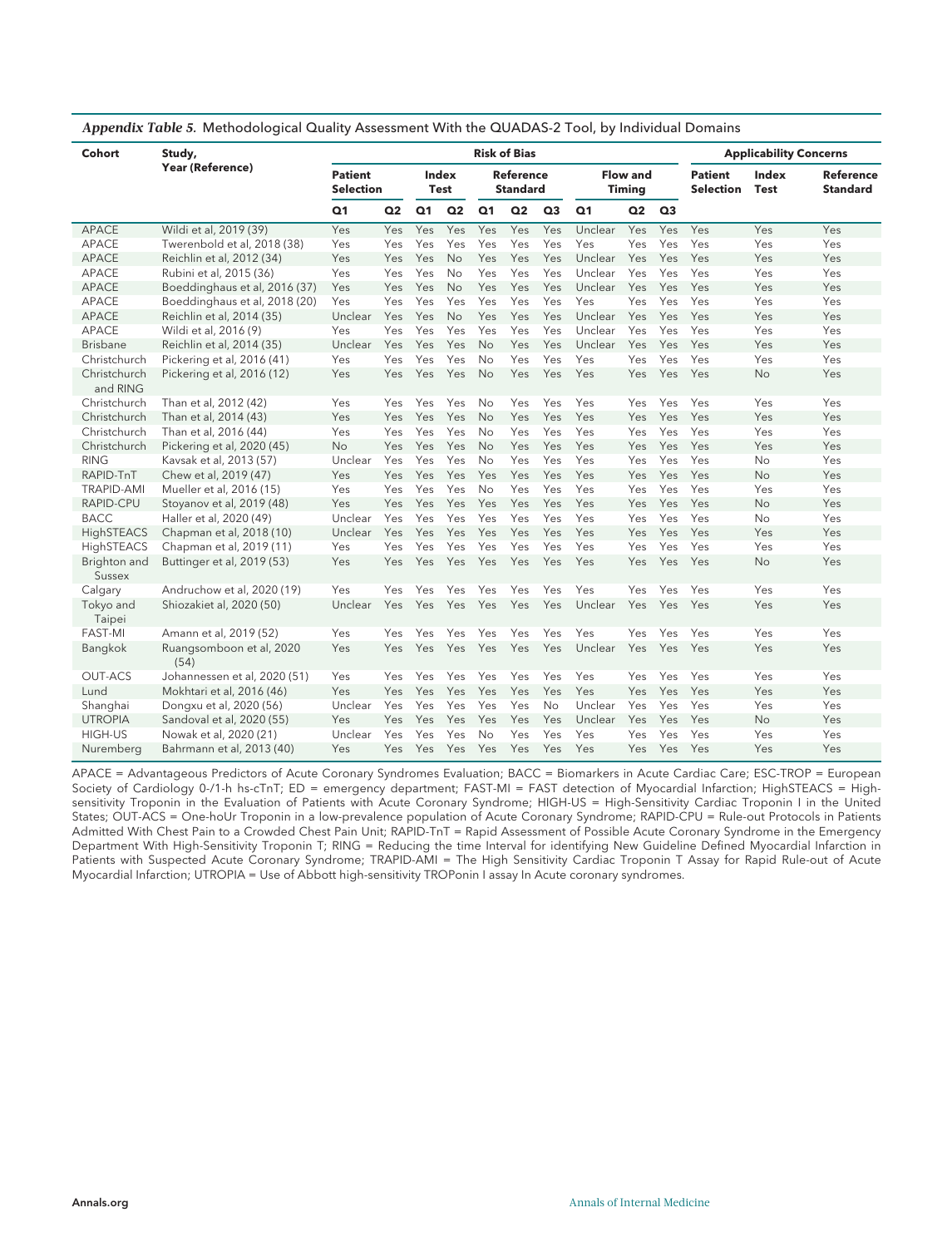| <b>Algorithm</b> | <b>Rule-Out Group</b>               | <b>Observation Group</b><br><b>Rule-In Group</b> |                                          |                                       |                                    |                                       |  |  |
|------------------|-------------------------------------|--------------------------------------------------|------------------------------------------|---------------------------------------|------------------------------------|---------------------------------------|--|--|
|                  | <b>30-Day Mortality</b><br>(95% CI) | <b>Cases/Patients</b><br>at Risk, n/n            | $30-Day$<br><b>Mortality</b><br>(95% CI) | <b>Cases/Patients</b><br>at Risk, n/n | $30$ -Day<br>Mortality<br>(95% CI) | <b>Cases/Patients</b><br>at Risk, n/n |  |  |
| $0/1$ -hour      | $0.001(0.000 - 0.002)$              | 14/8783                                          | $0.01(0.00 - 0.01)$                      | 9/4130                                | $0.03(0.01 - 0.04)$                | 99/2978                               |  |  |
| $0/2$ -hour      | $0.001(0.000 - 0.002)$              | 7/4511                                           | $0.01(0.00 - 0.02)$                      | 40/4380                               | $0.04(0.01 - 0.08)$                | 51/1116                               |  |  |
| $0/3$ -hour      | $0.001(0.000 - 0.002)$              | 9/4310                                           | <b>NA</b>                                | -                                     | $0.02(0.00-0.06)$                  | 46/1060                               |  |  |

Appendix Table 6. Pooled Incidence of 30-Day Mortality in the Rule-Out, Observation, and Rule-In Groups

NA = not applicable.

| Appendix Table 7. Rule-Out Performance of the European Society of Cardiology Algorithms in Early Versus Late Presenters |                               |                    |                                |                        |                                |                        |                                         |
|-------------------------------------------------------------------------------------------------------------------------|-------------------------------|--------------------|--------------------------------|------------------------|--------------------------------|------------------------|-----------------------------------------|
| <b>Algorithm</b>                                                                                                        | Onset of<br><b>Chest Pain</b> | Patients.<br>$n^*$ | <b>False</b><br>Negative,<br>n | True<br>Negative,<br>n | <b>Sensitivity</b><br>(95% CI) | <b>NPV</b><br>(95% CI) | <b>Proportion Ruled</b><br>Out (95% CI) |
| $0/1$ -hour                                                                                                             | $\leq$ 3 h                    | 5250               | $\mathsf Q$                    | 2875                   | 0.988 (0.978-0.994)            | $0.997(0.994 - 0.998)$ | $0.55(0.46 - 0.64)$                     |
| $0/1$ -hour                                                                                                             | >3 h                          | 10 2 3 5           | 8                              | 5320                   | 0.994 (0.988-0.997)            | $0.998(0.997 - 0.999)$ | $0.52(0.42 - 0.62)$                     |
| $0/2$ -hour                                                                                                             | $\leq$ 3 h                    | 3328               | $\overline{2}$                 | 2222                   | $0.998(0.877 - 1.000)$         | 1.000 (0.968-1.000)    | $0.63(0.55-0.71)$                       |
| $0/2$ -hour                                                                                                             | >3 h                          | 5802               | 17                             | 3527                   | 0.981 (0.962-0.991)            | $0.995(0.992 - 0.997)$ | $0.62(0.54-0.70)$                       |
| $0/3$ -hour                                                                                                             | $\leq$ 3 h                    | 2585               | 19                             | 1861                   | $0.959(0.842 - 0.990)$         | $0.995(0.981 - 0.999)$ | $0.78(0.59-0.93)$                       |
| $0/3$ -hour                                                                                                             | >3 h                          | 4737               | 76                             | 3034                   | $0.941(0.835 - 0.981)$         | $0.985(0.964 - 0.994)$ | $0.64(0.43-0.82)$                       |

NPV = negative predictive value.

\* Based on 11 cohorts for the 0/1-hour algorithm, 6 cohorts for the 0/2-hour algorithm, and 7 cohorts for the 0/3-hour algorithm.

| Appendix Tubic of iniquilibrium of Lifects of Judy Characteristics on Diagnosite Accaracy for the 0/0-110ar Algorithm |                 |                                         |         |                |                                         |         |
|-----------------------------------------------------------------------------------------------------------------------|-----------------|-----------------------------------------|---------|----------------|-----------------------------------------|---------|
| <b>Covariates</b>                                                                                                     | Studies, n      | <b>Relative Sensitivity</b><br>(95% CI) | P Value | Studies, n     | <b>Relative Specificity</b><br>(95% CI) | P Value |
| <b>Geographic location</b>                                                                                            |                 |                                         | 0.21    |                |                                         | 0.28    |
| Europe                                                                                                                | 6               | $0.96(0.90 - 0.98)$                     |         | 6              | $0.91(0.81 - 0.95)$                     |         |
| Non-Europe                                                                                                            | 4               | $0.88(0.70-0.96)$                       |         | 3              | $0.95(0.87 - 0.98)$                     |         |
| <b>AMI</b> prevalence                                                                                                 |                 |                                         | 0.45    |                |                                         | 0.120   |
| >10%                                                                                                                  | $7\overline{ }$ | $0.95(0.89 - 0.98)$                     |         | 6              | $0.90(0.81 - 0.95)$                     |         |
| $≤10%$                                                                                                                | 3               | $0.90(0.69 - 0.97)$                     |         | 3              | $0.96(0.89 - 0.99)$                     |         |
| <b>Study design</b>                                                                                                   |                 |                                         | 0.91    |                |                                         | 0.53    |
| Observational                                                                                                         | 8               | $0.94(0.86 - 0.97)$                     |         | $\overline{7}$ | $0.93(0.87 - 0.97)$                     |         |
| RCT or quasi-experimental                                                                                             | $\overline{2}$  | $0.94(0.76 - 0.99)$                     |         | $\overline{2}$ | $0.89(0.67 - 0.97)$                     |         |
| Sample size                                                                                                           |                 |                                         | 0.38    |                |                                         | 0.43    |
| $<$ 500                                                                                                               | 3               | $0.97(0.83 - 0.99)$                     |         | $\overline{4}$ | $0.94(0.86 - 0.98)$                     |         |
| $\geq$ 500                                                                                                            | $\overline{7}$  | $0.93(0.85 - 0.97)$                     |         | 5              | $0.91(0.80 - 0.96)$                     |         |
| Proportion of patients with chest pain                                                                                |                 |                                         | 0.71    |                |                                         | < 0.001 |
| 100%                                                                                                                  | 3               | $0.95(0.79 - 0.99)$                     |         | 3              | $0.97(0.94 - 0.99)$                     |         |
| < 100%                                                                                                                | 6               | $0.93(0.81 - 0.98)$                     |         | 6              | $0.88(0.80 - 0.93)$                     |         |
| <b>Adjudication of AMI</b>                                                                                            |                 |                                         | 0.27    |                |                                         | 0.35    |
| Same hs-cTn                                                                                                           | 8               | $0.95(0.90 - 0.98)$                     |         | $\overline{7}$ | $0.91(0.83 - 0.96)$                     |         |
| Different hs-cTn or contemporary cardiac troponin                                                                     | $\overline{2}$  | $0.80(0.47-0.95)$                       |         | $\overline{2}$ | $0.95(0.83 - 0.99)$                     |         |
| Risk of bias and applicability concerns                                                                               |                 |                                         |         |                |                                         |         |
| Index test                                                                                                            |                 |                                         | 0.040   |                |                                         | 0.25    |
| Low                                                                                                                   | 3               | $0.98(0.93 - 0.99)$                     |         | 3              | $0.87(0.70-0.95)$                       |         |
| High                                                                                                                  | $\overline{7}$  | $0.90(0.81 - 0.95)$                     |         | 6              | $0.94(0.89 - 0.97)$                     |         |
| Reference standard                                                                                                    |                 |                                         | 0.27    |                |                                         | 0.35    |
| Low                                                                                                                   | 8               | $0.95(0.90 - 0.98)$                     |         | $\overline{7}$ | $0.91(0.83 - 0.96)$                     |         |
| High                                                                                                                  | $\overline{2}$  | $0.80(0.47-0.95)$                       |         | $\overline{2}$ | $0.95(0.83 - 0.99)$                     |         |

Appendix Table 8. Meta-regression of Effects of Study Characteristics on Diagnostic Accuracy for the 0/3-Hour Algorithm\*

AMI = acute myocardial infarction; hs-cTn = high-sensitivity cardiac troponin; NA = not applicable; RCT = randomized controlled trial.<br>\* Patient selection and flow and timing could not be analyzed because there were no stu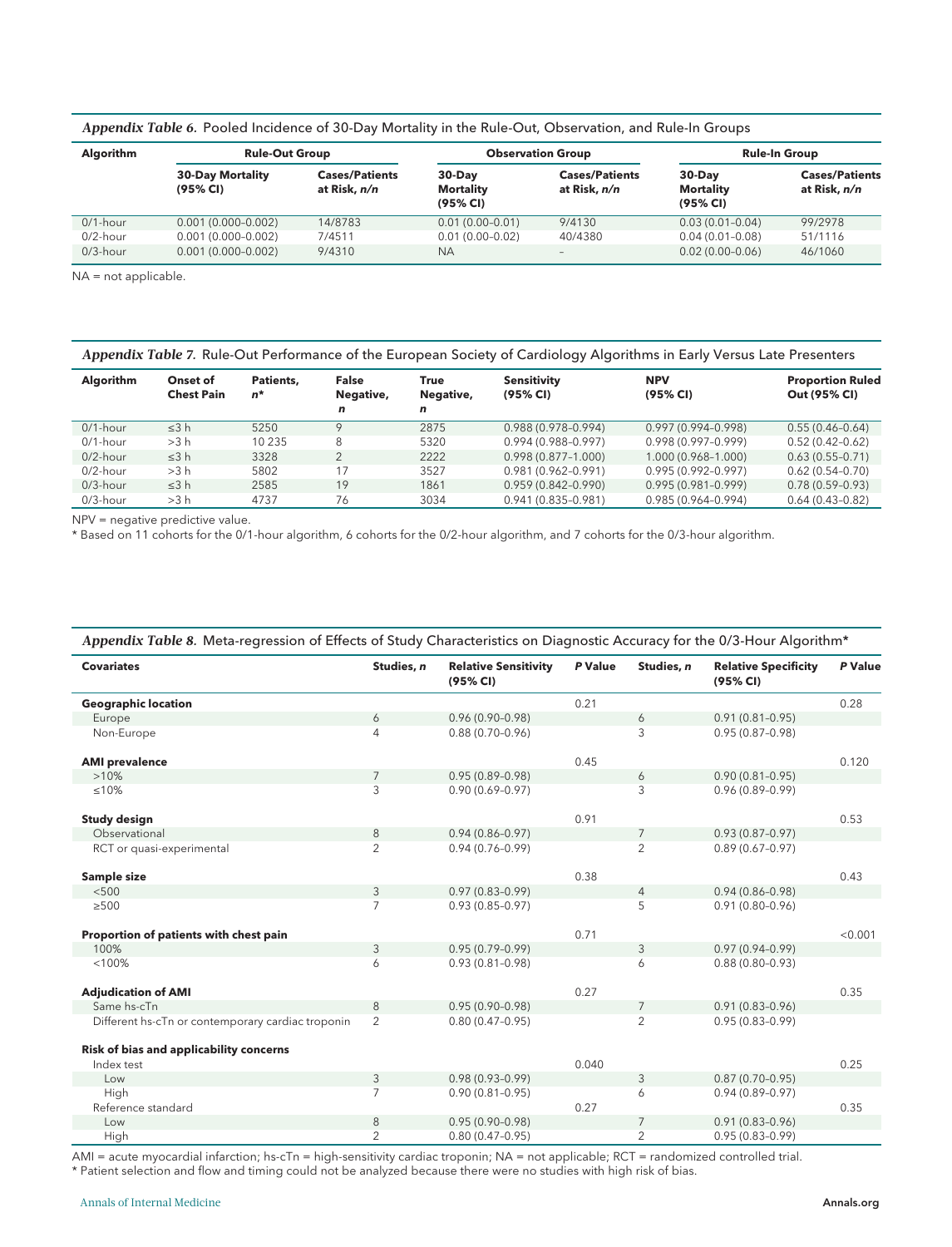|  |  |  | Appendix Table 9. Meta-regression of Effects of Study Characteristics on Diagnostic Accuracy for the 0/1-Hour Algorithm* |
|--|--|--|--------------------------------------------------------------------------------------------------------------------------|
|  |  |  |                                                                                                                          |

| <b>Covariates</b>                                 | Studies, n     | <b>Relative Sensitivity</b><br>(95% CI) | P Value   | Studies, n     | <b>Relative Specificity</b><br>(95% CI) | P Value |
|---------------------------------------------------|----------------|-----------------------------------------|-----------|----------------|-----------------------------------------|---------|
| <b>Geographic location</b>                        |                |                                         | 0.83      |                |                                         | 0.140   |
| Europe                                            | 8              | $0.99(0.98 - 1.00)$                     |           | 9              | $0.96(0.92 - 0.97)$                     |         |
| Non-Europe                                        | 6              | $0.99(0.98 - 1.00)$                     |           | 7              | $0.91(0.84 - 0.95)$                     |         |
| <b>AMI</b> prevalence                             |                |                                         | 0.23      |                |                                         | 0.010   |
| >10%                                              | 9              | $0.99(0.99 - 1.00)$                     |           | 11             | $0.92(0.87 - 0.95)$                     |         |
| $≤10%$                                            | 5              | $0.98(0.95 - 0.99)$                     |           | 5              | $0.97(0.94 - 0.99)$                     |         |
| <b>Study design</b>                               |                |                                         | 0.34      |                |                                         | 0.48    |
| Observational                                     | 12             | $0.99(0.99 - 1.00)$                     |           | 14             | $0.94(0.91 - 0.97)$                     |         |
| RCT or quasi-experimental                         | $\overline{2}$ | $0.98(0.93 - 0.99)$                     |           | $\overline{2}$ | $0.90(0.72 - 0.97)$                     |         |
| Sample size                                       |                |                                         | 0.77      |                |                                         | 0.36    |
| < 500                                             | 3              | $0.99(0.94 - 1.00)$                     |           | $\overline{4}$ | $0.96(0.90 - 0.98)$                     |         |
| $\geq 500$                                        | 11             | $0.99(0.98 - 0.99)$                     |           | 12             | $0.93(0.89 - 0.96)$                     |         |
| Proportion of patients with chest pain            |                |                                         | 0.45      |                |                                         | 0.63    |
| 100%                                              | 6              | $0.99(0.98 - 1.00)$                     |           | $\overline{7}$ | $0.94(0.89 - 0.97)$                     |         |
| < 100%                                            | 6              | $0.99(0.97-0.99)$                       |           | 6              | $0.95(0.91 - 0.97)$                     |         |
| <b>Adjudication of AMI</b>                        |                |                                         | 0.25      |                |                                         | 0.35    |
| Same hs-cTn                                       | 12             | $0.99(0.99 - 1.00)$                     |           | 13             | $0.93(0.90 - 0.96)$                     |         |
| Different hs-cTn or contemporary cardiac troponin | $\overline{2}$ | $0.98(0.94 - 0.99)$                     |           | 3              | $0.96(0.89 - 0.99)$                     |         |
| Risk of bias and applicability concerns           |                |                                         |           |                |                                         |         |
| Index test                                        |                |                                         | <b>NA</b> |                |                                         | 0.69    |
| Low                                               | <b>NA</b>      | <b>NA</b>                               |           | 15             | $0.94(0.90 - 0.96)$                     |         |
| High                                              | <b>NA</b>      | <b>NA</b>                               |           | 1              | $0.96(0.95 - 0.96)$                     |         |
| Reference standard                                |                |                                         | 0.59      |                |                                         | 0.57    |
| Low                                               | 11             | $0.99(0.98 - 1.00)$                     |           | 12             | $0.94(0.91 - 0.97)$                     |         |
| High                                              | 3              | $0.99(0.97 - 1.00)$                     |           | 4              | $0.92(0.83 - 0.97)$                     |         |

AMI = acute myocardial infarction; hs-cTn = high-sensitivity cardiac troponin; NA = not applicable; RCT = randomized controlled trial.<br>\* Patient selection and flow and timing could not be analyzed because there were no stu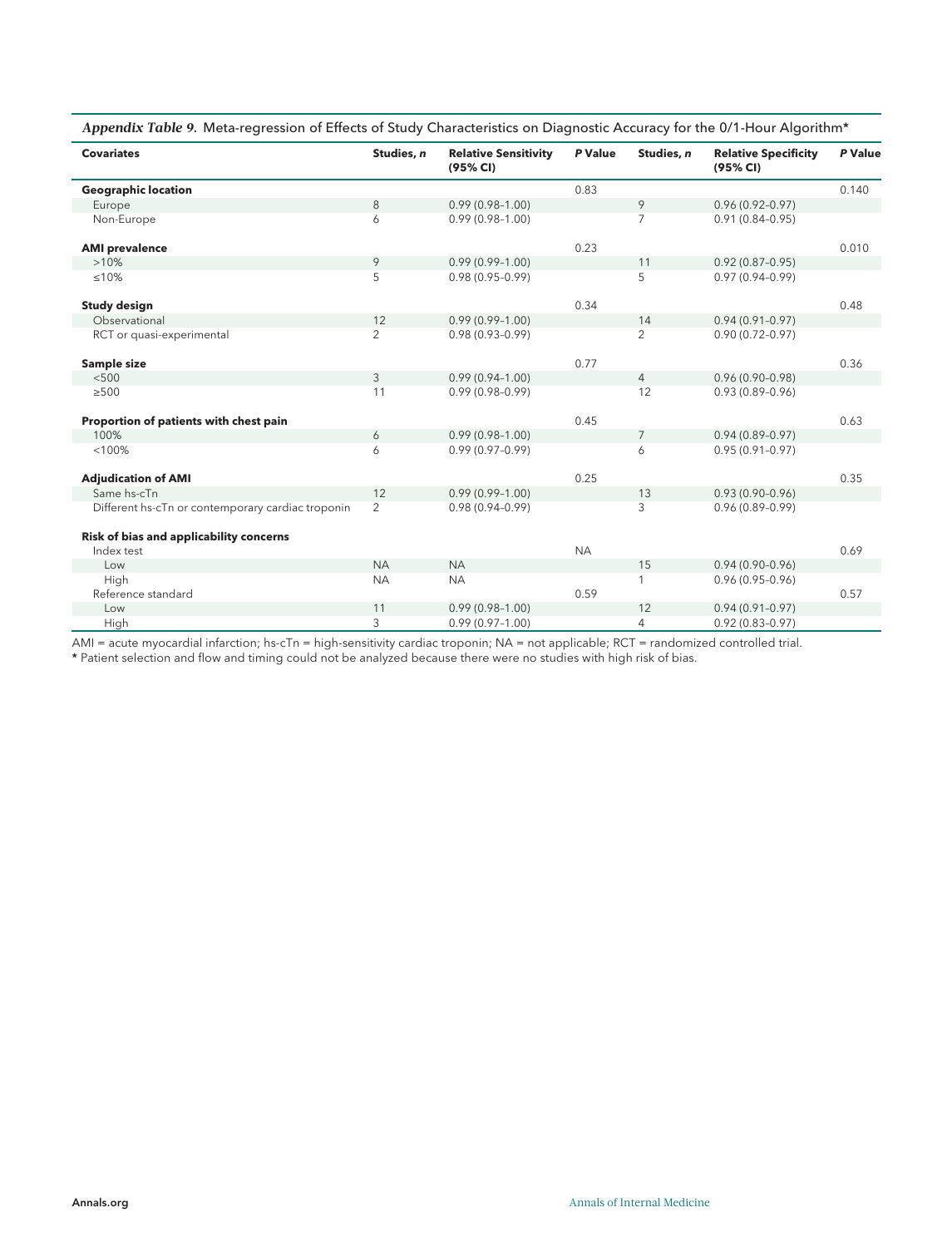|  |  |  |  |  | Appendix Table 10. Meta-regression of Effects of Study Characteristics on Diagnostic Accuracy for the 0/2-Hour Algorithm* |  |
|--|--|--|--|--|---------------------------------------------------------------------------------------------------------------------------|--|
|--|--|--|--|--|---------------------------------------------------------------------------------------------------------------------------|--|

| <b>Covariates</b>                                 | Studies, n     | <b>Relative Sensitivity</b><br>(95% CI) | P Value | Studies, n     | <b>Relative Specificity</b><br>(95% CI) | P Value |
|---------------------------------------------------|----------------|-----------------------------------------|---------|----------------|-----------------------------------------|---------|
| <b>Geographic location</b>                        |                |                                         | 0.20    |                |                                         | 0.060   |
| Europe                                            | 2              | $0.99(0.97 - 1.00)$                     |         | $\overline{2}$ | $0.91(0.82 - 0.95)$                     |         |
| Non-Europe                                        | 5              | $0.98(0.97-0.99)$                       |         | 5              | $0.97(0.96 - 0.98)$                     |         |
| <b>AMI</b> prevalence                             |                |                                         | 0.48    |                |                                         | 0.35    |
| >10%                                              | 5              | $0.99(0.98 - 0.99)$                     |         | 5              | $0.95(0.91 - 0.98)$                     |         |
| ≤10%                                              | $\overline{2}$ | $0.98(0.91 - 0.99)$                     |         | $\overline{2}$ | $0.97(0.92 - 0.99)$                     |         |
| <b>Study design</b>                               |                |                                         | 0.100   |                |                                         | 0.040   |
| Observational                                     | 6              | $0.98(0.97 - 0.99)$                     |         | 6              | $0.97(0.96 - 0.98)$                     |         |
| RCT or quasi-experimental                         |                | $1.00(0.97 - 1.00)$                     |         |                | $0.82(0.80 - 0.85)$                     |         |
| Sample size                                       |                |                                         | 0.45    |                |                                         | 0.79    |
| < 500                                             | $\mathbf{1}$   | $0.90(0.55 - 1.00)$                     |         | $\mathbf{1}$   | $0.95(0.90 - 0.98)$                     |         |
| $\geq 500$                                        | 6              | $0.99(0.97-0.99)$                       |         | 6              | $0.96(0.93 - 0.98)$                     |         |
| Proportion of patients with chest pain            |                |                                         | 0.130   |                |                                         | 0.040   |
| 100%                                              | $\overline{4}$ | $0.98(0.96 - 0.99)$                     |         | $\overline{4}$ | $0.98(0.96 - 0.99)$                     |         |
| < 100%                                            | $\overline{2}$ | $0.99(0.96 - 1.00)$                     |         | $\overline{2}$ | $0.89(0.79 - 0.95)$                     |         |
| <b>Adjudication of AMI</b>                        |                |                                         | 0.120   |                |                                         | 0.22    |
| Same hs-cTn                                       | 3              | $0.99(0.98 - 1.00)$                     |         | 3              | $0.94(0.87 - 0.97)$                     |         |
| Different hs-cTn or contemporary cardiac troponin | 4              | $0.98(0.96 - 0.99)$                     |         | $\overline{4}$ | $0.97(0.94 - 0.99)$                     |         |
| Risk of bias and applicability concerns           |                |                                         |         |                |                                         |         |
| Index test                                        |                |                                         | 0.81    |                |                                         | 0.80    |
| Low                                               | 6              | $0.99(0.97 - 0.99)$                     |         | 6              | $0.96(0.93 - 0.98)$                     |         |
| High                                              | 1              | $0.99(0.96 - 1.00)$                     |         | 1              | $0.95(0.94 - 0.96)$                     |         |
| Reference standard                                |                |                                         | 0.120   |                |                                         | 0.22    |
| Low                                               | 3              | $0.99(0.98 - 1.00)$                     |         | 3              | $0.94(0.87 - 0.97)$                     |         |
| High                                              | 4              | $0.98(0.96 - 0.99)$                     |         | $\overline{4}$ | $0.97(0.94 - 0.99)$                     |         |

AMI = acute myocardial infarction; hs-cTn = high-sensitivity cardiac troponin; NA = not applicable; RCT = randomized controlled trial.

\* Patient selection and flow and timing could not be analyzed because there were no studies with high risk of bias.

#### Appendix Table 11. Diagnostic Accuracy and Classification Probabilities of the Studies in the Latent Classes

| <b>Latent Class</b> | Sensitivity         | <b>Specificity</b>  |
|---------------------|---------------------|---------------------|
| Cluster 1           | 0.990 (0.987-0.994) | 0.779 (0.766-0.791) |
| Cluster 2           | 0.912 (0.891-0.932) | 0.923 (0.915-0.930) |

AMI = acute myocardial infarction.

|  | Appendix Table 12. Latent Class Analysis for Studies That Used Different Methods of AMI Adjudication |  |  |
|--|------------------------------------------------------------------------------------------------------|--|--|
|--|------------------------------------------------------------------------------------------------------|--|--|

| <b>Model and Variable</b>    | <b>Same Cardiac Troponin</b><br><b>Assay for AMI Adjudication</b> | <b>Different Cardiac Troponin</b><br><b>Assay for AMI Adjudication</b> |
|------------------------------|-------------------------------------------------------------------|------------------------------------------------------------------------|
| <b>Bivariate model</b>       |                                                                   |                                                                        |
| Sensitivity                  | $0.958(0.944 - 0.971)$                                            | $0.983(0.974 - 0.992)$                                                 |
| Specificity                  | 0.911 (0.899-0.922)                                               | $0.894(0.889 - 0.899)$                                                 |
| Latent class bivariate model |                                                                   |                                                                        |
| Sensitivity                  | $0.957(0.926 - 0.987)$                                            | $0.971(0.956 - 0.986)$                                                 |
| Specificity                  | $0.919(0.902 - 0.935)$                                            | $0.890(0.865 - 0.916)$                                                 |

AMI = acute myocardial infarction.